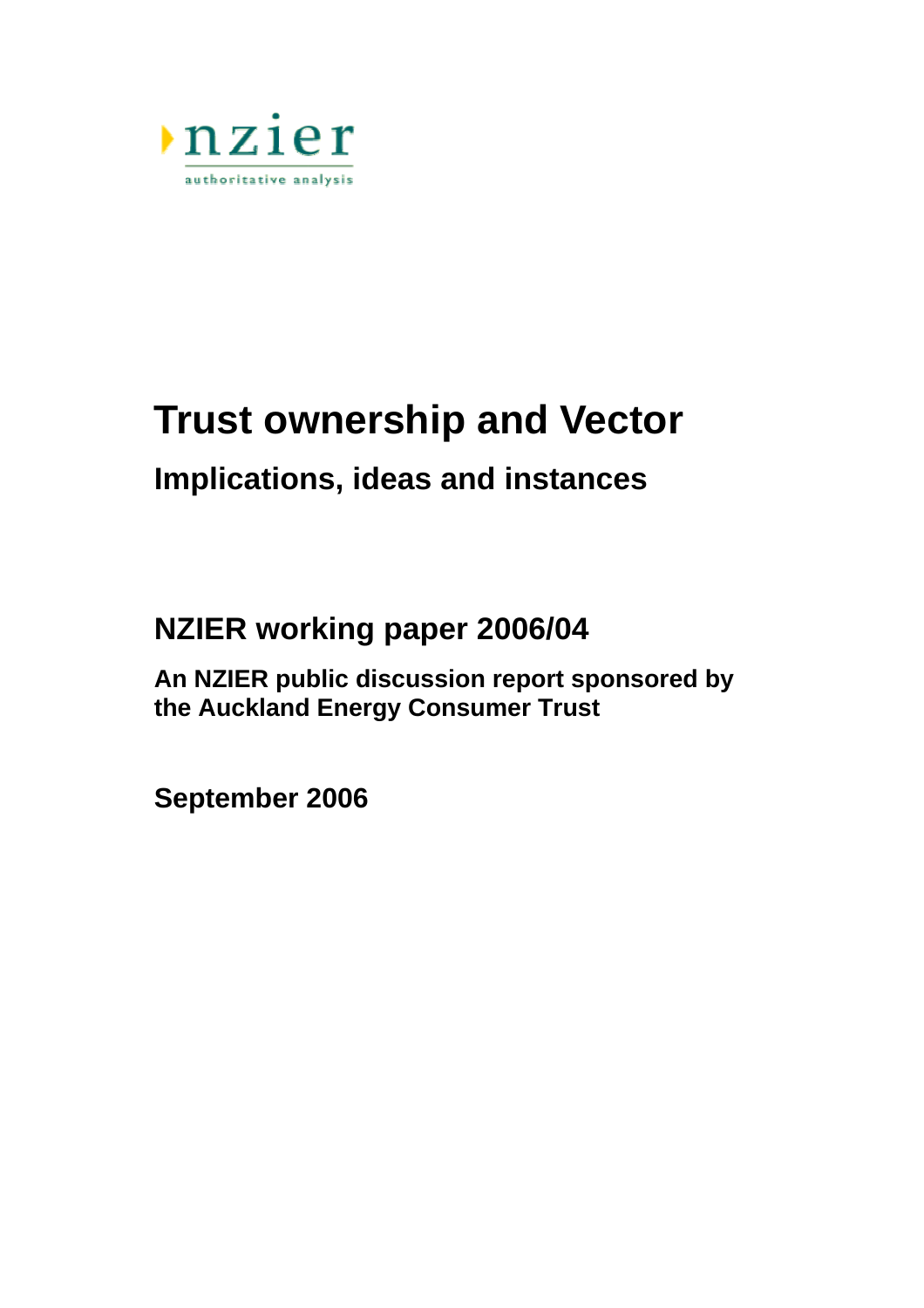#### **Preface**

NZIER is a specialist consulting firm that uses applied economic research and analysis to provide a wide range of strategic advice to clients in the public and private sectors, throughout New Zealand and Australia, and further afield.

NZIER is also known for its long-established *Quarterly Survey of Business Opinion* and *Quarterly Predictions*.

NZIER was established in 1958.

#### **Authorship**

This report has been prepared at NZIER by Brent Layton and John Yeabsley. The assistance of Sarah Spring, Jessica Matthewson, Tahia Eaqub and Alice Wang is gratefully acknowledged.

#### **NZIER public discussion reports**

The objectives of NZIER, which is an incorporated society, are set out in its constitution. To conduct research into economic problems directly or indirectly affecting New Zealand is among the objectives. With this objective in mind, NZIER publishes, from time to time, economic reports on its website on matters of general public interest. Other publications in the series have been on climate change, LNG, the implication of the rise of China as an economic power for New Zealand and electricity contracting.

Usually the publications are funded from NZIER's own resources or from the subscriptions paid by its members and especially the subscriptions of its major members. On this occasion, the Auckland Energy Consumer Trust sponsored preparation of the report in the interests of informing public debate about its structure and functions by making available an independent and impartial economic view. The report was commissioned in May 2006. Responsibility for the contents of the report rest entirely with NZIER.

> 8 Halswell St, Thorndon P O Box 3479, Wellington Tel: +64 4 472 1880 Fax: +64 4 472 1211 econ@nzier.org.nz www.nzier.org.nz

NZIER's standard terms of engagement for contract research can be found at www.nzier.org.nz.

While NZIER will use all reasonable endeavours in undertaking contract research and producing reports to ensure the information is as accurate as practicable, the Institute, its contributors, employees, and Board shall not be liable (whether in contract, tort (including negligence), equity or on any other basis) for any loss or damage sustained by any person relying on such work whatever the cause of such loss or damage.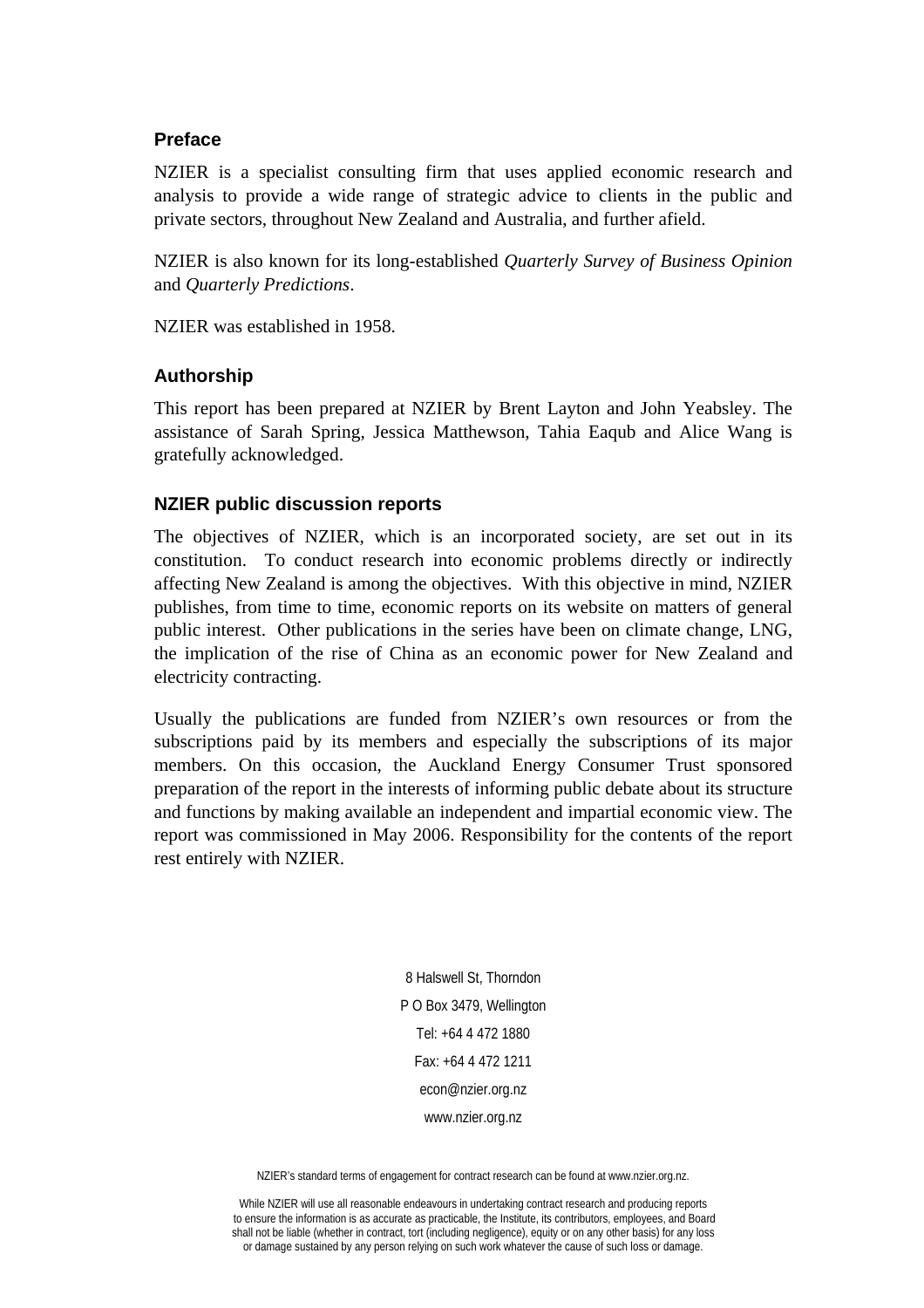## **Executive Summary**

NZIER has been sponsored by the Auckland Energy Consumer Trust (the Trust) to prepare an independent and impartial assessment of the implications of certain aspects of the Trust's structure for the electricity lines business Vector Limited (Vector), and for the services received by the customers of Vector.

In view of the size of the assets the Trust controls and the political process by which trustees are elected, it is not surprising that there has been controversy from time to time around its role and activities. The issues dealt with in this report are of considerable public interest, especially in the Auckland area.

The current relationship between Vector and the Trust has been subjected at various times, or is potentially vulnerable, to the following criticisms or allegations:

- lack of tradability of income beneficiaries of the trust's interests;
- absence of listed market discipline on Vector;
- trust control of Vector means the process for the appointment of its directors is essentially political;
- the arrangement gives rise to conflicts of interest for trustees that sit on the Board of Vector;
- the Trust is an impecunious owner and so unable to support Vector's potential growth;
- the Trust will encourage inadequate maintenance of infrastructure by Vector; and
- the Trust will eschew the growth opportunities of Vector.

Any evaluation of structure needs to be done against practical alternatives. We identify the following alternative ownership structures for the Trust's shareholding in Vector for the purposes of evaluation:

- council ownership;
- professional trustee management;
- distributed ownership among income beneficiaries, local and regional government; and
- a special purpose infrastructure investment body.

We then proceed to consider whether the allegations or criticisms of the current structure are valid; whether the alternative arrangements are equally vulnerable or vulnerable to other criticisms. We finally evaluate the alternative arrangements, including the current structure against the following set of criteria:

• the extent to which the arrangements promote the interests of consumers;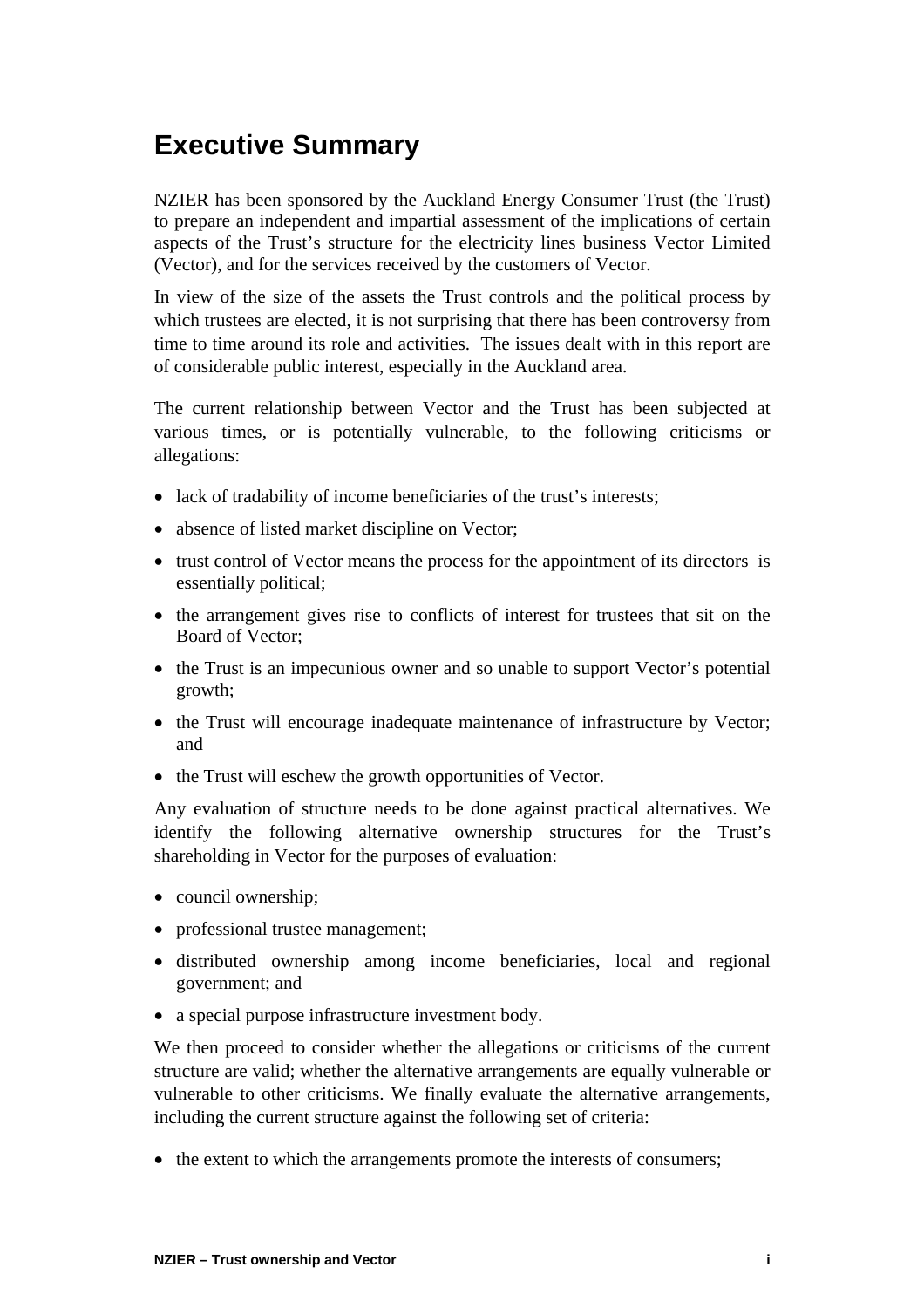- the extent to which the arrangements promote productive, allocative and dynamic efficiency;
- the fairness of the arrangements and the outcomes; and
- the sustainability of the arrangements.

Among the potential criticisms and allegations against the current Trust arrangements the only one which is unequivocally valid is that the income beneficiaries' interests are not tradable and this is inefficient. However, only the distributed ownership option among the alternatives considered does achieve tradability, but it does so at the expense of creating an unsustainable arrangement and one which removes the impact consumers may have over the service delivery of Vector through how they vote for trustees.

Moreover, as a result of our analysis, we show that none of the alternative arrangements or options is completely free from all, or even most, of the potential criticisms and allegations that might be levelled against the current arrangements.

The conclusion we draw from the evaluation of the options against the criteria we have identified is that on almost any measure and against almost any reasonable weighting of the various criteria, the current arrangements are superior. This is in line with the literature on ownership form and performance which we review in Appendix B.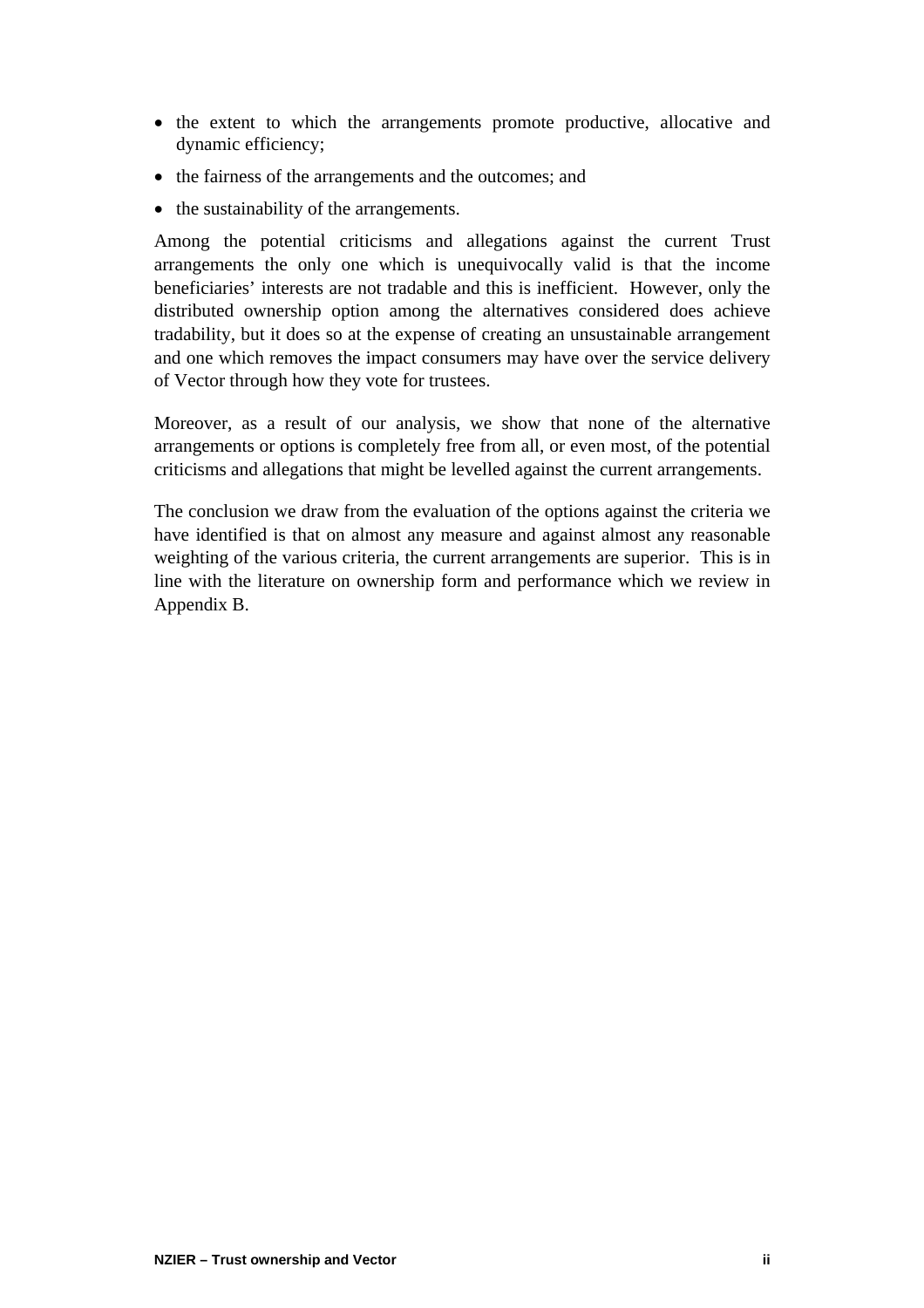## **Contents**

| 1. |     |                                                                       |  |  |  |
|----|-----|-----------------------------------------------------------------------|--|--|--|
| 2. |     |                                                                       |  |  |  |
|    | 2.1 |                                                                       |  |  |  |
|    | 2.2 |                                                                       |  |  |  |
|    | 2.3 |                                                                       |  |  |  |
| 3. |     |                                                                       |  |  |  |
|    | 3.1 |                                                                       |  |  |  |
|    |     |                                                                       |  |  |  |
|    |     |                                                                       |  |  |  |
|    |     |                                                                       |  |  |  |
|    |     |                                                                       |  |  |  |
|    |     |                                                                       |  |  |  |
|    |     |                                                                       |  |  |  |
|    |     |                                                                       |  |  |  |
|    |     |                                                                       |  |  |  |
|    |     |                                                                       |  |  |  |
| 4. |     |                                                                       |  |  |  |
| 5. |     |                                                                       |  |  |  |
|    | 5.1 |                                                                       |  |  |  |
|    | 5.2 |                                                                       |  |  |  |
|    | 5.3 |                                                                       |  |  |  |
|    | 5.4 |                                                                       |  |  |  |
|    | 5.5 |                                                                       |  |  |  |
|    | 5.6 | The Trust will encourage inadequate maintenance of infrastructure  19 |  |  |  |
|    | 5.7 |                                                                       |  |  |  |
| 6. |     |                                                                       |  |  |  |
| 7. |     |                                                                       |  |  |  |
| 8. |     |                                                                       |  |  |  |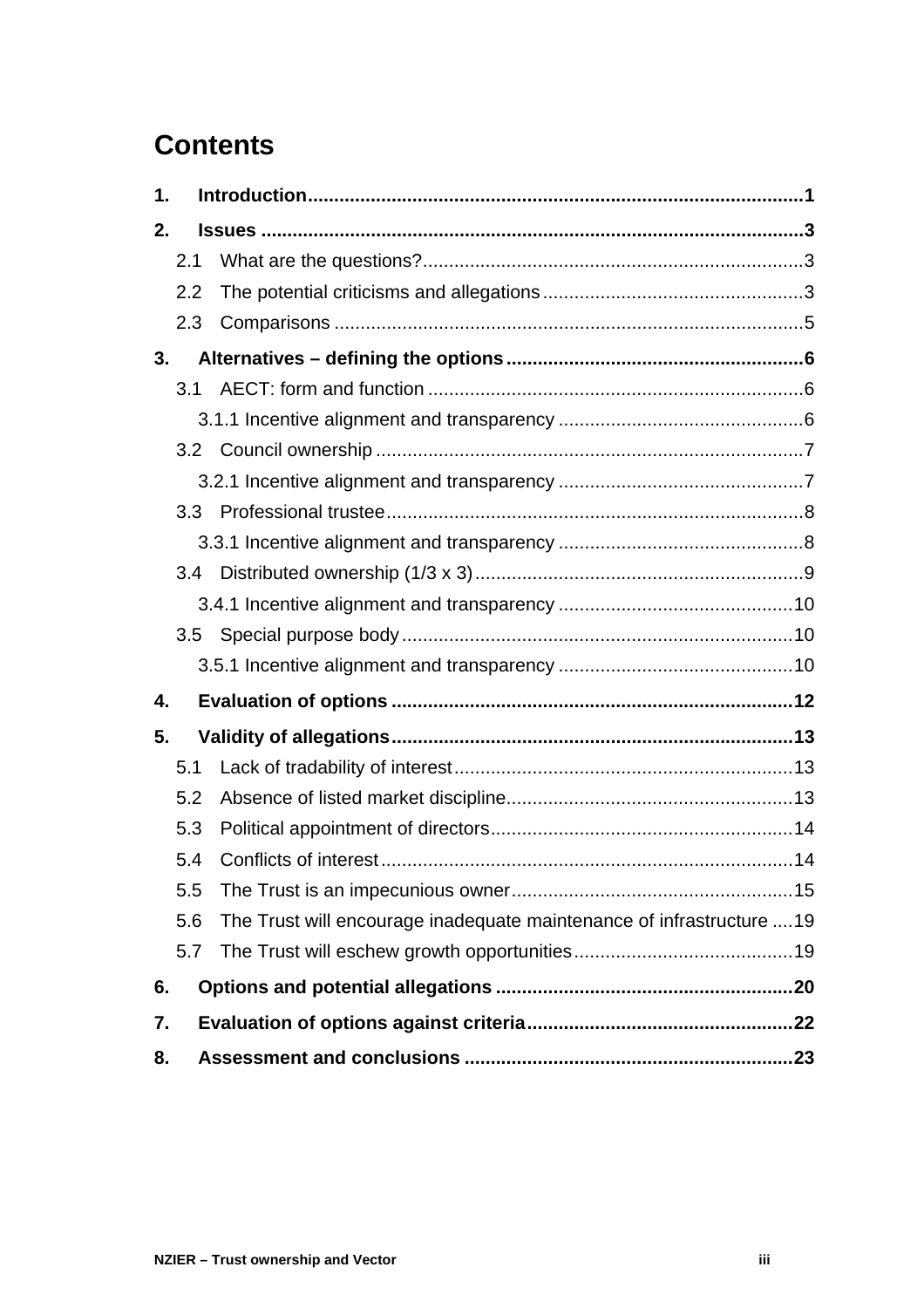## **Appendices**

| B.1 |  |  |  |  |
|-----|--|--|--|--|
| B.2 |  |  |  |  |
| B.3 |  |  |  |  |
|     |  |  |  |  |
| C.1 |  |  |  |  |
| C.2 |  |  |  |  |
| C.3 |  |  |  |  |
| C.4 |  |  |  |  |
|     |  |  |  |  |
| D.1 |  |  |  |  |
| D.2 |  |  |  |  |
| D.3 |  |  |  |  |

## **Figures**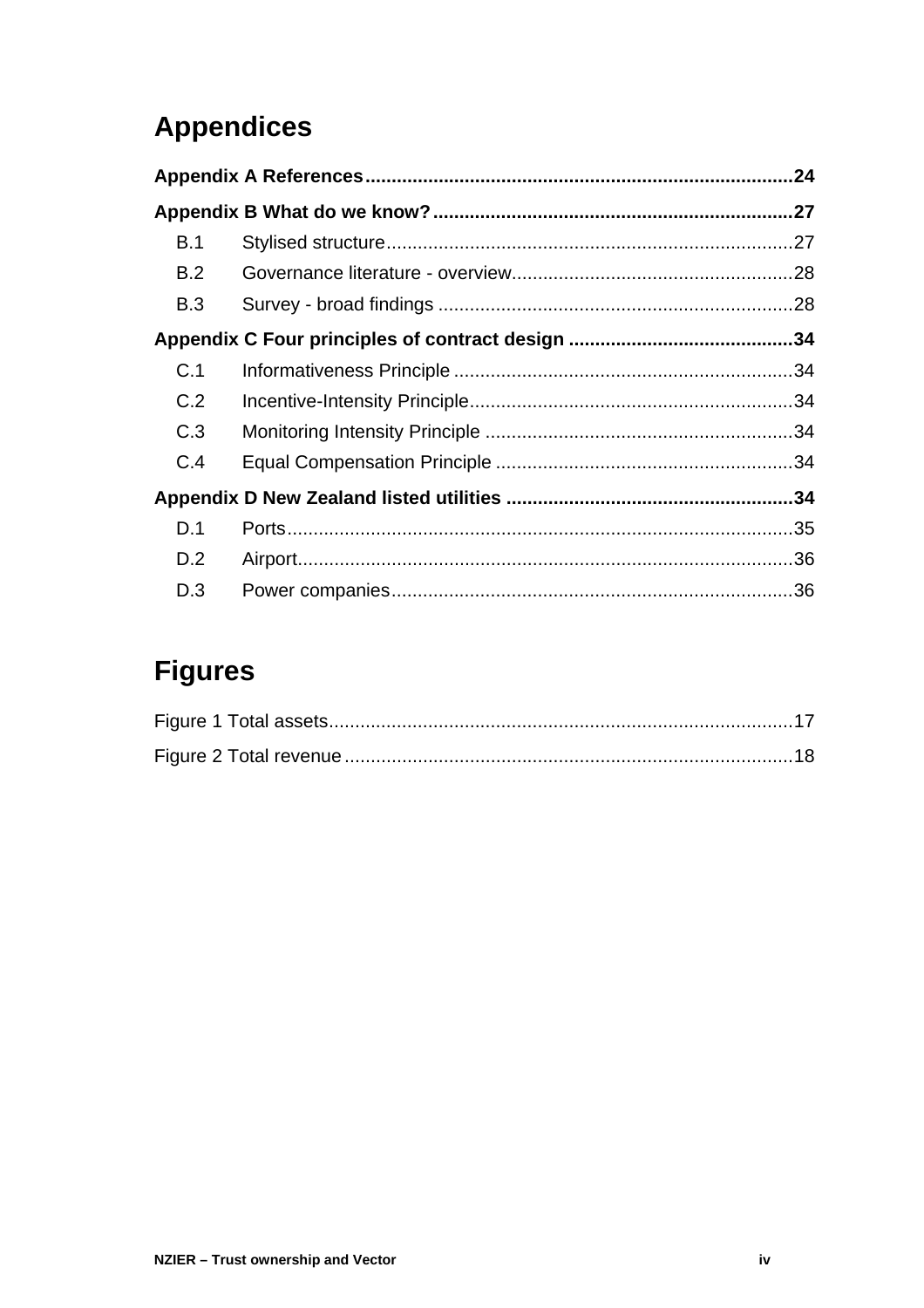## <span id="page-6-0"></span>**1. Introduction**

NZIER has been sponsored by the Auckland Energy Consumer Trust (the Trust) to prepare an independent and impartial assessment of the implications of certain aspects of the Trust's structure for the electricity lines business Vector Limited (Vector), and for the services received by the customers of Vector.

The Trust was set up in 1993 to own the assets previously owned by the Auckland Electric Power Board (AEPB), an independent statutory body. This change occurred at the time of the initial restructuring of the New Zealand electricity sector and as a result of the provisions of the Energy Companies Act 1992.

The trust deed vested in the Trust all the shares of Mercury Energy Ltd (ME) and established two classes of beneficiary of the Trust; capital beneficiaries and income beneficiaries. The capital beneficiaries are those Local Authorities which, as at the termination date of the Trust (27 August 2073), shall have within their districts or boundaries any part of the area served by the AEPB on 27 August 1993. The income beneficiaries are the end-consumers of the company within the area served by the AEPB on 27 August 1993.

The trust deed further provides that, after the termination date of the Trust, the assets of the Trust will be distributed to the capital beneficiaries *pro rata* with the number of end-consumers each has within its boundaries on the termination date. If there are no Local Authorities the capital will be distributed to the Crown. The dividends of Vector received by the Trust during its existence are to be distributed to the income beneficiaries not less than once a year, except in certain limited circumstances. The termination date of the Trust will be 27 August 2073, unless the trustees unanimously resolve to advance the date because in their opinion "it has become impracticable or impossible to perform the trusts of income" in terms of the deed.

The trust deed sets out that the five trustees are to be appointed by the income beneficiaries by election every three years. It also specifies the general and specific powers of the trustees, their powers to invest and limited power to borrow, and the duties of trustees. The trust deed also makes it clear that the trustees are under no obligation to diversify their investments away from investment in Vector and are "entitled to prefer the interests of [income beneficiaries] over the interests of the capital beneficiaries".

The Trust has now been in existence for approximately 13 years and there have been several developments:

• the Trust managed to have the way that directors of ME (Vector) are appointed changed so that it is now done on the basis of ordinary shareholding. (This means the Trust effectively controls the appointment of all directors of Vector as today it owns 75.1 percent of the company);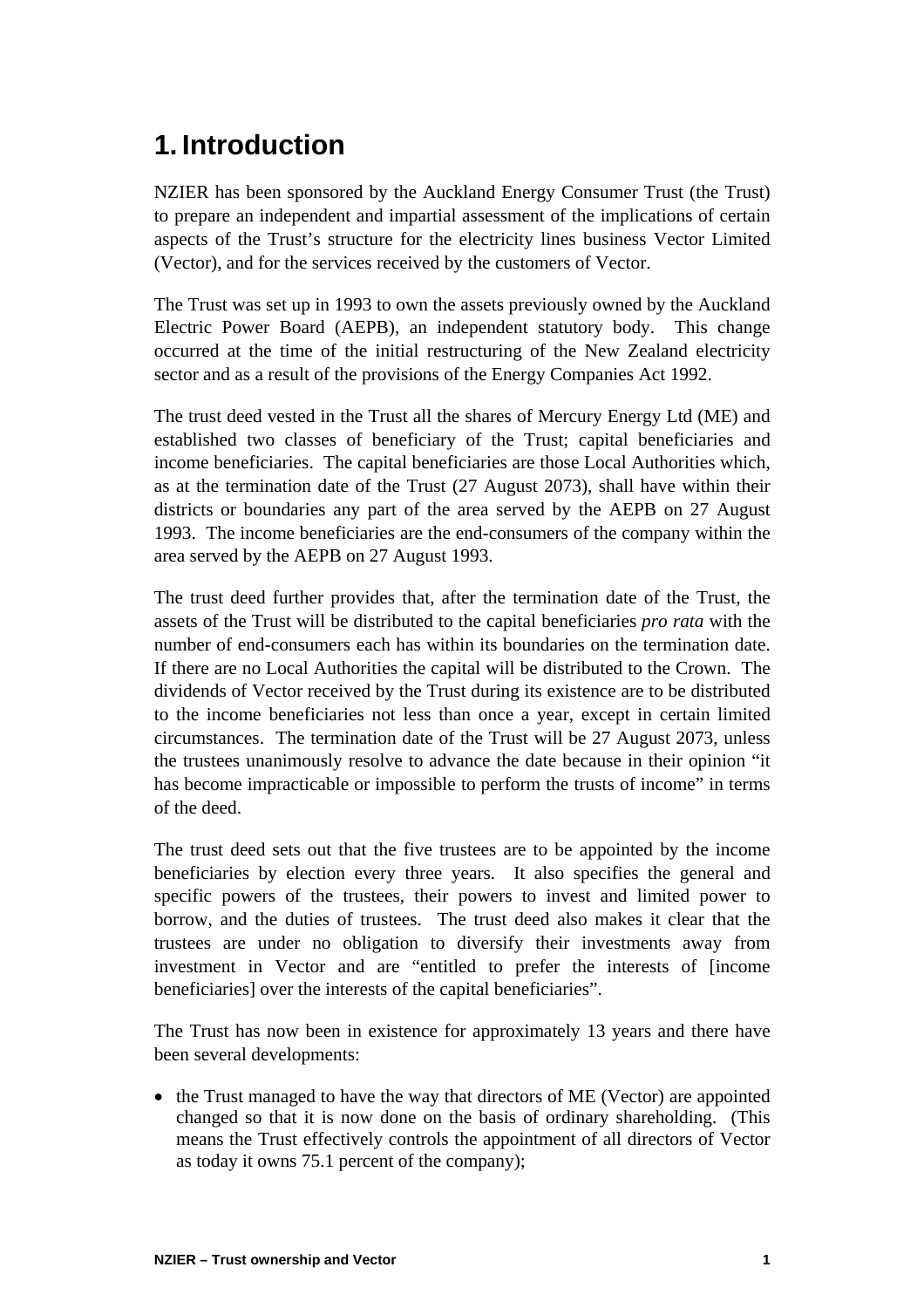- the shape of the industry was changed again in 1998-99 by the forced ownership separation of generation and retailing from lines distribution activities. As a result, ME sold its electricity retail business to the SOE Mighty River Power Ltd and retained its electricity lines business (ELB). It renamed the business it retained Vector Limited (Vector);
- as a result of legislation passed in 2001, the regulatory regime to which ELBs are subjected changed from a light handed information disclosure regime to a threshold regime under the auspices of the Commerce Commission;
- Vector acquired most of the ELB assets of United Networks along with its other businesses, in 2002. This gave Vector customers in areas of Auckland outside the area served by the AEPB, and in Wellington. These customers are not income beneficiaries of the Trust;
- Vector successively acquired NGC Holdings Limited from AGL in two separate tranches and listed 24.9 percent of its capital on the New Zealand Exchange in 2005.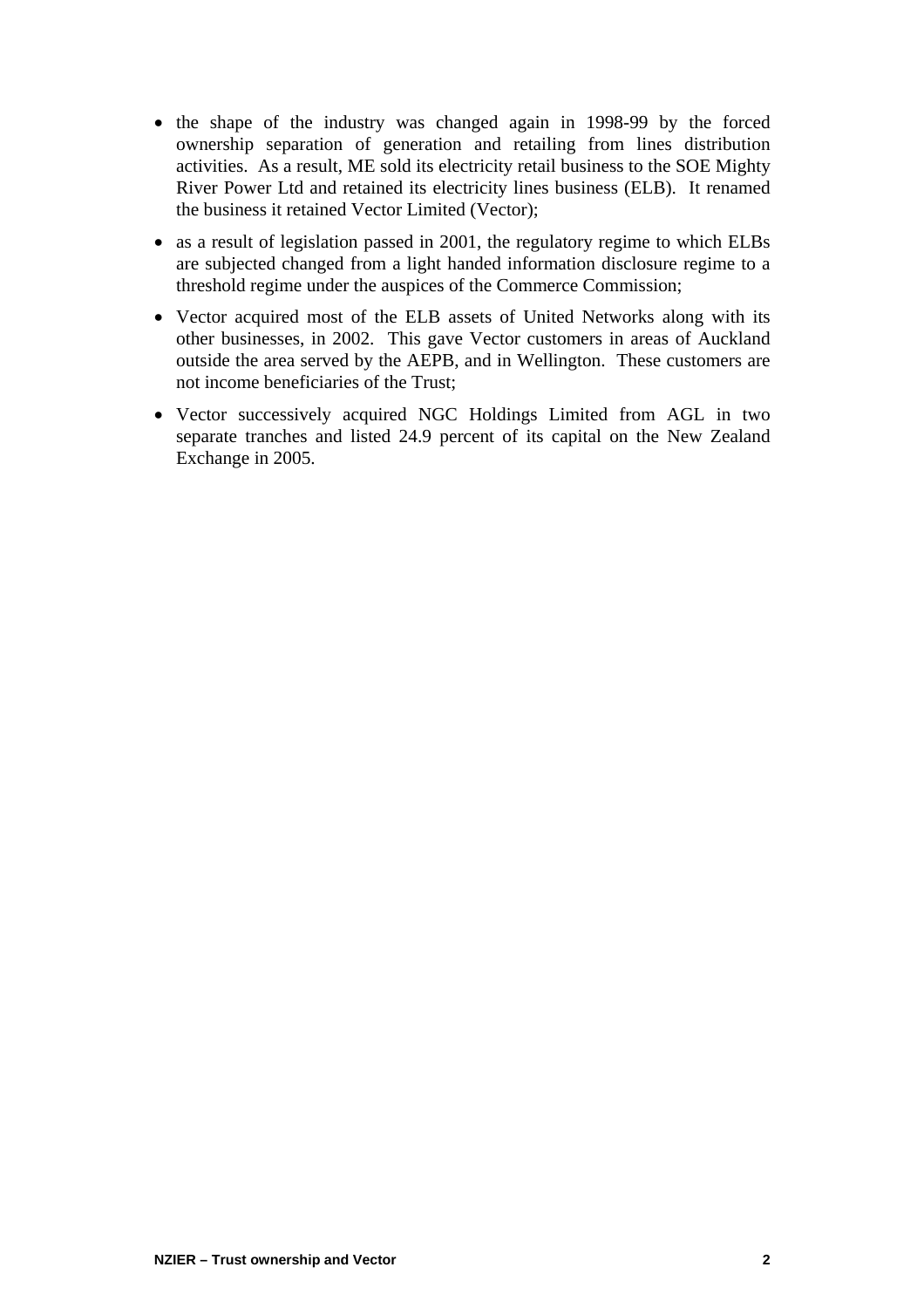## <span id="page-8-0"></span>**2. Issues**

In view of the size of the assets the Trust controls and the political process by which trustees are elected, it is not surprising that there has been controversy from time to time around its role and activities. The power failure that afflicted the Auckland central business district in 1998 and the widespread concern in recent times about the adequacy of Auckland's infrastructural assets, and how upgrades of them can be funded, have increased scrutiny of the Trust.

### **2.1 What are the questions?**

The queries raised about the Trust can, with a degree of "boiling down" and simplification, be grouped around three basic issues:

- whether the best commercial interests of the income beneficiaries are being served by the current arrangements;
- whether the current situation is appropriate to look after the (long run) interests of the customers of Vector, in terms of service and sustainability; and
- whether the capital value of the Trust might not be better employed to finance other infrastructural investments in Auckland, particularly land transport infrastructure.

For the purposes of the remainder of this investigation, we can tease out several actual and potential criticisms and allegations from these issues, to form into a framework that shapes both what is considered, and also the way the results are reviewed.

#### <span id="page-8-1"></span>**2.2 The potential criticisms and allegations**

We start this process by noting that the income beneficiaries referred to in the initial dot point and the customers in the second overlap to a reasonable degree. The way the Trust is defined means that the "core" customers inside the old AEPB area are its income beneficiaries; as those connected to the Vector system (and lying within the original boundaries of the AEPB region) when the rolls are drawn up for a distribution, are entitled to a share of any distribution.

The current relationship between Vector and the Trust has been subjected at various times, or is potentially vulnerable, to the following criticisms or allegations:

• **lack of tradability of interest** – there is no means by which income beneficiaries can turn the asset represented by the flow of distributions into a saleable property right, able to be cashed up and potentially redeployed. Income beneficiaries are forced to hold the interest whether they wish to or not. The inability of income beneficiaries to alienate their interest means that some of those holding the interest would prefer to hold alternative assets and the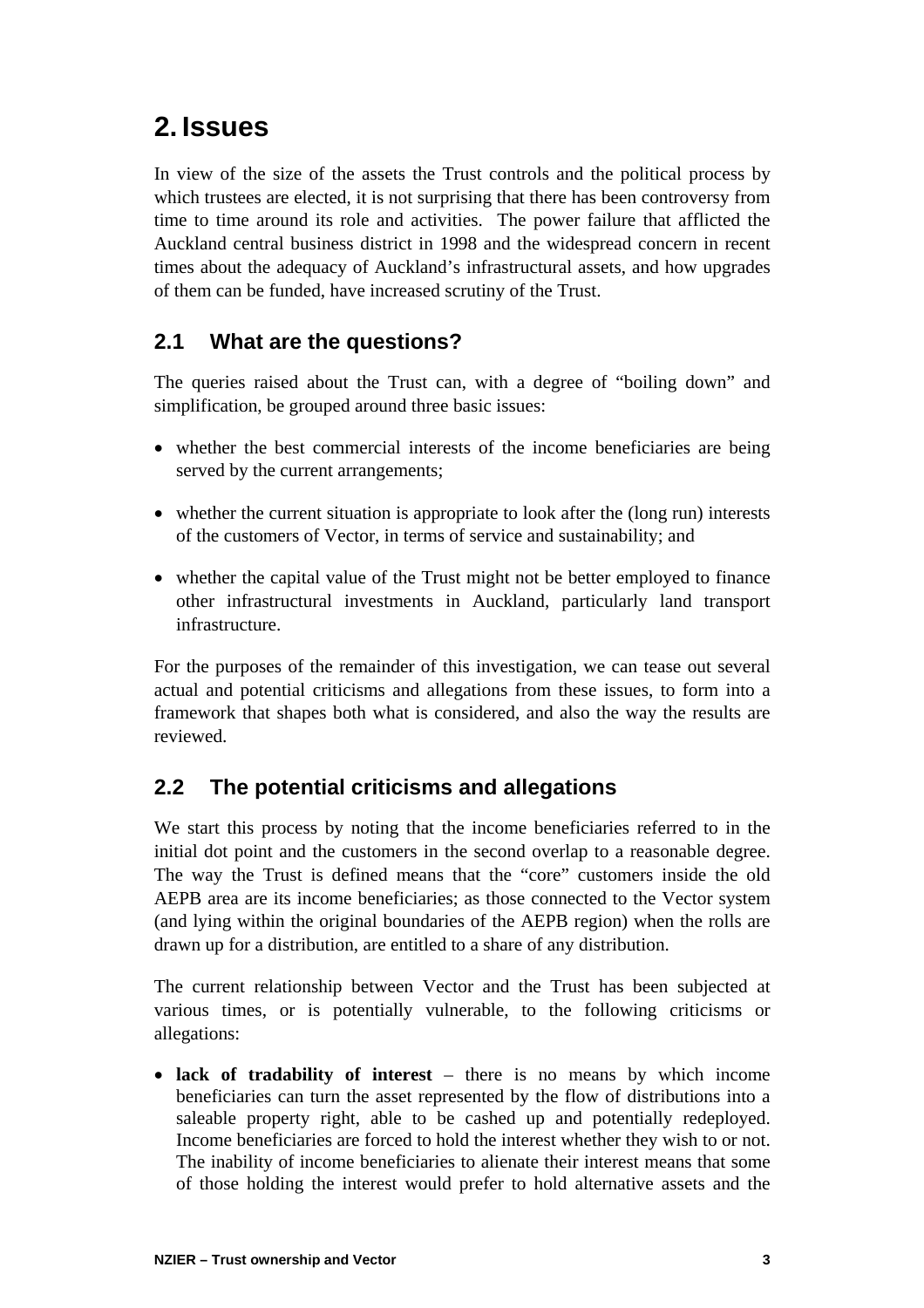current income beneficiaries are not necessarily the parties that value the Trust's interest in Vector shares most highly;

- **absence of listed market discipline** because the Trust controls Vector and is a long-term holder of its shares, Vector's directors and managers are not subjected to the usual discipline on a listed company. More specifically, if the company performs poorly, the Trust will not sell its shares and depress their market price, making the business vulnerable to a take-over, and the Board and management vulnerable to replacement by new owners. Rather the Trust will hold its shares and so the threat of take over is not motivating the owners or management;
- **political appointment of directors** the Trust is a body appointed by the political process of holding 'public' elections. Its role is appointing directors to a large, complicated and risky business. This is not an appropriate role for such a body and will inevitably lead to poor performance by Vector; and, related to this criticism,
- **conflicts of interest** some of the Trustees serve as directors of Vector, which is incompatible with the duty of a director, who has to act in the best interests of the company, not on behalf of the Trust. Moreover, the role of the trustees is to monitor the performance of Vector and hence of its Board. Trustees being directors means they are attempting to monitor their own performance. This is not appropriate and is unlikely to be effective; and
- **the Trust is an impecunious owner**  the Trust has to distribute all the dividends it receives from Vector within twelve months of their receipt. This prevents it from building up investible funds, and thus as an owner it is in no position to fund new activities by the company, without selling down its share of the company. But any thrusting, successful company has to be able to consider all its options, including those that would require additional investment. Vector is, therefore, strategically crippled by having the Trust as its dominant owner;
- **the Trust will encourage inadequate maintenance of infrastructure**  the appointment of trustees by triennial election creates an imperative for trustees to maintain high distributions to income beneficiaries to improve their reelection chances. This will lead to Vector under-investing in the needs of the future (including, vital features such as maintenance expenses) and the quality and reliability of service to Vector's customers will suffer; and, related to this criticism,
- **the Trust will eschew growth opportunities** that the trustees are elected by the income beneficiaries alone, and are entitled to favour their interests over the interests of capital beneficiaries, means the Trust will inhibit Vector adopting strategies that create long-term growth at the expense of current income.

As we have noted, some of these potential criticisms or allegations overlap to a certain degree. For example, the accusation that the Trust is an impecunious owner and the allegations that it will impose inadequate maintenance and low growth strategies on Vector are closely connected. However, we believe it is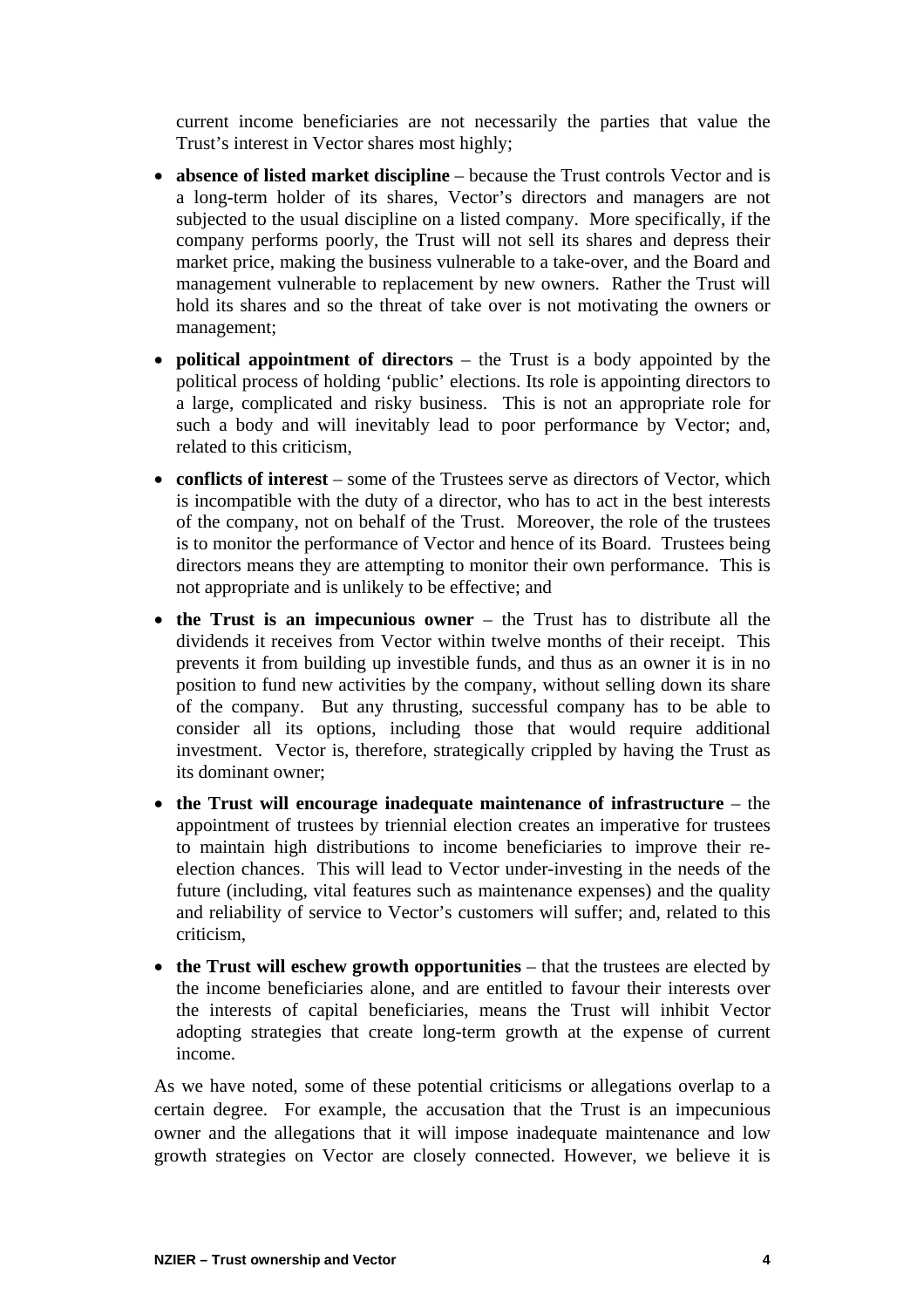<span id="page-10-0"></span>useful for our analysis of the validity of the accusations and how the Trust may respond to them to set the various points out separately.

### **2.3 Comparisons**

Logically these criticisms and allegations only make common sense when they are made relative to what would happen under a reasonable and achievable alternative. In other words, for these to be relevant there has to be an optional structure that would overcome the alleged weaknesses implied by these comments. In the case of the Trust, several alternatives have been proposed. These are set out and briefly commented on in the section that follows.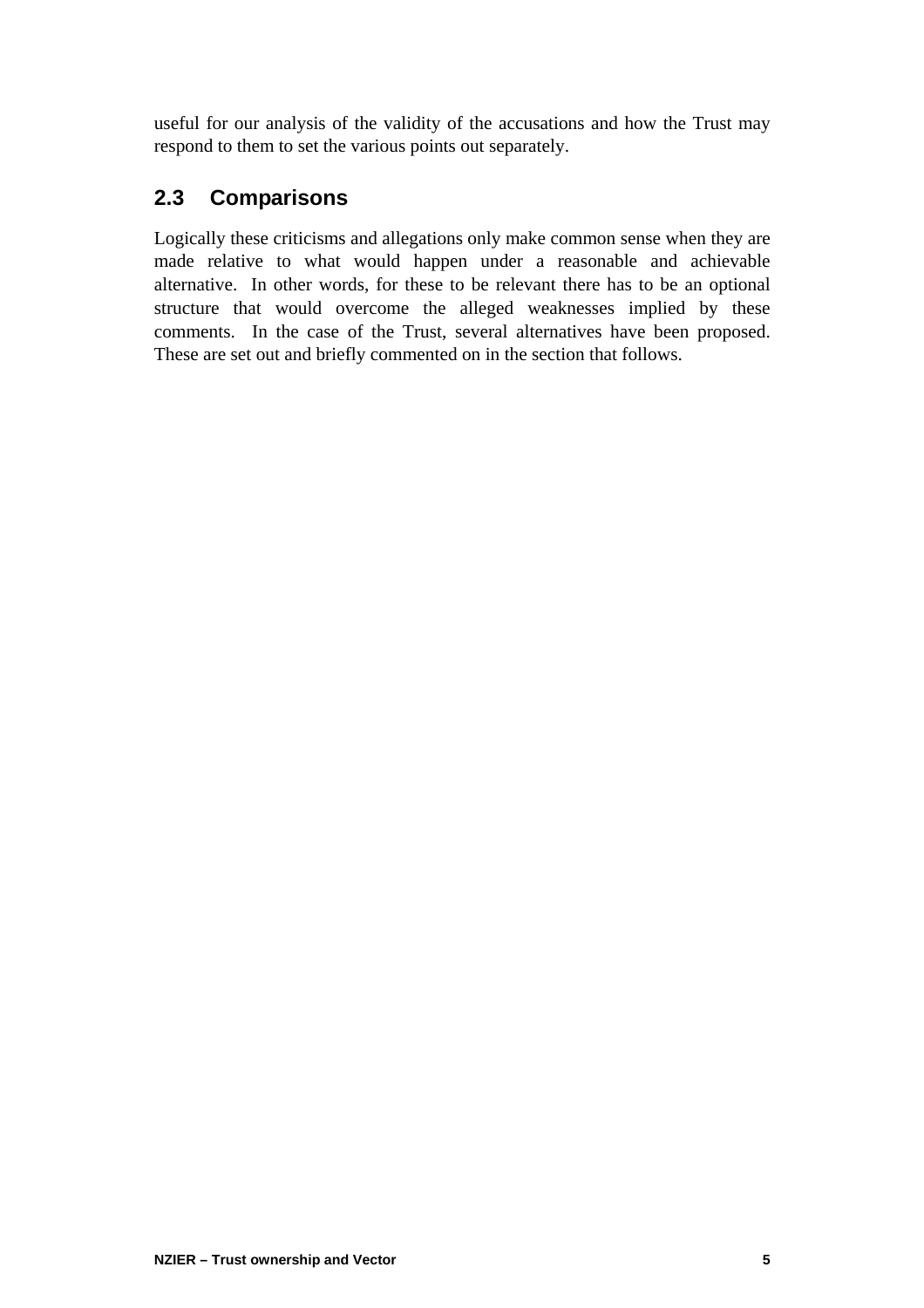## <span id="page-11-0"></span>**3. Alternatives – defining the options**

To be able to consider the issues raised above, definite options must be developed and evaluated in terms of the way they perform in the areas that are of interest. The alternatives examined below are all practical and realistic in the sense that they could be implemented, though several would take changes in legislation to be achieved.

The selection has been made to create a variety of options and thus test the issues against different structures.

### **3.1 AECT: form and function**

The current AECT is constituted by its trust deed. The mechanism at work in the Trust is a multi-tiered responsibility structure:

- the income beneficiaries vote every three years for five representatives who form the Trust knowing they will gain dividends to distribute based on Vector's performance;
- the Trust members monitor the performance of Vector and its board and elect the directors of Vector according to the company's constitution;
- the directors appoint the chief executive of Vector and carry out their normal governance role of monitoring the chief executive and the company's performance and approving the company's strategy<sup>1</sup>; and
- the chief executive hires the management team who run Vector from day to day.

#### **3.1.1 Incentive alignment and transparency**

The trustees can be held directly to account for the performance of the company through the voting actions of the income beneficiaries, who can monitor the company's income generating outcomes easily via the income receipts, and in a morestrategic sense through a form of "active" behaviour<sup>2</sup> such as close engagement with the company. This includes having trustees on the company board to understand and test the strategy.

The income beneficiaries can also monitor the service performance of the company and its charges through the services they receive themselves, and the charges they pay for those services. The latter is facilitated by Vector having adopted the conveyance form of arrangement between it and its customers in the old AEPB area. The conveyance arrangement means Vector has a direct contractual relationship with its end customers, who are also its income

 $\overline{a}$ 

<span id="page-11-1"></span><sup>&</sup>lt;sup>1</sup> There have been many recent discussions of the way boards are supposed to carry out their governance function. A useful reference that contrasts the more modern style with the traditional is Hilmer (1993) but there is much other helpful material available. For instance, the New Zealand Institute of Directors has a Code of Practice and other advice on their website.

<span id="page-11-2"></span> $2^2$  See discussion of "active ownership" in Appendix B below.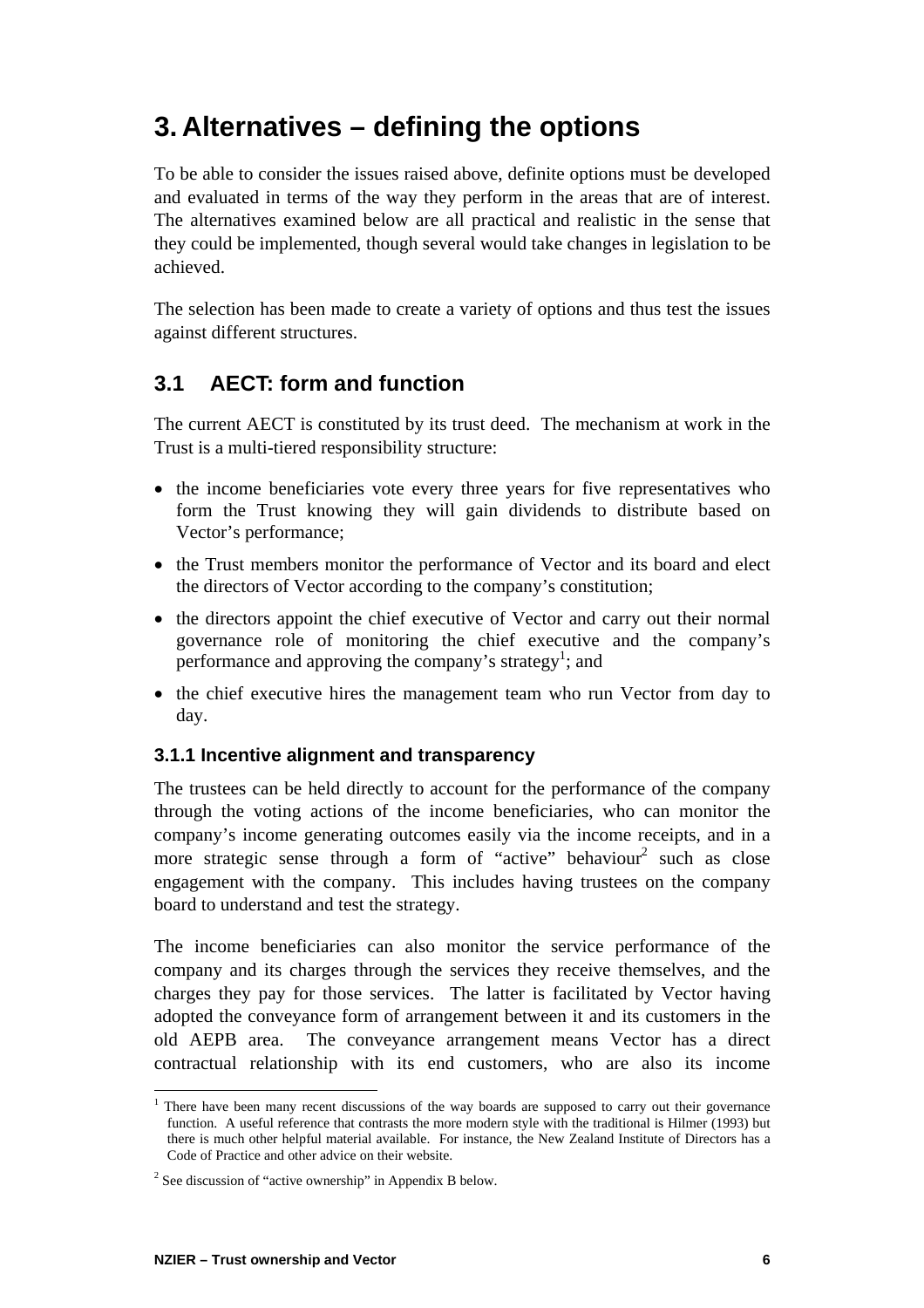<span id="page-12-0"></span>beneficiaries, and the beneficiaries see the charges that Vector levies on them as an itemised amount on their power account.

The capital beneficiaries and ELB and gas distribution customers who are not income beneficiaries have no involvement in the election of trustees and arguably no real ability to influence the performance of Vector, as it is a monopoly in these activities.

### **3.2 Council ownership**

Under this arrangement local authority councils control the operations of the present company, either by directly holding the shares of the company currently held by the Trust, or by owning shares in a holding company which holds the shares in the company currently held by the Trust.

If the trustees voted unanimously to bring forward the termination date of the Trust then this would trigger the allocation of the capital to local authorities and bring about this kind of arrangement. The trustees could only do this, however, if it has become impracticable or impossible to perform the trust of income.

The responsibility mechanism under this arrangement would be:

- local authority electors, whether currently income beneficiaries and customers of Vector or not, vote for councilors with their proposed policies for the company, including what will happen to the company's financial distributions to its council shareholder and to ownership of the shares. Each candidate's policies relating to Vector would be only one plank among many the candidate puts forward;
- the elected councilors vote on the council to which they are elected to decide who to appoint as the directors of Vector or the holding company, as the case may be;
- if there is a holding company, the directors of the holding company appoint the directors of Vector according to Vector's constitution;
- the directors of Vector appoint the chief executive of Vector and carry out their normal governance role of monitoring the chief executive and the company's performance and approving the company's strategy; and
- the chief executive hires the management team who run Vector from day to day.

#### **3.2.1 Incentive alignment and transparency**

The situation is anything but transparent and encouraging of direct accountability by councilors. It also inhibits the detailed monitoring of Vector's performance unless the specialised holding company structure is adopted.

Electors do not vote for trustees to control their line company, they vote for councilors who have among their numerous roles and tasks a function of directly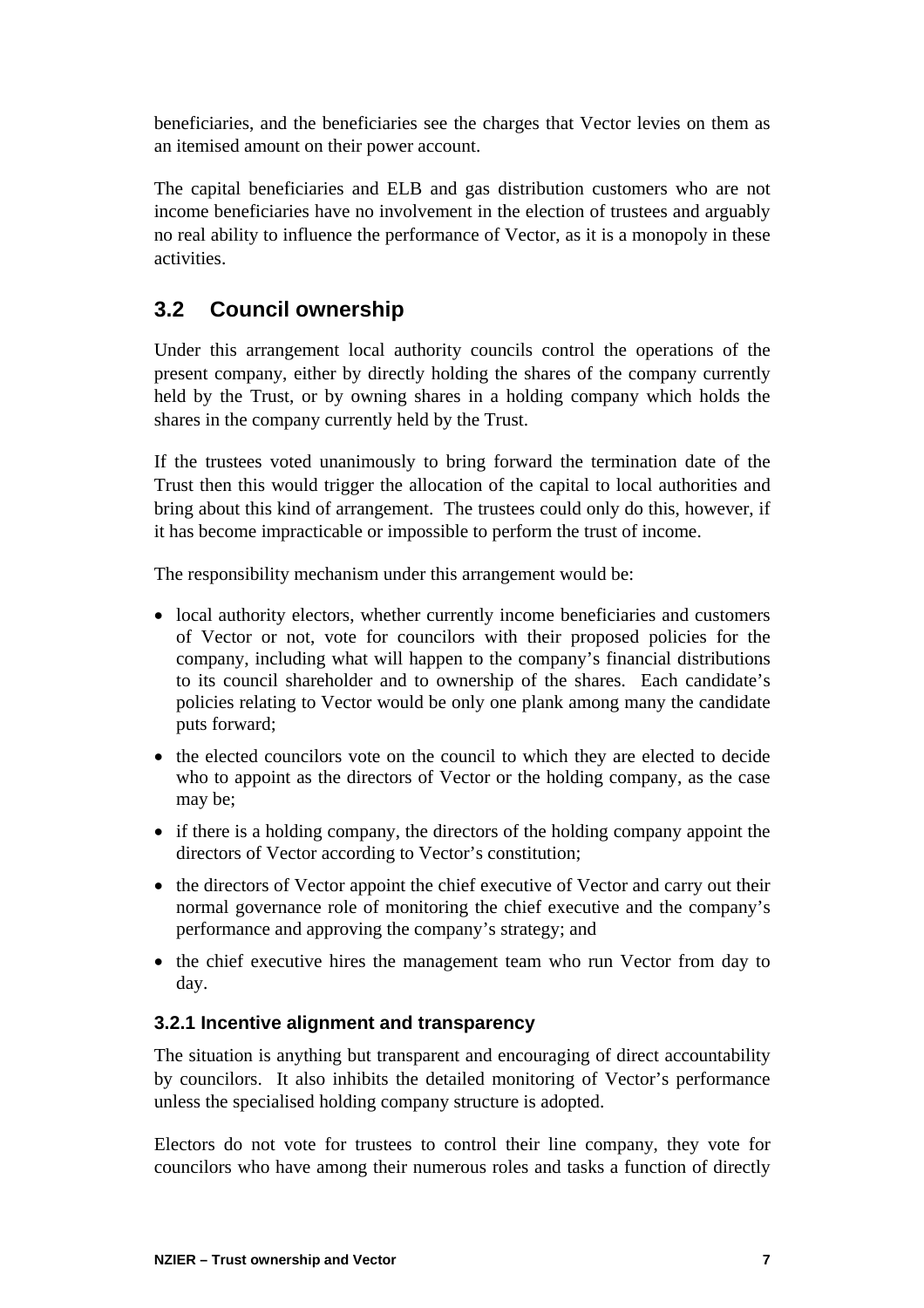<span id="page-13-0"></span>or indirectly appointing the directors of Vector. Poor financial or service performances by Vector would have little or no impact on the electoral success of individual councilors and so are not likely to be of material interest to any of them, unless Vector's financial position starts to impinge on the ability of the council entity to fund other priorities or Vector's service deteriorates to the point it becomes a major political issue.

#### **3.3 Professional trustee**

Under this option, the elected trustees would be replaced by an appointed professional trustee company. Such an arrangement may be seen as providing ultra conservative stewardship.

The mechanism under this arrangement is:

- the beneficiaries are represented by an appointed professional trustee company. It has the task of overseeing the performance of the company to the benefit of the beneficiaries;
- the trustee company elects the directors of Vector according to Vector's constitution;
- the directors appoint the chief executive of Vector and carry out their normal governance role of monitoring the chief executive and the company's performance and approving the company's strategy; and
- the chief executive hires the management team who run Vector from day to day.

#### **3.3.1 Incentive alignment and transparency**

The trustee company cannot be held directly accountable for the financial or service performance of Vector by the income beneficiaries. There is no election of the trustees and no ability to get rid of them except via Court action in the event they manifestly fail to fulfill their obligations under the trust deed. For an individual income beneficiary the cost of Court action against the trustee is unlikely to be financially worthwhile. For the capital beneficiaries it may be. This factor will tend, over time, to pull the behaviour of an appointed professional trustee company towards being more favourable to the capital beneficiaries.

Even if there were to be a more regular mechanism envisaged to change the trustee, this would require some ability for the income beneficiaries to make such decisions. Typically this would be either by the selection of representatives to act on their behalf, or through the passage of some sort of motion, probably in the form of a referendum. Other systems are possible. Whatever the mechanism used it is clear that this would be cumbersome and difficult to engage.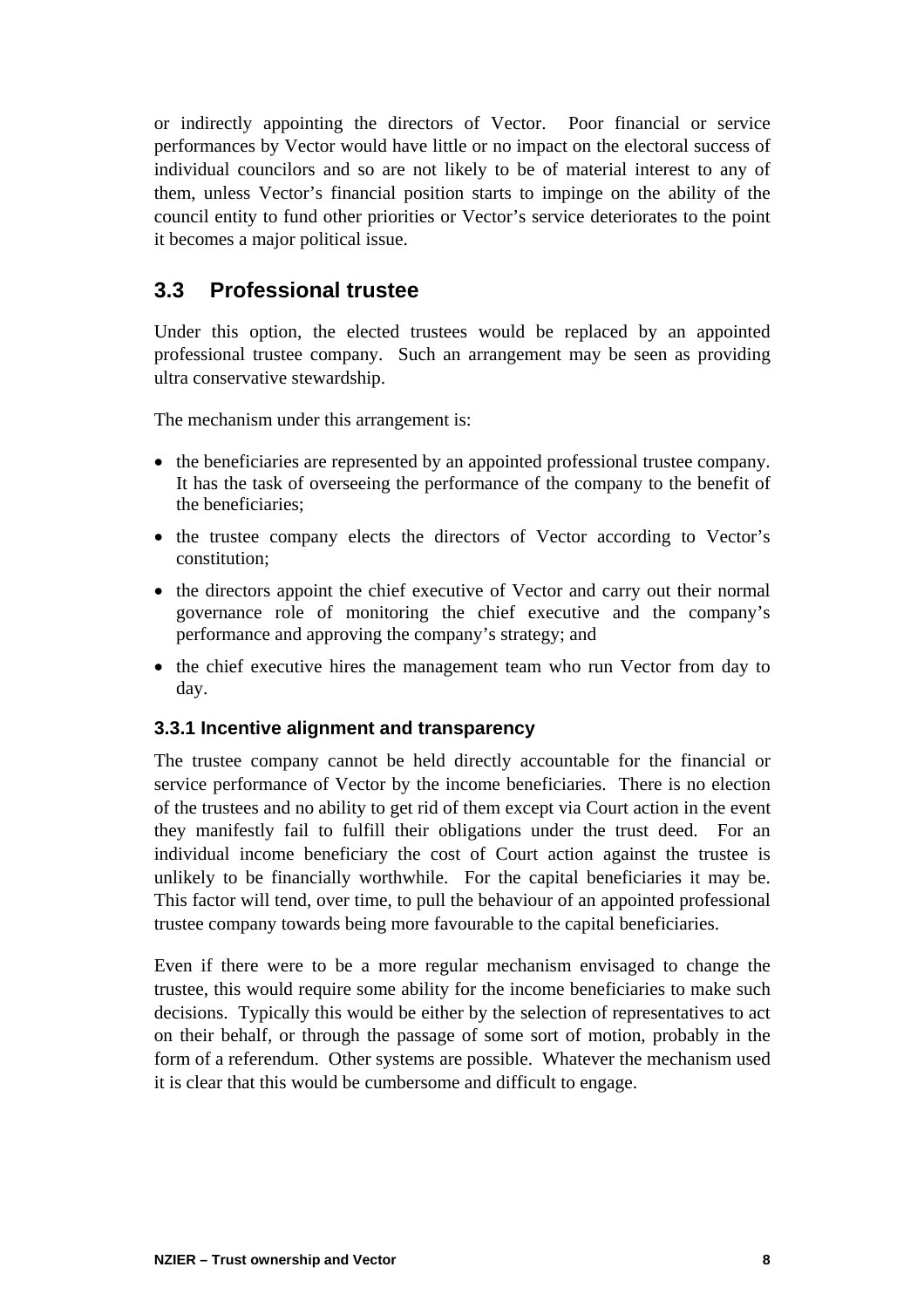### <span id="page-14-2"></span><span id="page-14-0"></span>**3.4 Distributed ownership (1/3 x 3)**

Under this proposal the shares of Vector would be distributed in equal tranches to the income beneficiaries, the Auckland Regional Council, and the local authorities that are the capital beneficiaries at the time of termination of the Trust *pro rata* with their relative share of the income beneficiaries. Each group would gain slightly more than 25% of the shares of Vector from the three-way partitioning of the Trust's current holding of 75.1%.

Two broad outcomes are worth considering. First, if there is no significant onselling of the shares by those allocated them in the partition. The mechanism then would be:

- the shareholders would vote for directors of Vector, mindful of the implications of their choices for their own objectives for the company;
- the directors appoint the chief executive of Vector and carry out their normal governance role of monitoring the chief executive and the company's performance and approving the company's strategy; and
- the chief executive hires the management team who run Vector from day to day.

Alternatively, and more realistically, there could be significant trading of the shares, with all shareholders seeking to turn their valuable assets into the best position they can. For some this may take the form of continuing to hold Vector's shares, but for others, including most likely the local authorities, it will lie in disposing of all or part of their interest and deploying the capital proceeds elsewhere.

None of the local authorities would individually be able to control Vector with their initial allocation. In the event of active on-selling each would be in the position of either having to finance the purchase of sufficient Vector shares to gain control or risk becoming a minority shareholder like Wellington City Council is in relation to Wellington International Airport Ltd.

Given that Vector is a major infrastructure owner in mature businesses, it is likely to be attractive to a significant investor. So a major investor is likely to be a serious holder of shares  $3$ 

This would mean that the mechanism would be:

- the major investor monitors Vector's performance and controls the process of appointing directors;
- the directors appoint the chief executive of Vector and carry out their normal governance role of monitoring the chief executive and the company's performance and approving the company's strategy; and

<span id="page-14-1"></span> $\overline{a}$ 3 See Appendix D for a review of the ownership trends for New Zealand listed utilities. This provides empirical support for the discussion of the likely outcome if the distributed ownership option were pursued.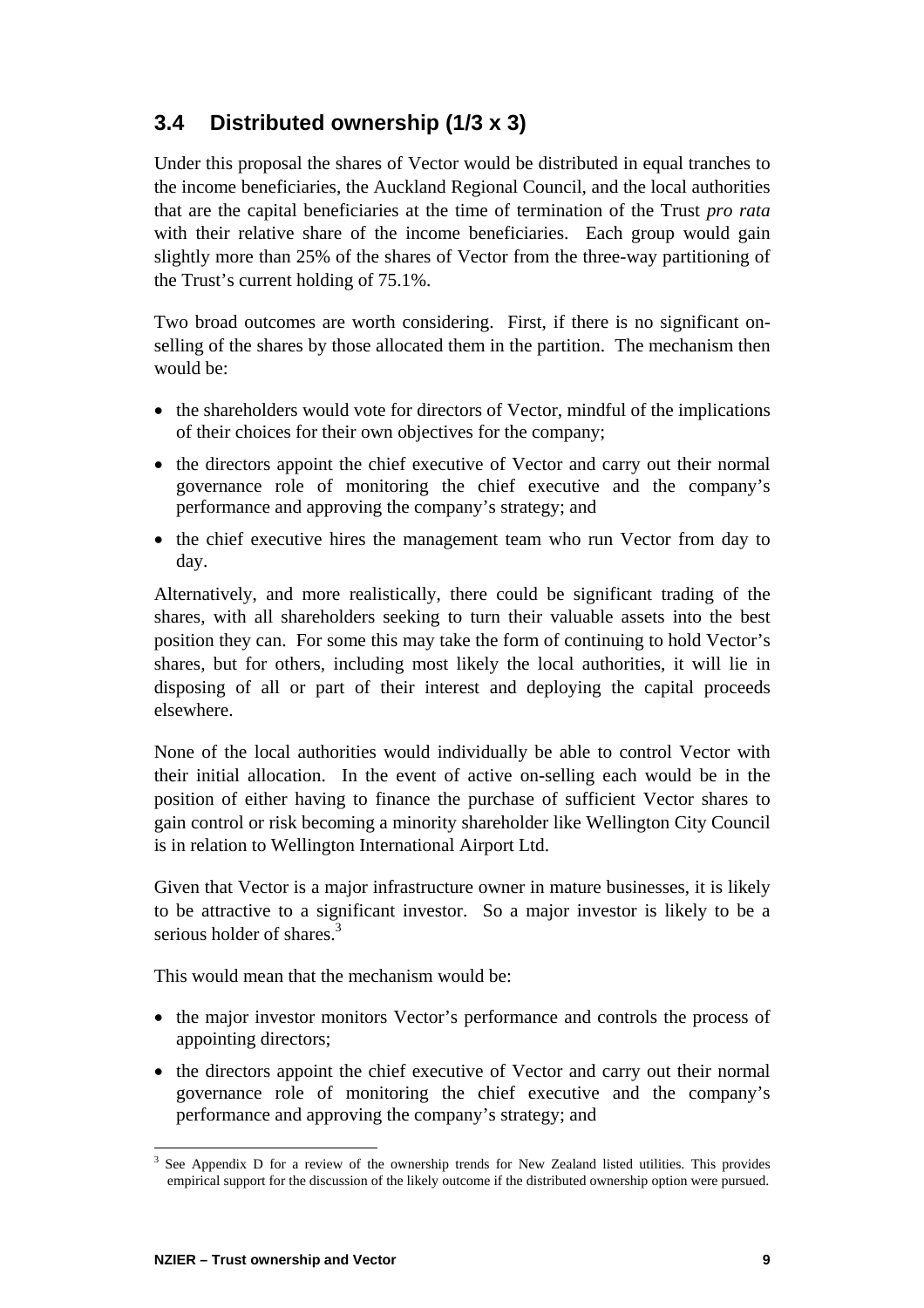<span id="page-15-0"></span>• the chief executive hires the management team who run Vector from day to day.

#### **3.4.1 Incentive alignment and transparency**

Under the more realistic option of significant trading, the controlling investor that emerges will operate Vector according to its own objectives and, except to the extent the Companies Act 1993 protects the interests of minorities, in the interests of its own shareholders.

If any local authority or individuals remain as minority shareholders then they will be vulnerable to the controlling shareholder looking to flush them out of their holding cheaply by holding down dividends and making rights issues. Significant minority holdings often trade at a discount because of the inability of the minority to control the cashflows.

Even if there is limited on-selling and the tri-partite arrangement endures for sometime, each of the groups will have different objectives for Vector and will vote accordingly.

### **3.5 Special purpose body**

Under this proposal legislation is enacted to transfer the Trust's assets to a special purpose body, so it can use the income and capital of Vector to fund other infrastructure investments in Auckland, like roads, urban rail and other public transport. The special purpose body would have a Board which is appointed either by central government or Auckland based local authorities.

The mechanism would be:

- Board of special purpose body appoints monitors the performance of Vector and appoints the directors of Vector according to the company's Constitution;
- the directors appoint the chief executive of Vector and carry out their normal governance role of monitoring the chief executive and the company's performance and approving the company's strategy; and
- the chief executive hires the management team who run Vector from day to day.

#### **3.5.1 Incentive alignment and transparency**

The members of the special purpose body will be accountable to whosoever appoints them for the development of other infrastructure in Auckland they are tasked with providing. They will principally be interested in Vector as a source of funding these other investments and if achievement of these objectives requires them to sell Vector they will do so.

The quality of services to customers provided by Vector will not be a focus of this body unless they reach a state where they become an embarrassment to the politicians that appoint the members of the special purpose body.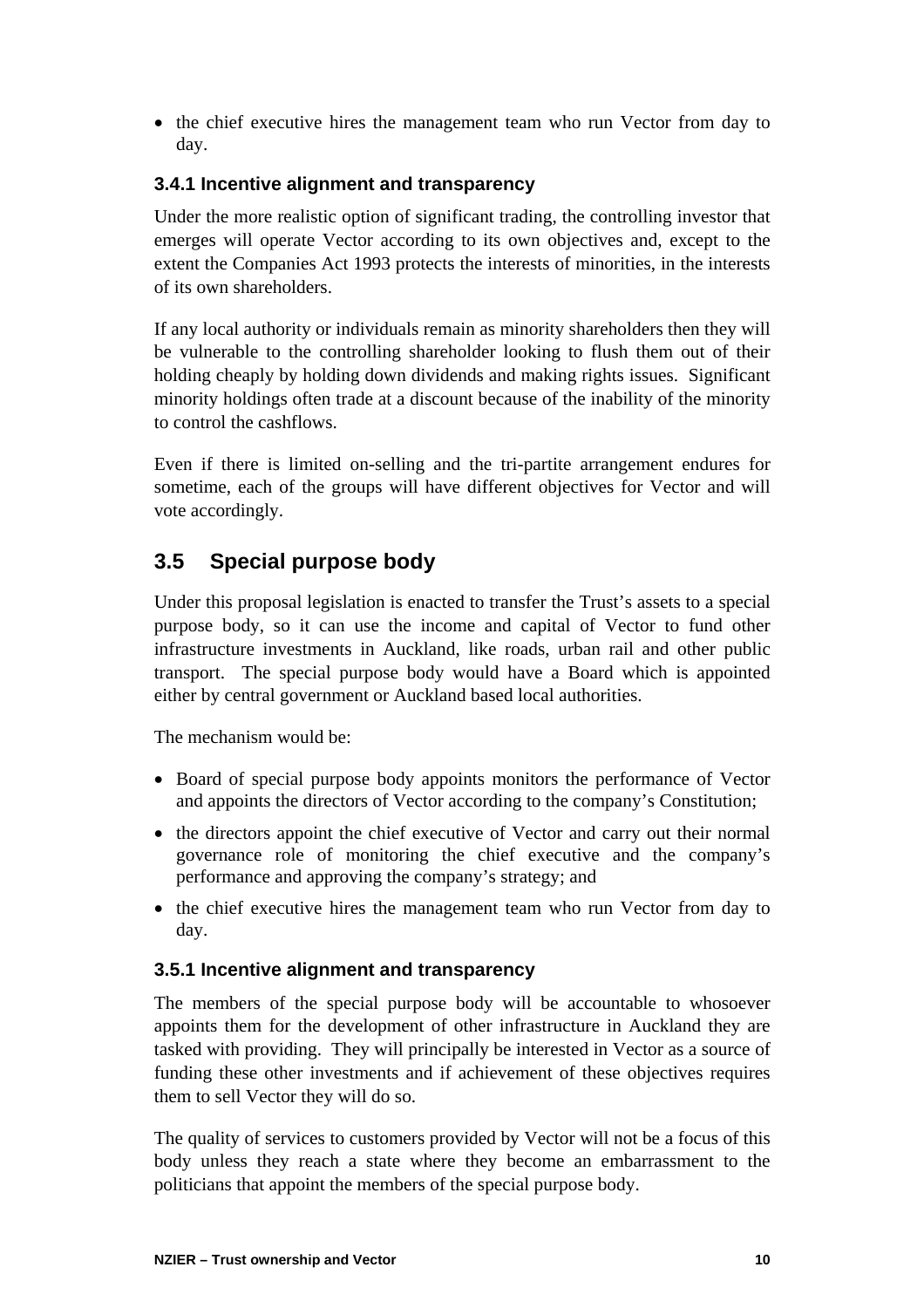Moreover, if the Trust's current assets and income flow were reallocated to a regional body to finance infrastructure this would relieve local, regional and central government from the need to fund these investments. As a result the politicians at the three levels of government would not be required to justify to the groups that elect them the reasons for raising rates and taxes to fund these investments. So the arrangement would undermine the political accountability of local, regional and central government for the tax and rate imposts necessary to upgrade Auckland's infrastructure.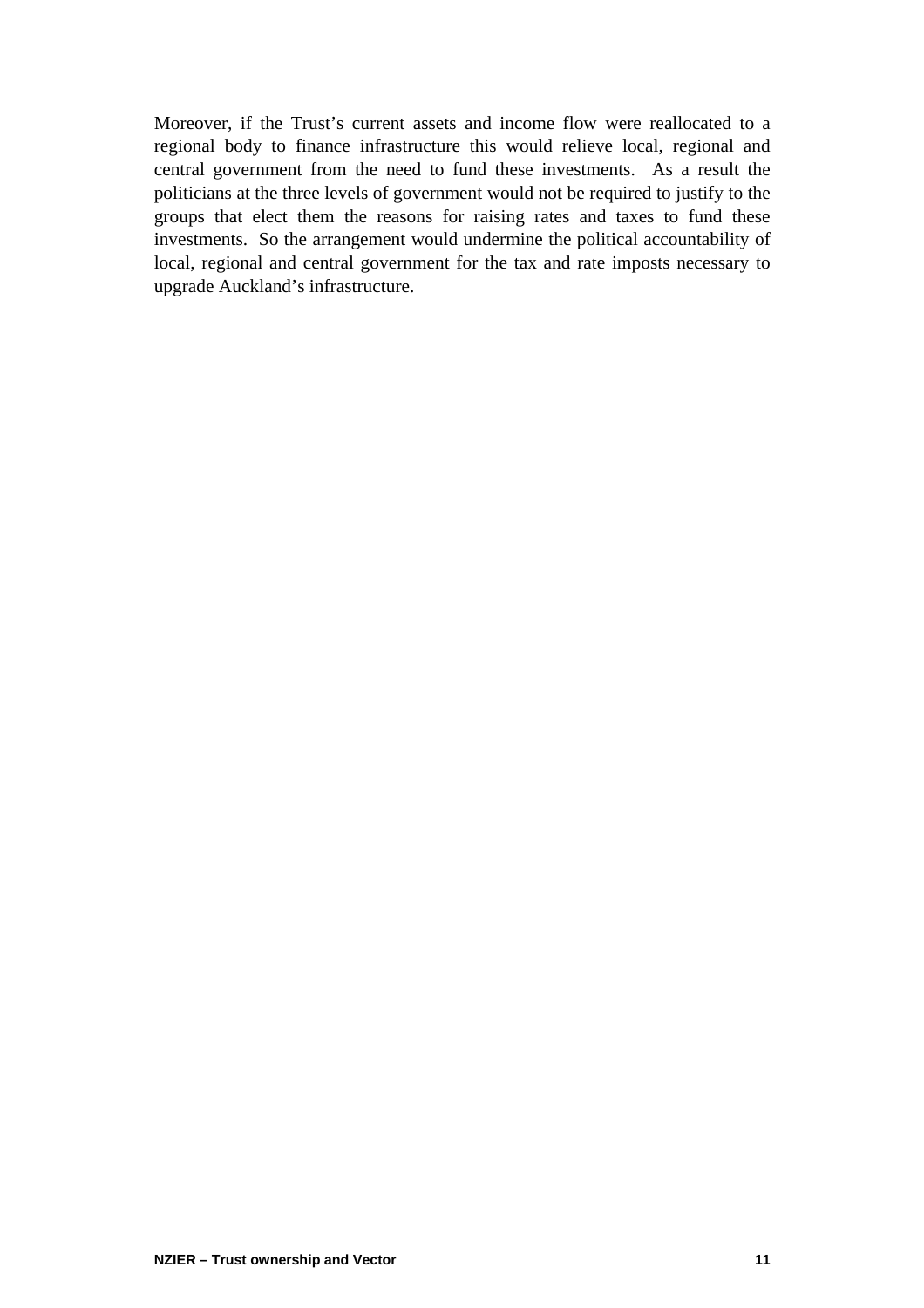## <span id="page-17-0"></span>**4. Evaluation of options**

There are essentially three questions one can ask to help investigate the potential criticisms and allegations listed in Section [2.2:](#page-8-1)

- are the allegations or criticisms valid or invalid?
- are the alternative arrangements vulnerable to the same allegations or criticisms or others?
- are the weaknesses of the other options in terms of the criteria against which organisational form should be judged such that they are inferior or superior options to the *status quo*?

To answer the first question is usually relatively straight forward, as is answering the second. But the third requires us to decide on the criteria against which to evaluate the various options.

Drawing on provisions in recent legislation relating to electricity and gas supply, we suggest the following set of criteria against which to judge the alternative options, including the current Trust arrangement:

- the extent to which the arrangements promote the interests of consumers;
- the extent to which the arrangements promote productive, allocative and dynamic efficiency;
- the fairness of the arrangements and the outcomes; and
- the sustainability of the arrangements.

Productive efficiency occurs when producers produce services of the desired quality at minimum cost, and production activities are distributed between producers in such a way that industry-wide costs are minimised. Allocative efficiency occurs when resources are allocated to their highest value use. Dynamic efficiency occurs when producers have the appropriate incentives to invest and innovate to maintain productive and allocative efficiency over time.

Fairness is an elusive concept to economists, and is even difficult to define in noneconomic terms. We suggest, however, that it is generally thought to cover such matters as not expropriating rights without reasonable compensation and allowing individuals a reasonable opportunity to access resources and goods and services.

Sustainability is about meeting the needs of today, without adversely impacting on the needs of tomorrow. As a term it can be applied across a range of areas, such as [the environment](http://www.mfe.govt.nz/issues/sustainable-industry/tools-services/concepts.php?id=13), [society](http://www.mfe.govt.nz/issues/sustainable-industry/tools-services/concepts.php?id=9) and the economy. $<sup>4</sup>$  $<sup>4</sup>$  $<sup>4</sup>$  In the current context it is</sup> economic sustainability that is likely to vary between the options and so be relevant for evaluation purposes.

 $\overline{a}$ 

<span id="page-17-1"></span><sup>&</sup>lt;sup>4</sup> http://www.mfe.govt.nz/issues/sustainable-industry/tools-services/definition.php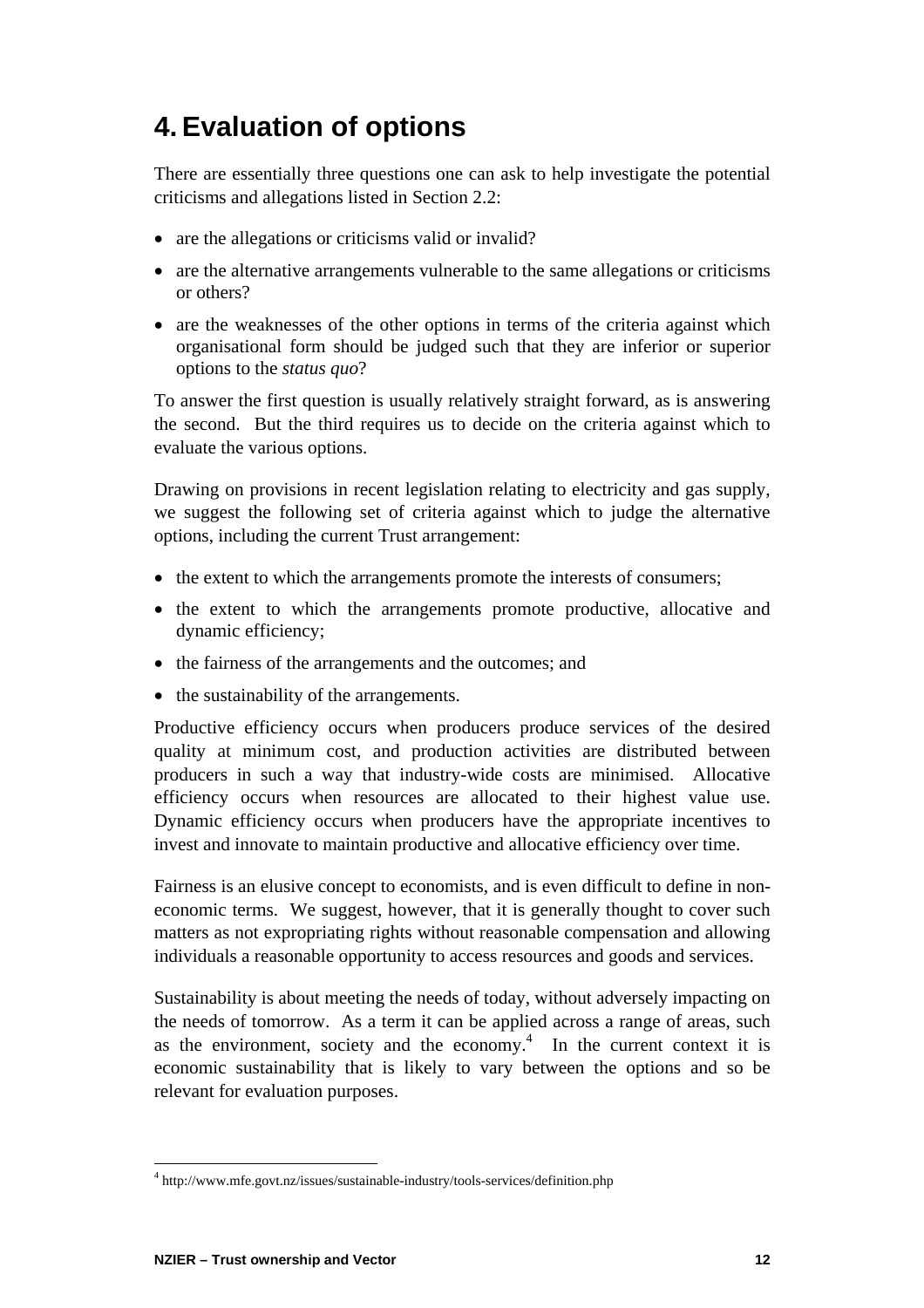## <span id="page-18-3"></span><span id="page-18-0"></span>**5. Validity of allegations**

### **5.1 Lack of tradability of interest**

It is certainly correct that under the current Trust arrangements the income beneficiaries cannot realise on the assets underlying the Trust.<sup>[5](#page-18-1)</sup> A beneficiary that would prefer to give up the future income flow for a capital sum now is unable to do so, not even in a secondary market for the claims.

There is no such arrangement because there is no guarantee that a current beneficiary will continue to be a beneficiary in future, as the individual or business may shift outside the old AEPB district. To assume that current connections have rights to more than the current dividends on a year by year basis is to alter the nature of the trust. And as all available assets are allocated, it would deprive rights from others, either from future income beneficiaries, or from the capital beneficiaries.

#### **5.2 Absence of listed market discipline**

The allegation that there is no discipline on the directors and management of Vector through the threat of an on-market take-over is only partly correct, as the impact of such signals is usually thought to lie at least in part on the information provided through the movements in the price.

Vector is listed, and so the share market price provides a barometer of investor perceptions about its performance and future prospects. It also provides an indicator of market perceptions about the performance of the Trust as its majority shareholder. Decisions by major shareholders that are adverse to the interests of the company and minority shareholders will be quickly reflected in the company's share price.

However, it is correct that while the Trust remains a long-term owner, the directors and management of Vector will not face the actual prospect of a takeover bid succeeding and removing them from their positions. However, there are relatively few companies listed on the New Zealand Exchange for which the pure form of this discipline is relevant – in many cases the people concerned would have to go alone with the process.

Vector is not unusual in this regard. In fact, of the 152 New Zealand-based listed companies for which information on major shareholders is provided in the 2005- 06 volume of *The New Zealand Company Register* exactly 50% of them have at leastone shareholder with a minimum of 20 percent of the shares.<sup>6</sup> 18% of the

<span id="page-18-1"></span> $\overline{a}$ <sup>5</sup> See Emmanuel and van Zijl (2006) for a discussion of the technical side of the potential conflict between income and capital beneficiaries.

<span id="page-18-2"></span> $6$  Where 20% is seen as the equivalent of a 'blocking' holding that would make it difficult for an outside offer to succeed without agreement by the major owner.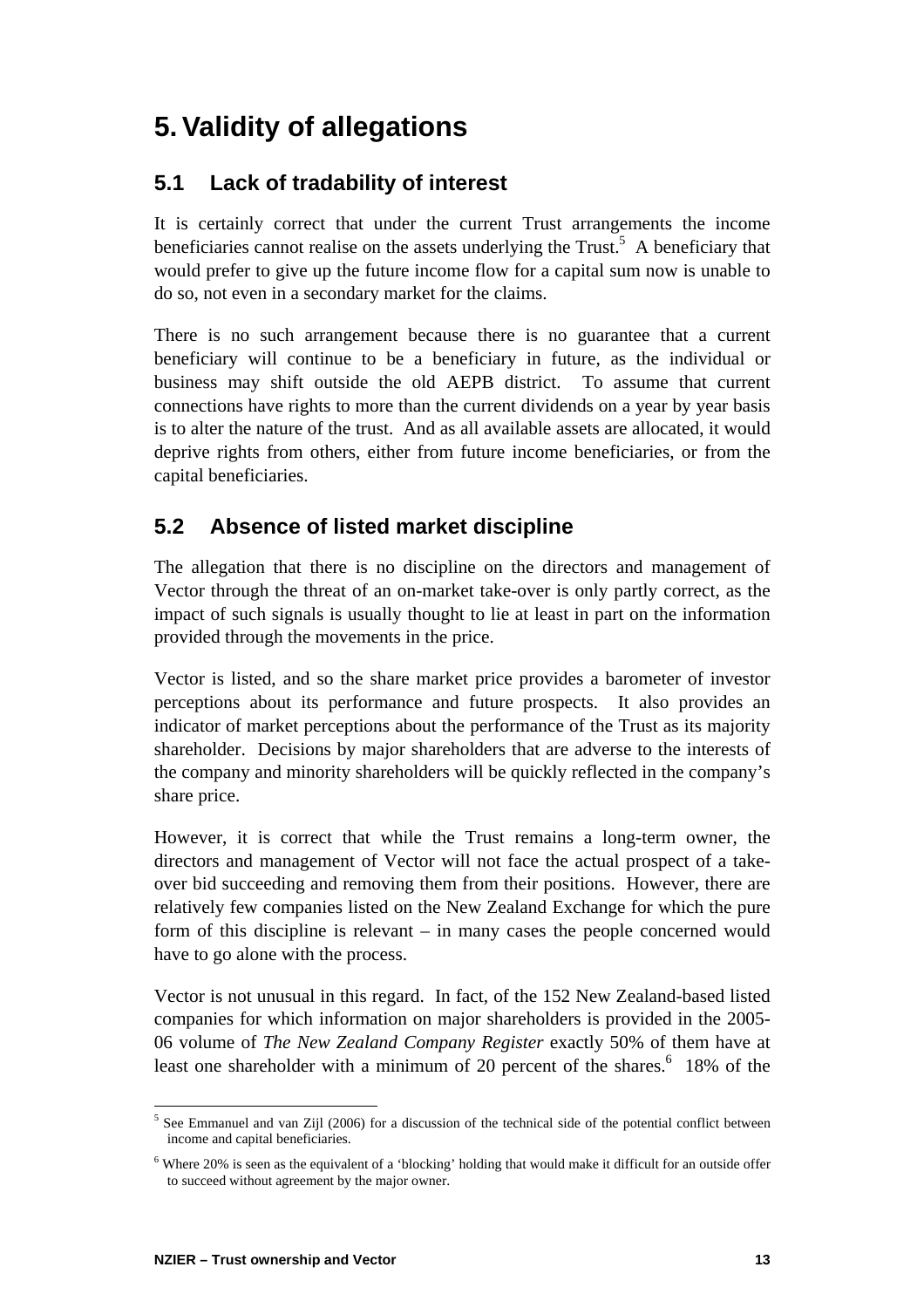<span id="page-19-0"></span>companies have a single shareholder with more than 50% of the shares. Of the 12 listed companies that could be broadly described as providers of infrastructural assets, 50% have a single shareholder with more than a 50% stake and 75% have at least one shareholder with at least a 20% stake.

In addition, the current structure does not protect the directors and management from removal by the Trust as its major shareholder. If the share price were to weaken significantly as a result of the market assessing the performance of the directors and managers poorly, the Trust is likely to act to protect its interests by taking action to ensure the Board improves the performance. The fact Vector is listed means there is an outside barometer of performance that can assist the Trust make judgements about whether it needs to act or not.

### **5.3 Political appointment of directors**

Under the current arrangements the directors of Vector are elected by their shareholders in the normal manner for a commercial company. It is correct that the trustees of the major shareholder are elected to their positions. But the functions of the elected trustees are tightly focused on the appointment of directors of Vector and the monitoring of their performance and that of Vector. The usual source of difficulty with 'political' appointments of directors does not arise in the case of Vector and the Trust.

The trustees do not have a wider political agenda to pursue; if the voters are concerned about the way their dividends are going, then their re-election prospects are very tightly aligned with the performance of Vector. This means in turn that they are incentivised to appoint directors whom they think will do the best job for Vector and not because their appointment will fulfil other political objectives. Their role, indeed, has the potential to fulfil the "active ownership" style that is likely to improve performance of the company.

### **5.4 Conflicts of interest**

Under the current trust deed a maximum of two trustees can be directors of Vector. Vector currently has eight directors so there is no possibility of domination of the Vector board by trustees of the Trust. Vector's Directors Code of Conduct requires all directors to act in "the best interests of the company".<sup>7</sup> Vector's Board Charter prohibits a trustee of the Trust from also being the Board Chairperson and sets out strict guidelines relating to the disclosure and management of conflicts of interest, including requirements on directors to excuse themselves from discussions in respect of their interests and not to exercise the right to vote in respect of such matters. $8<sup>8</sup>$  $8<sup>8</sup>$ 

<span id="page-19-1"></span> $\overline{a}$ 7 http://www.vector.co.nz/investor\_relations/Directors%20Code%20of%20Practice.pdf

<span id="page-19-2"></span><sup>8</sup> http://www.vector.co.nz/investor\_relations/Board%20Charter.pdf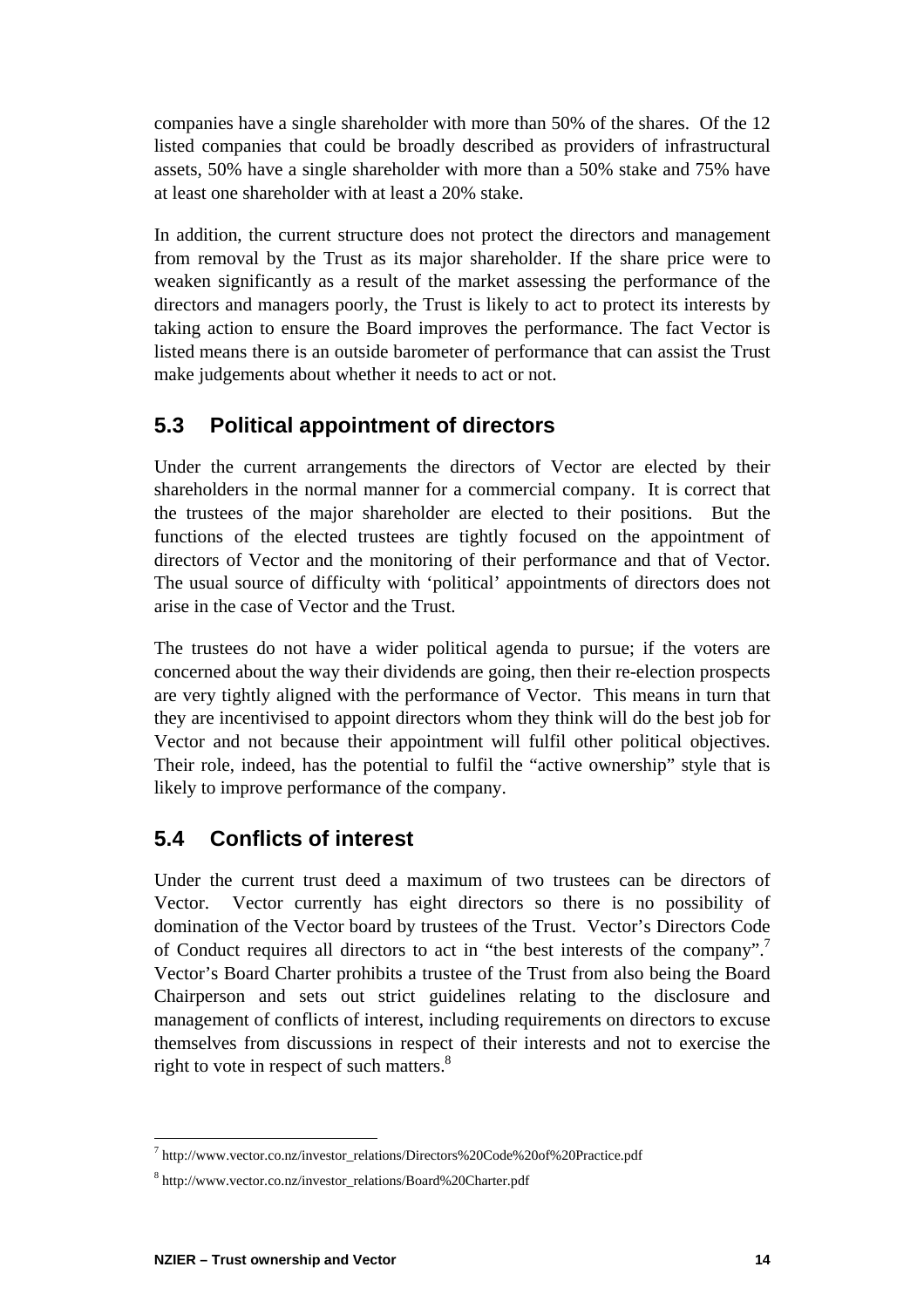<span id="page-20-0"></span>It is not unusual for the majority shareholder of an enterprise with over a 75 percent holding to dominate the chairmanship and appoint the majority of directors from among its own governance body. The relationship between the Trust and Vector is remarkably arms-length given the stake the Trust has in the company.

The existence of trustees among the directors of Vector is a prudent way for the Trust to inform itself about the requirements of the company to ensure it has good governance and the right resources and to assure itself of the performance of its Board and management. If the trustees failed to ensure themselves of these matters then they could be held to be not properly discharging their obligations to the Trust. It is arguable that where Stock Exchange rules limit the flow of information about the company's performance directly to the trustees, as is the case with Vector, then the trustees have no option but to ensure they receive it by being on, or by at least by being represented on, the Board themselves.

Since the trustees are a small minority of the directors of Vector and the standard convention is that directors accept collective responsibility and do not disclose outside the Boardroom who voted for what and who dissented, the accusation that people cannot effectively monitor a commercial Board on which they sit is less cogent than thought by those who are unfamiliar with the conventions of Boards.

### **5.5 The Trust is an impecunious owner**

The Trust is required under its current trust deed to distribute to the income beneficiaries all the dividends it receives from Vector. However, this has not stopped Vector growing rapidly even when compared with other sizeable companies in New Zealand. [Figure 1](#page-22-1) and [Figure 2](#page-23-1) compare the growth in Vector's (VEC) total assets and revenue over the last five years with the growth achieved by a range of other major companies over the same time frame. The other companies are: Telecom (TEL); Auckland International Airport (AIAL); Fletcher Building (FBU); Air New Zealand (AIR); Contact Energy (CEN); Transpower (TSP); New Zealand Refining (NZR); Fonterra (FNT); and BIL (BIL).

Moreover, Vector has scope to fund further expansion and development through:

- issuing additional equity. The Trust's current holding is 75.1% and it could tolerate significant dilution before it would be in danger of losing control of Vector;
- shuffling its asset holdings. The company at present has a range of different earning streams which are distinct. An efficient operation would be constantly reviewing the portfolio of holdings and making asset trades to ensure that the best possible investments are retained;
- issuing of additional capital notes/subordinated debt currently Vector has a relatively high debt:debt plus equity ratio when compared with other listed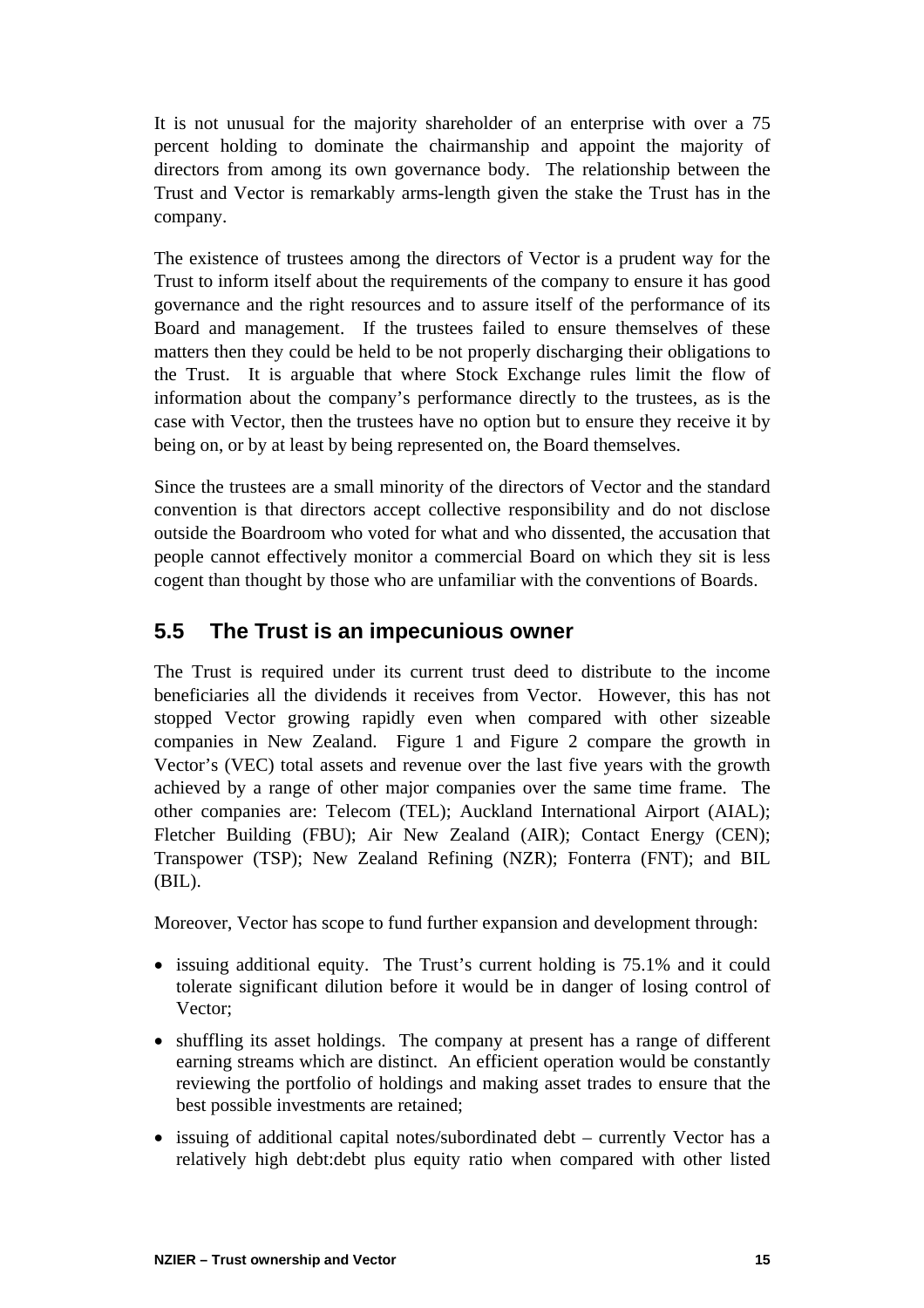companies, but this is not unusual or inefficient for a major utility. At balance date in 2005 Vector's leverage was 78.5%.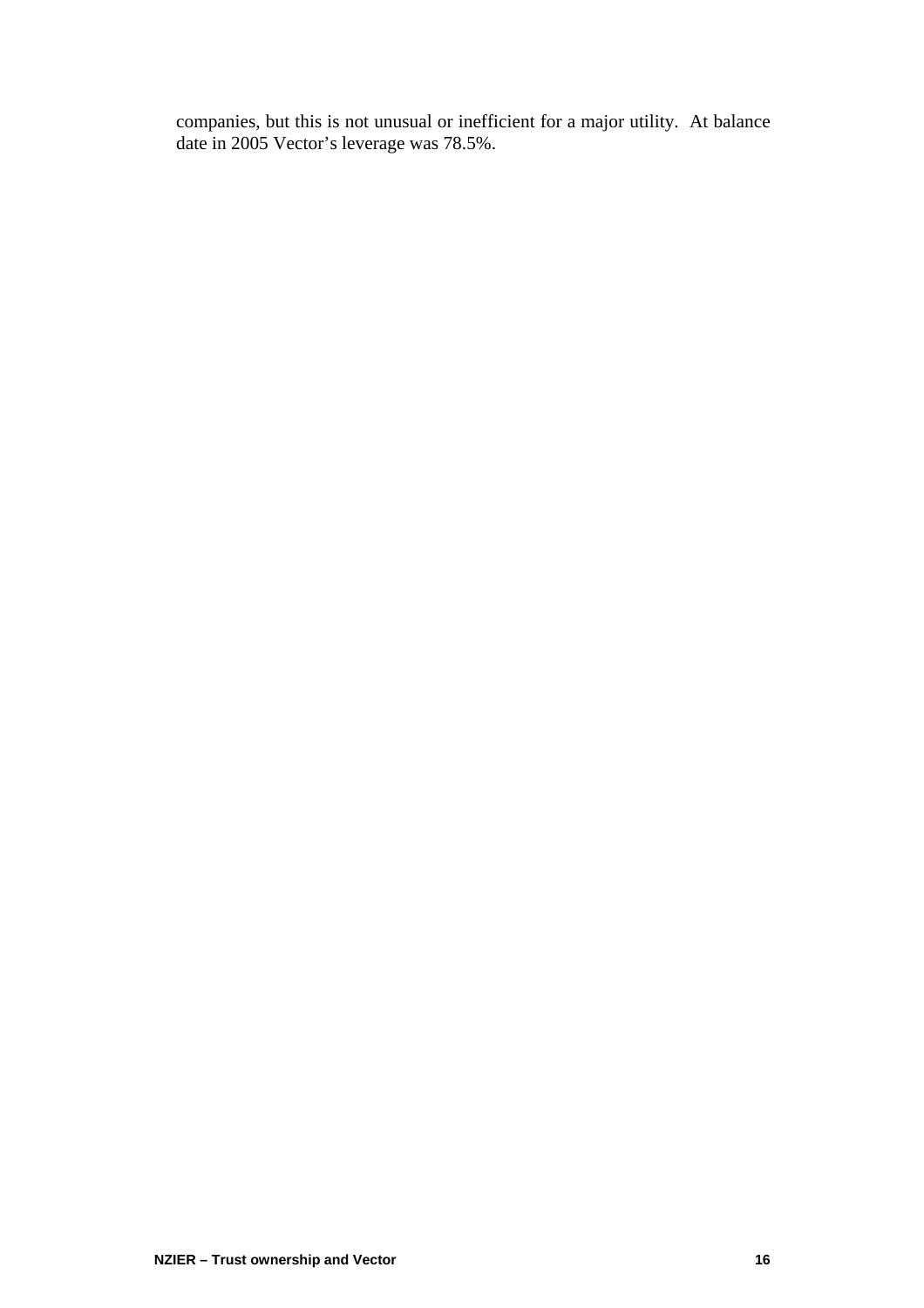<span id="page-22-1"></span><span id="page-22-0"></span>

Source: Various company annual reports compiled by NZIER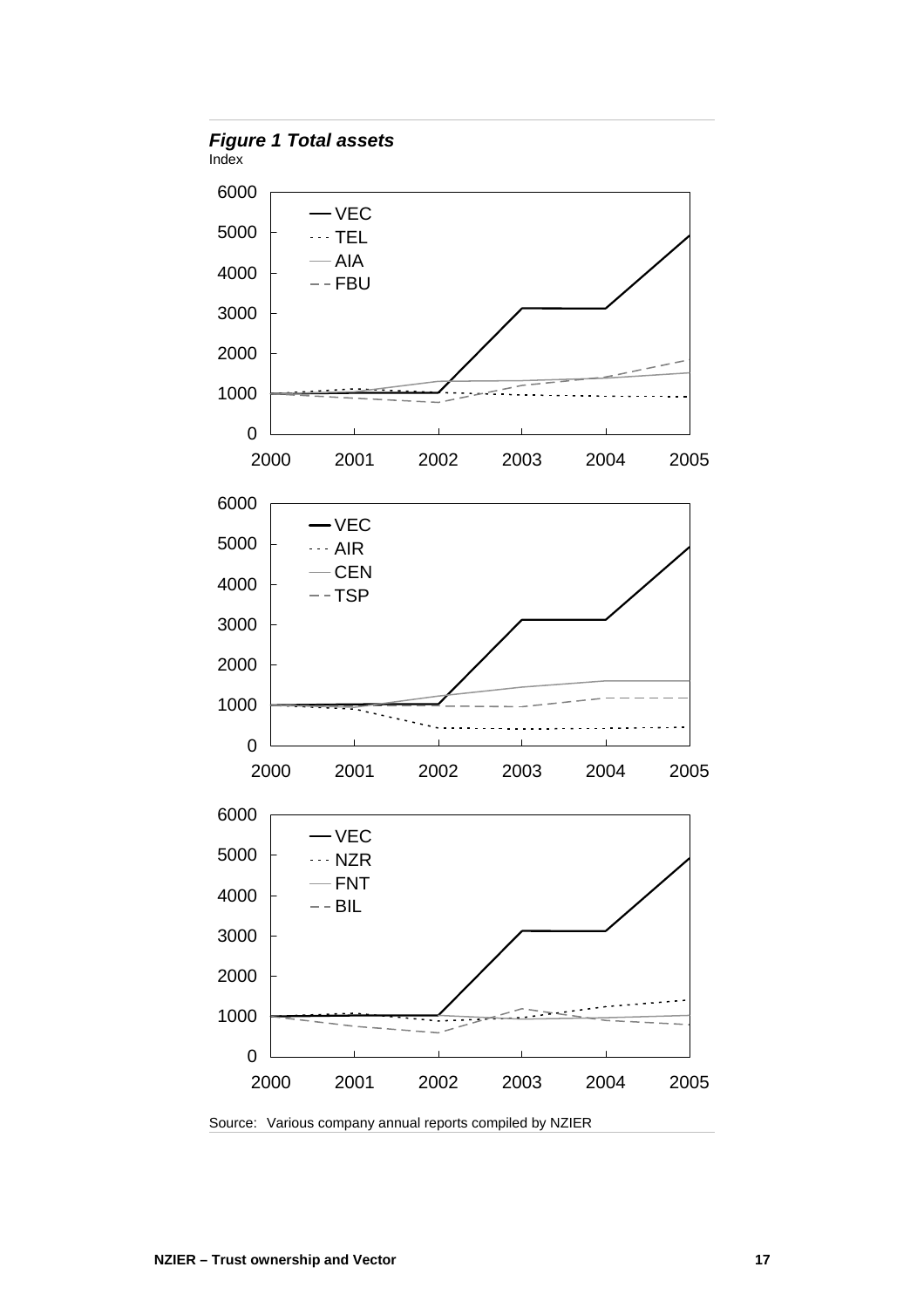<span id="page-23-1"></span><span id="page-23-0"></span>

Source: Various company annual reports compiled by NZIER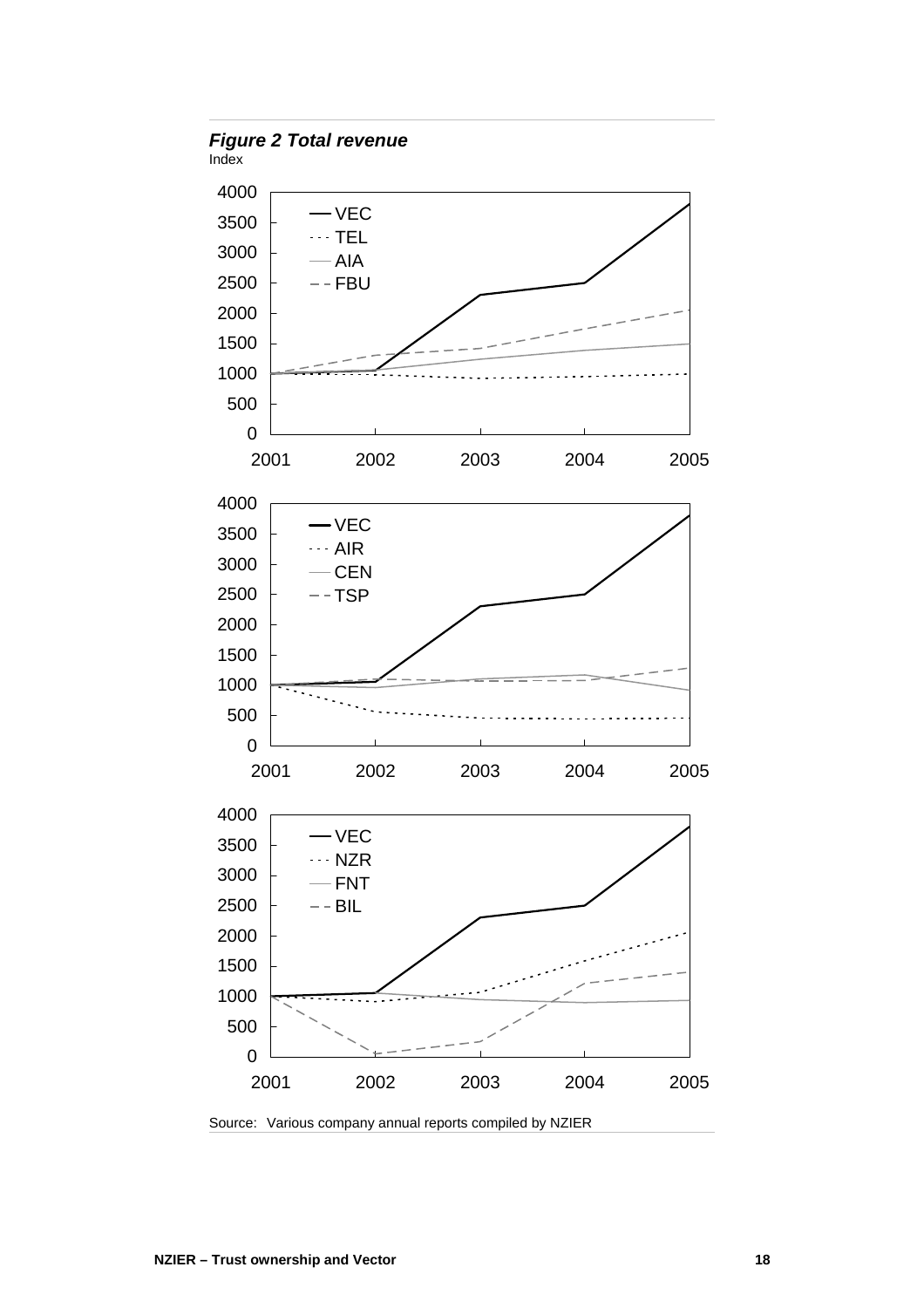#### <span id="page-24-0"></span>**5.6 The Trust will encourage inadequate maintenance of infrastructure**

The Trust is elected by Vector's consumers located in the old AEPB area. Those consumers will be interested in the Vector dividends passed through to them as distributions by the Trust, but they will also be very interested in the quality of service they receive. And this is not a vague worry; the events of 1998 are still in people's minds and will remind the voters of the risks about security of supply, and the way this was sheeted home at that time to the required maintenance programmes.

If there are inadequacies in this regard, they are likely to look to the election of trustees as a vehicle for expressing their dissatisfaction. The elected trustees of the Trust are likely to be highly incentivised to ensure that Vector does not neglect maintenance, at least in this region. They would also find it difficult to accept Vector operating a differential maintenance regime in other regions.

### **5.7 The Trust will eschew growth opportunities**

We have already pointed out that Vector has achieved very considerable growth when compared with other ELBs and other sizeable listed companies. We have also noted that, even if the Trust does not want to be diluted further, Vector still has opportunities for growth under current policies. We also note that if the Trust developed an ancillary vehicle to assist its income beneficiaries to re-invest their distributions in Vector through a vehicle controlled by the Trust this capacity could be enhanced. This is a further option which could potentially be developed if and when required.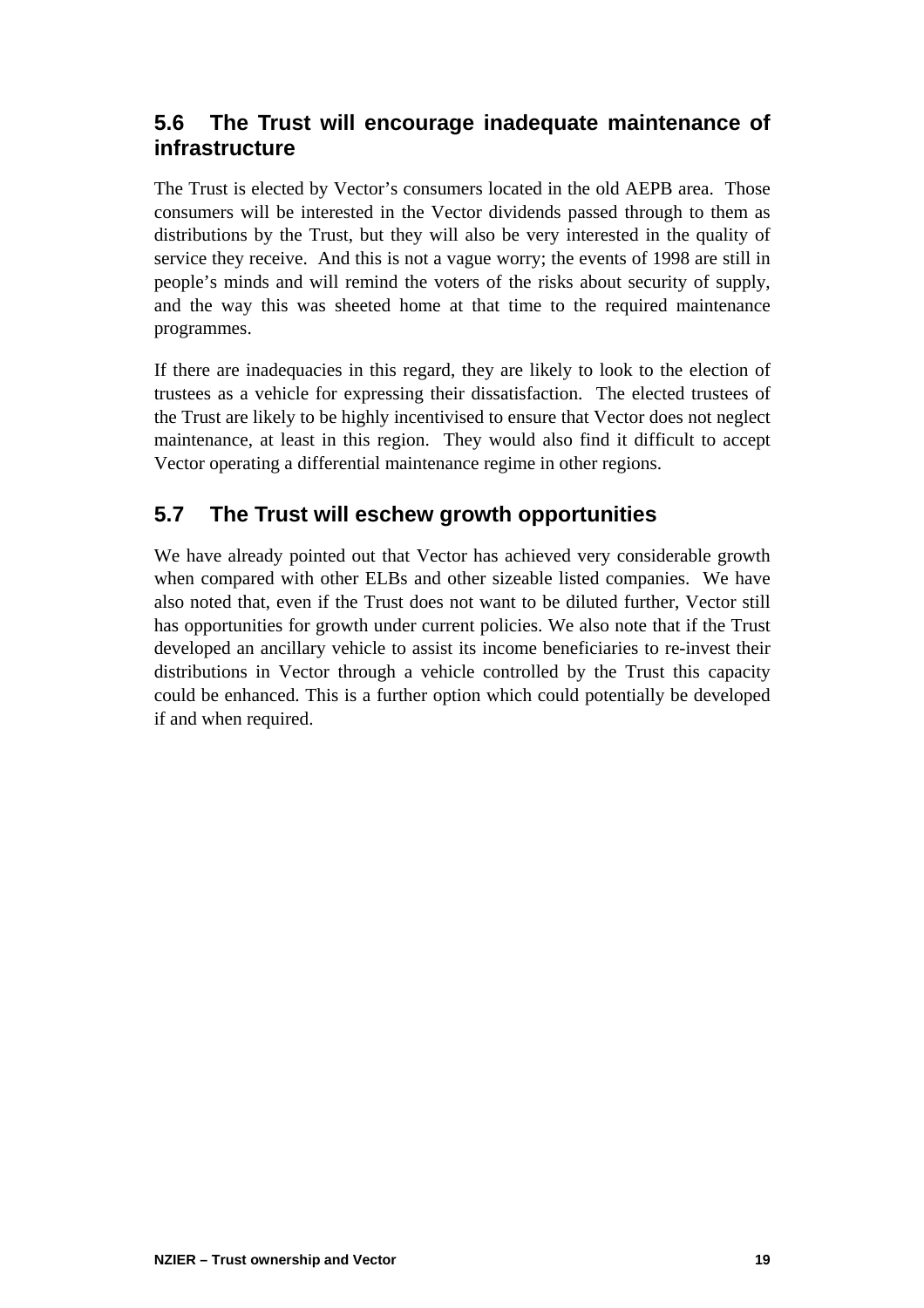## **6. Options and potential allegations**

<span id="page-25-1"></span><span id="page-25-0"></span>

|                                                                           | Council ownership                                                                                                                              | Professional trustees                                                                                                                                                                                                                                                                                                                                                                                | Distributed ownership<br>$(1/3 \times 3)$                                                                                                                                                                                                                                                                                                             | Special purpose body funding<br>Auckland's infrastructural<br>development                                                                                                                                                                                        |
|---------------------------------------------------------------------------|------------------------------------------------------------------------------------------------------------------------------------------------|------------------------------------------------------------------------------------------------------------------------------------------------------------------------------------------------------------------------------------------------------------------------------------------------------------------------------------------------------------------------------------------------------|-------------------------------------------------------------------------------------------------------------------------------------------------------------------------------------------------------------------------------------------------------------------------------------------------------------------------------------------------------|------------------------------------------------------------------------------------------------------------------------------------------------------------------------------------------------------------------------------------------------------------------|
| Lack of tradability of income<br>beneficiaries interest                   | No tradability                                                                                                                                 | No tradability                                                                                                                                                                                                                                                                                                                                                                                       | Tradability of all parties' interests                                                                                                                                                                                                                                                                                                                 | No tradability because income<br>beneficiaries have 'asset'<br>expropriated                                                                                                                                                                                      |
| Absence of listed market discipline<br>on Vector                          | Same as status quo                                                                                                                             | Same as status quo                                                                                                                                                                                                                                                                                                                                                                                   | Fully listed, at least initially but likely<br>to be subject to take-over bid and<br>could be taken private                                                                                                                                                                                                                                           |                                                                                                                                                                                                                                                                  |
| Political appointment of directors of<br>Vector                           | Indirect political process. No<br>accountability of parties making<br>appointments to consumers or<br>minority shareholders in Vector.         | Non-political but no accountability of<br>party making appointments to<br>consumers or minority shareholders<br>in Vector.                                                                                                                                                                                                                                                                           | Ordinary shareholder elections at<br>least until a party gains control.<br>Accountability to shareholders and<br>not to consumers.                                                                                                                                                                                                                    | Fully political group making<br>appointments with no accountability<br>of party making appointments to<br>consumers or minority shareholders<br>in Vector                                                                                                        |
| Conflicts of interest among Vector<br>directors between Vector and owners | Depends on Vector's Constitution                                                                                                               | No conflicts but also more limited<br>information on which to base<br>monitoring                                                                                                                                                                                                                                                                                                                     | Depends on Vector's Constitution                                                                                                                                                                                                                                                                                                                      |                                                                                                                                                                                                                                                                  |
| The Trust is impecunious owner                                            | Councils no better placed than Trust<br>and less able to develop mechanisms<br>such as parallel trust                                          | No better placed than Trust and less<br>able to develop mechanisms such as<br>parallel trust                                                                                                                                                                                                                                                                                                         | Access to capital raising relatively<br>free until take-over occurs by majority<br>shareholder and will then depend on<br>it                                                                                                                                                                                                                          | Objectives of special purpose body<br>suggests it will not be keen for Vector<br>to expand and take funds away from<br>fulfilling body's purpose                                                                                                                 |
| The Trust will encourage inadequate<br>maintenance                        | Councils will have no direct incentive<br>to ensure performance standards<br>maintained unless they get very bad<br>and become political issue | Professional trustees will have no<br>direct incentive to ensure<br>performance standards maintained<br>unless get very bad and threatens<br>likelihood of legal challenge as to<br>whether it is discharging the trust<br>deed properly. This is very unlikely<br>because of high cost of doing so for<br>one beneficiary/customer and free-<br>rider problem in getting group<br>together to do so | Initial individual shareholders will be<br>keen to ensure company maintains<br>standards but the other two parties<br>will be less interested. Once<br>significant trading occurs then<br>interest in this among shareholders<br>will diminish. If a majority owner gets<br>control then will depend on the<br>objectives of the majority shareholder | Special purpose body will tend to<br>want to maximise cash returns out of<br>Vector and hence not be interested in<br>its asset maintenance unless it<br>becomes a political issue for the<br>political appointers of the members of<br>the special purpose body |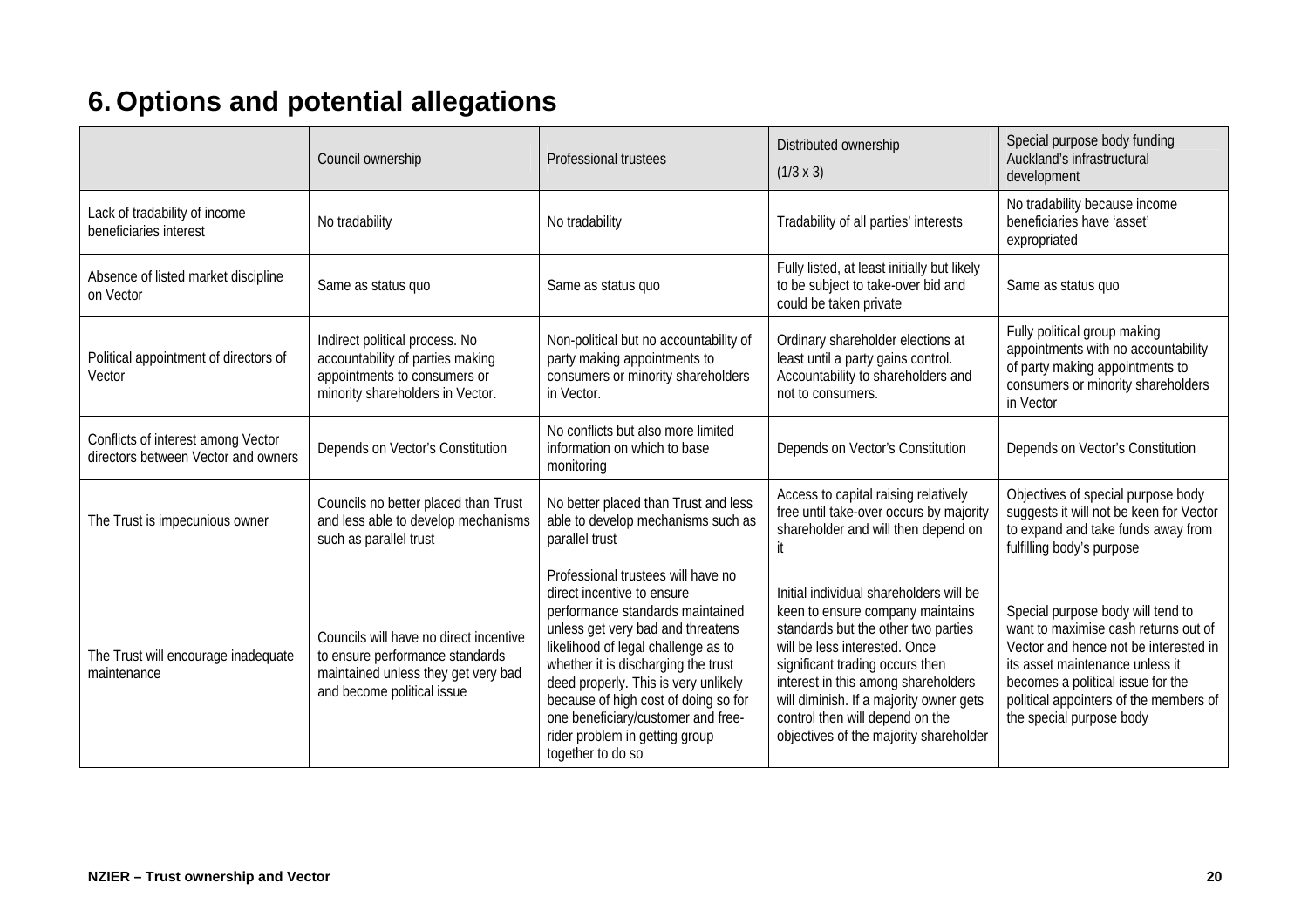|                                               | Council ownership                                                                         | Professional trustees                                                                        | Distributed ownership<br>$(1/3 \times 3)$                                                                                                                                                                                                                                                                                                                           | Special purpose body funding<br>Auckland's infrastructural<br>development                                                                                                                                                                                 |
|-----------------------------------------------|-------------------------------------------------------------------------------------------|----------------------------------------------------------------------------------------------|---------------------------------------------------------------------------------------------------------------------------------------------------------------------------------------------------------------------------------------------------------------------------------------------------------------------------------------------------------------------|-----------------------------------------------------------------------------------------------------------------------------------------------------------------------------------------------------------------------------------------------------------|
| The Trust will eschew growth<br>opportunities | Councils will not want to see Vector<br>grow at the expense of higher<br>dividend payouts | Professional trustees are likely to be<br>risk averse and this will count against<br>growth. | Initial shareholders will tend to have<br>different views. Council owners will<br>not want to see Vector grow at the<br>expense of higher dividend payouts.<br>Some individual owners will and<br>others will be interested in<br>maximising cash returns. If a majority<br>owner gets control then will depend<br>on the objectives of the majority<br>shareholder | Special purpose body, if it retains<br>ownership, will tend to want to<br>maximise cash returns out of Vector<br>so as to maximise its opportunity to<br>finance other infrastructure and<br>hence not be interested in it pursuing<br>a growth strategy. |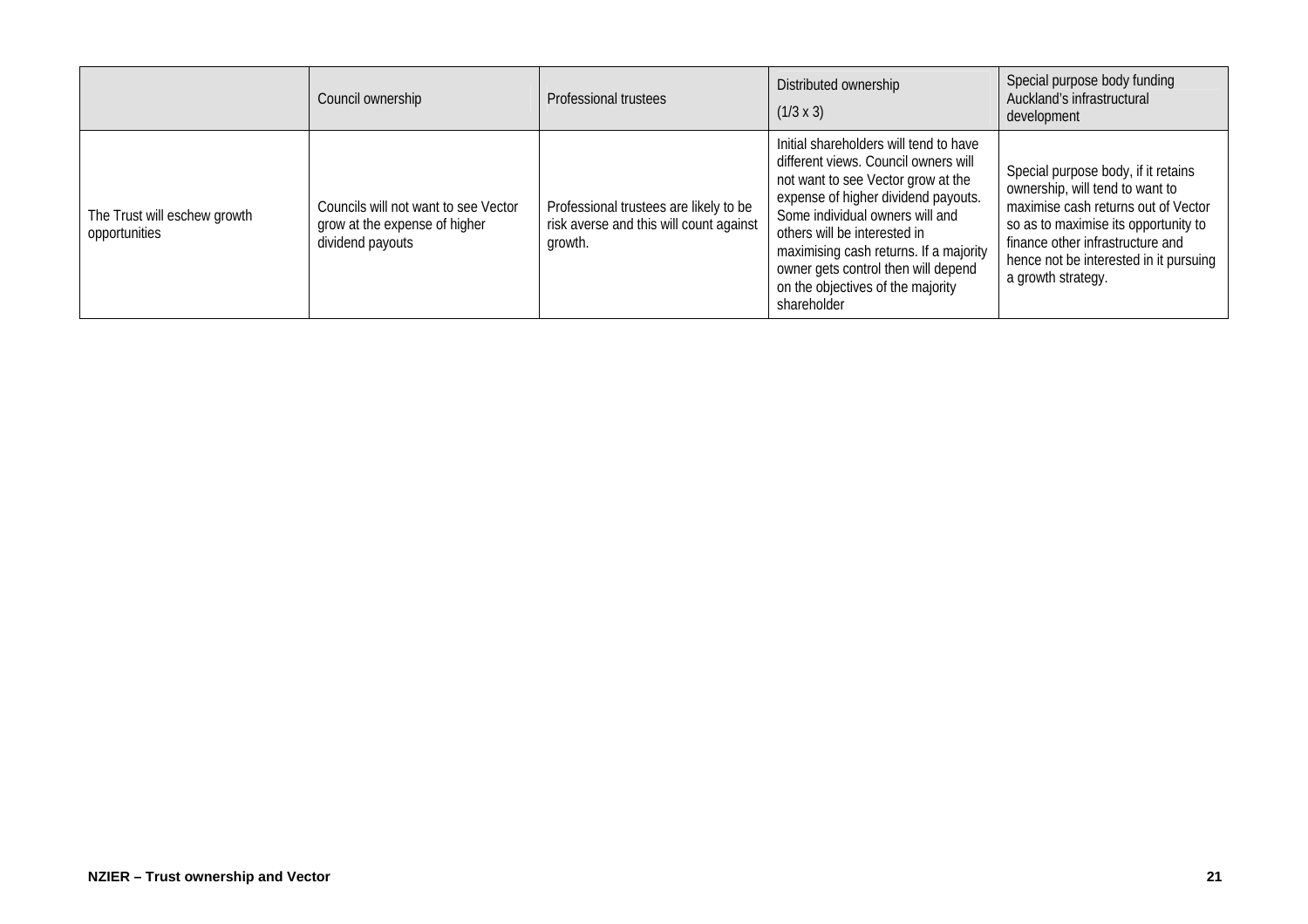## **7. Evaluation of options against criteria**

<span id="page-27-1"></span><span id="page-27-0"></span>

|                                       | <b>Retain AECT structure</b>                                                              | Council ownership                                                                        | Professional trustees                                                                                                                                                                              | Distributed ownership<br>$(1/3 \times 3)$                                                                                                                                                   | Special purpose body funding<br>Auckland's infrastructural<br>development                                                                                                                                    |
|---------------------------------------|-------------------------------------------------------------------------------------------|------------------------------------------------------------------------------------------|----------------------------------------------------------------------------------------------------------------------------------------------------------------------------------------------------|---------------------------------------------------------------------------------------------------------------------------------------------------------------------------------------------|--------------------------------------------------------------------------------------------------------------------------------------------------------------------------------------------------------------|
| Promote the interests of<br>consumers | Yes                                                                                       | <b>No</b>                                                                                | To a more limited degree than<br>the directly elected Trust                                                                                                                                        | <b>No</b>                                                                                                                                                                                   | <b>No</b>                                                                                                                                                                                                    |
| Promote productive efficiency         | Compatible                                                                                | Compatible                                                                               | Compatible                                                                                                                                                                                         | Compatible                                                                                                                                                                                  | Compatible                                                                                                                                                                                                   |
| Promote allocative efficiency         | Compatible except ownership<br>interests of income<br>beneficiaries not being<br>tradable | May lead to inadequate<br>maintenance                                                    | Compatible except ownership<br>interests of income<br>beneficiaries not being<br>tradable                                                                                                          | Compatible                                                                                                                                                                                  | May lead to inadequate<br>maintenance                                                                                                                                                                        |
| Promote dynamic efficiency            | Compatible                                                                                | Likely to lead to under<br>investment in Vector                                          | Could lead to under or over<br>investment in Vector. Under<br>investment due to the<br>conservatism of the trustee<br>and over investment if capital<br>beneficiaries threaten trustee             | In short-term, the emphasis to<br>be place on growth and<br>income will be a matter of<br>tension between shareholders.<br>Will depend in the end on<br>attitude of majority<br>shareholder | Likely to lead to under<br>investment in Vector and over-<br>investment in other<br>infrastructure                                                                                                           |
| Fairness                              | Fair. Does not expropriate<br>current property rights of<br>income beneficiaries          | Unfair as expropriates current<br>income beneficiaries property<br>rights                | Fair. Does not expropriate<br>current property rights of<br>income beneficiaries, but gives<br>them less direct say and<br>influence than the current<br>arrangement                               | Unfair as expropriates two-<br>thirds of current income<br>beneficiaries property rights<br>and removes their effective<br>decision making rights relating<br>to Vector                     | Unfair as expropriates all<br>current income beneficiaries<br>property and decision making<br>rights                                                                                                         |
| <b>Economic Sustainability</b>        | Sustainable                                                                               | Highly unstable as an<br>ownership structure as<br>councils will disagree on<br>policies | Sustainable unless gets to<br>very critical state warranting<br>legal action against<br>professional trustee. Legal<br>action more likely from capital<br>beneficiaries than income<br>beneficiary | Highly unstable until investor<br>gains majority control and then<br>remaining minorities may be<br>vulnerable to opportunistic<br>behaviour by dominant party                              | Unstable. Pressures on<br>special purpose body will lead<br>to on-going tensions between<br>needs of Vector and other<br>needs. Likely to result in<br>eventual disposal of asset by<br>special purpose body |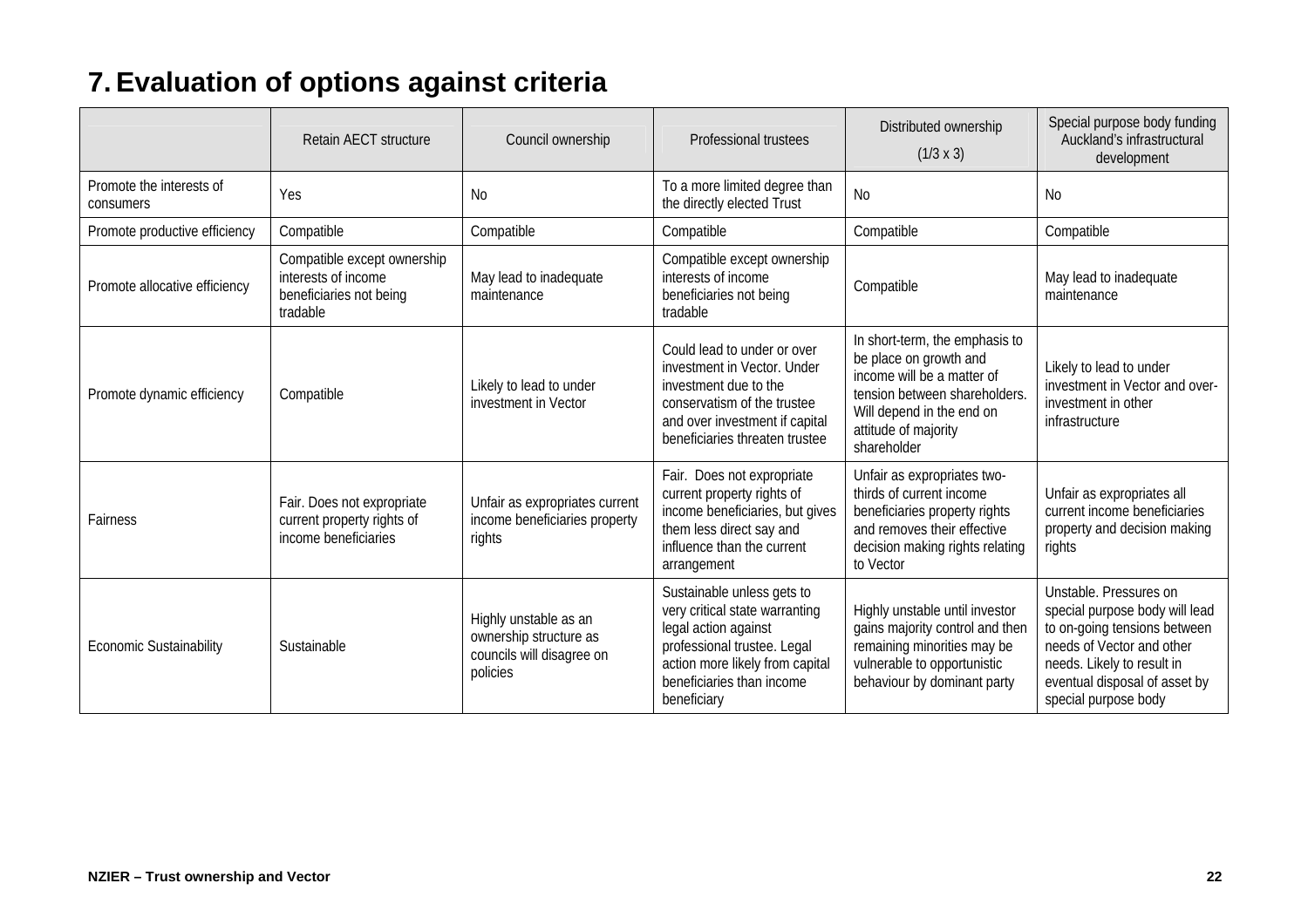## <span id="page-28-0"></span>**8. Assessment and conclusions**

In Section [5](#page-18-3) we considered the potential criticisms and allegations against the current Trust arrangements. The only one which is unequivocally valid is that the income beneficiaries' interests are not tradable and this is inefficient. However, only the distributed ownership option among the practicable alternatives identified and considered does achieve tradability, but it does so at the expense of creating an unsustainable arrangement and one which removes the impact consumers may have over the service delivery of Vector as an ELB through how they vote for trustees.

In the tabular material in Section [6](#page-25-1) we show that none of the alternative arrangements or options is completely free from all, or even most, of the potential criticisms and allegations that might be levelled against the current arrangements.

The review of the current thinking and research around governance (Appendix B) reveals that there is widespread support for the notion that there is no dominant ownership structure, *per se*. Rather, modern thinking sees a range of situational aspects of the position as determining the way the company will perform. Alignment of the interests of owners and management, together with active ownership emerge as positive features. The current structure provides active ownership and an alignment of the interests of owners and management.

The conclusion to be drawn from the evaluation in Section [7](#page-27-1) of the options against the criteria is that on almost any measure and against almost any reasonable weighting of the various criteria, the current arrangements are superior. This is in line with the literature.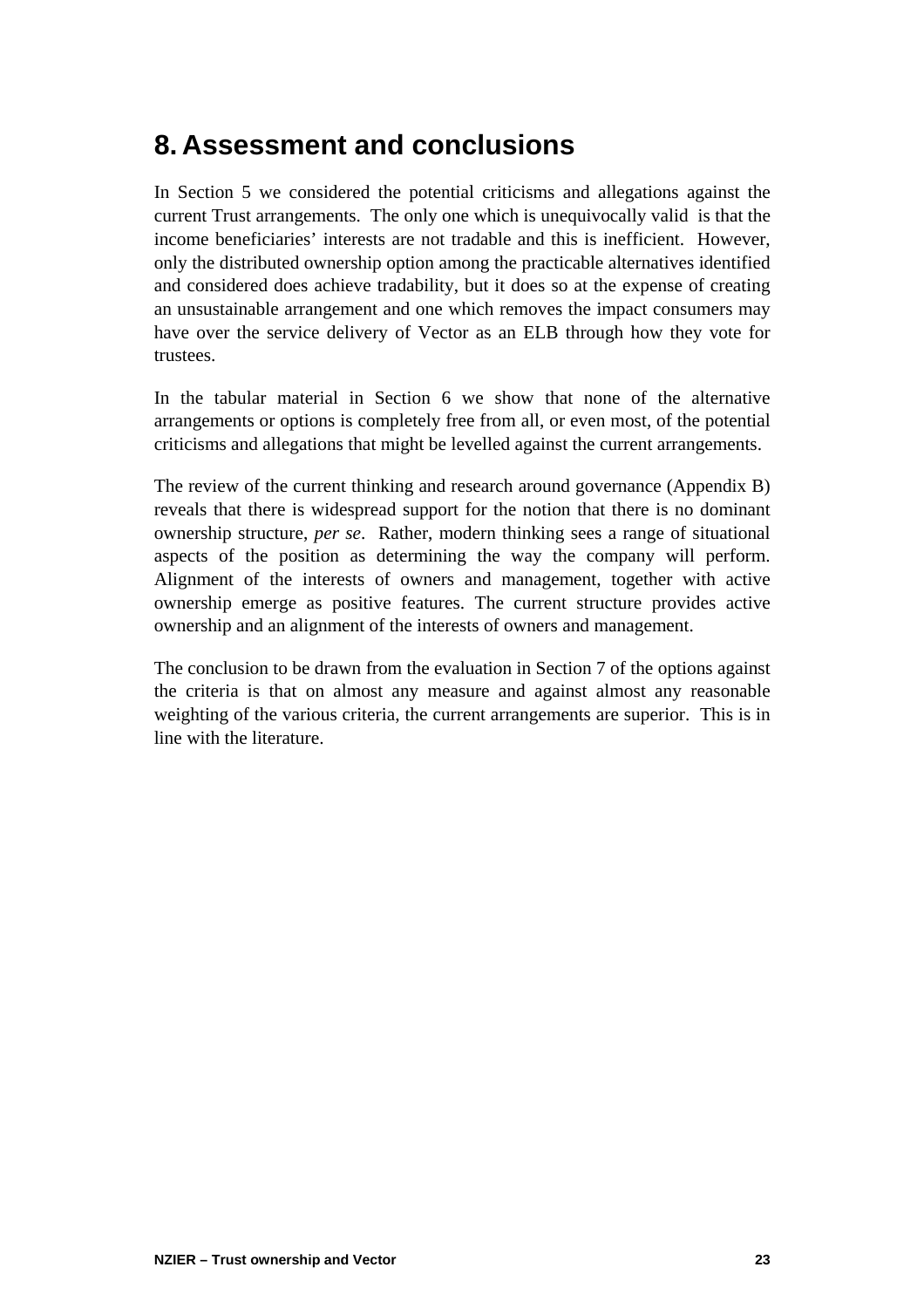## <span id="page-29-0"></span>**Appendix A References**

Alchian, AA., and H Demsetz, (1972) "Production, Information Costs, and Economic Organization", *American Economic Review* 62 (5), p777-795

Battaggion, MR and L Tajoli, (2000) "Ownership structure, innovation process and competitive performance: The case of Italy", CESPRI WP No 120.

Berle, AA and CG Means, (1932) *The modern corporation and private property,* Commerce Clearing House, New York.

Brickley, JA, and BL van Horn, (2000) "Incentives from non-profit organisations: Evidence from hospitals", University of Rochester Working Paper.

Demsetz, H and K Lehn, (1985) "The structure of corporate ownership", *Journal of Political Economy*, 93, p1155-1177.

Doeringer, PB. and MJ Piore, (1971) *Internal Labor Markets and Manpower Analysis*. Lexington, Massachusetts, Heath Lexington Books.

Eisenhardt, K, (1989) "Agency theory: An assessment and review", *Academy of Management Review*, 14 (1) p57-74.

Emanuel, D and T van Zijl, (2005) "Agency theory and trust ownership of shares", *New Zealand Economic Papers*, Vol 39 (2) p195–208.

Fukuyama, F, (1995) *Trust: The Social Virtues and the Creation of Prosperity*, Hamish Hamilton: London.

Gedajlovic, E, (1993) "Ownership, strategy and performance: Is the dichotomy sufficient?" *Organisation Studies*, winter.

Gedajlovic, E, T Yoshikawa and M Hashimoto, (2005) "Ownership structure, investment behaviour and firm performance in Japanese manufacturing industries", *Organisation Studies*, Vol 26, no 1 p7 – 35.

Gillan, SL, (2006) "Recent developments in corporate governance: An overview", *Journal of Corporate Finance*, 12, p381–402.

Granovetter, M, (1985) "Economic Action and Social Structure: The Problem of Embeddedness", *American Journal of Sociology* 91:3, p481-510

Green, JR, and NL Stokey (1983) "A Comparison of Tournaments and Contracts", *Journal of Political Economy*, 91, p349-364.

Hilmer, FG, (1993) *Strictly Boardroom*, The Business Library, Melbourne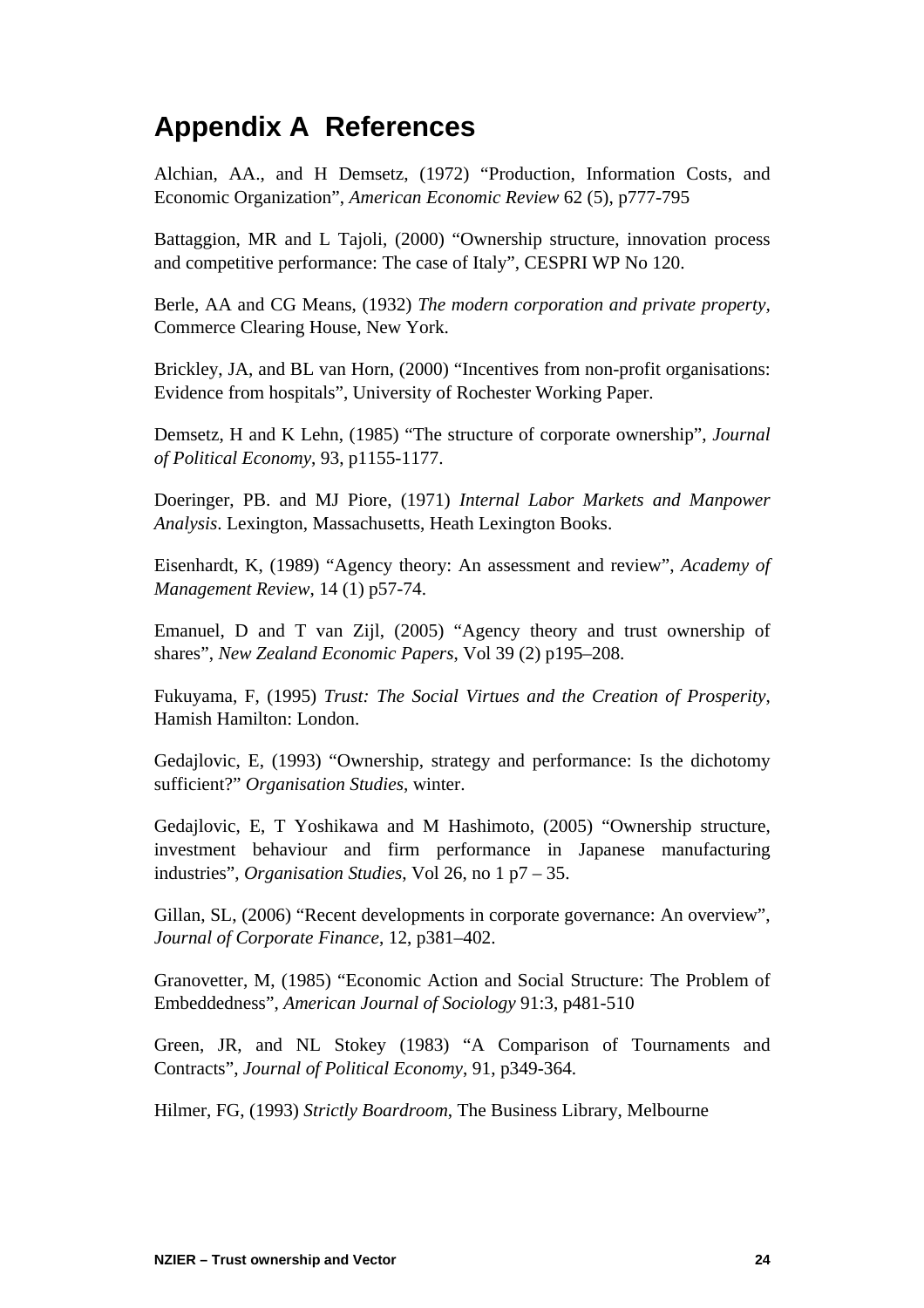Kang, DL and AB Sorensen, (1999) "Ownership, organisation and firm performance", *Annual Review of Sociology*, Vol 25 p121–144 (also Harvard Business School, Working Paper, No 99-028).

Kay, JA and DJ Thompson, (1986) "Privatisation: A policy in search of a rationale", *Economic Journal*, Vol 96, pp18–32.

Kodenda, E and J Svejnar, (2003) "Ownership and firm performance after large scale privatization", William Davidson Working Paper No 471a, University of Michigan Business School.

Laffont, JJ, and J Tirole, (1993) *A theory of incentives in procurement and regulation*, Cambridge, Mass, The MIT Press

Laking, R, (2006) *Selling the family silver: Selling Wellington Airport a case study in local government decision making*, posted on [www.vuw.ac.nz/sog/staff/rob-](http://www.vuw.ac.nz/sog/staff/rob-laking/The sale of Wellington Airport _version of May 2006_.pdf)

[laking/The%20sale%20of%20Wellington%20Airport%20\\_version%20of%20Ma](http://www.vuw.ac.nz/sog/staff/rob-laking/The sale of Wellington Airport _version of May 2006_.pdf) [y%202006\\_.pdf](http://www.vuw.ac.nz/sog/staff/rob-laking/The sale of Wellington Airport _version of May 2006_.pdf)

Megginson, WL and JM Netter, (2001) "From State to market: A survey of empirical studies of privatisation", *Journal of Economic Literature*, Vol XXXIX No 2 p321–389.

Milgrom, P and J Roberts, (1992) *Economics, Organization and Management*, London: Prentice-Hall

Nikkinen, J and P Sahlström, (2004) "Does agency theory provide a general framework for audit pricing?" *International Journal of Auditing*, 8: November, p253-262.

Pagano M and PF Volpin, (2005) "The political economy of corporate governance", *American Economic Review*, Vol 95 No 4 p1005–1030.

Prendergast, C, (1999) "The Provision of Incentives in Firms", *Journal of Economic Literature* 37 p7-63

Rosen, S, (1986) "Prizes and Incentives in Elimination Tournaments", *American Economic Review*, 76, 4, p701-715.

Sappington, DEM, (1991) "Incentives in Principal-Agent Relationships", *Journal of Economic Perspectives* 5:2 p45-66

Shirley, M and P Walsh, (2000) *Public versus private ownership: The current state of the debate,* World Bank, Washington DC.

Vickers, J and G Yarrow, (1988) *Privatisation: An economic analysis*, Cambridge, Mass, The MIT Press.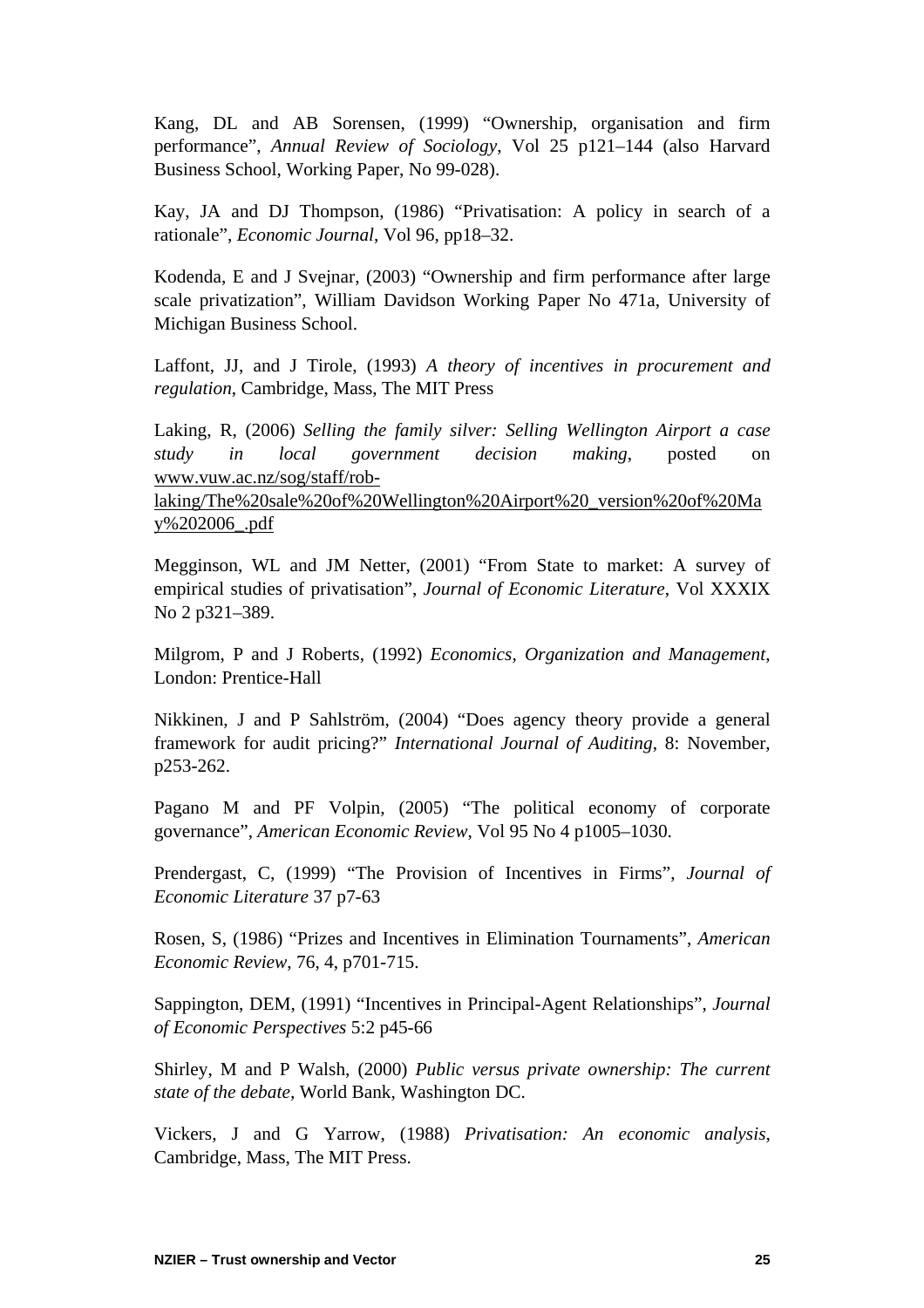Williamson, OE, (1975) *Markets and Hierarchies: Analysis and Antitrust Implications*, New York: The Free Press,

Willner, J and D Parker, (2002) "The relative performance of public and private enterprise under conditions of active and passive ownership", Centre on Regulation and Competition, WP No 22, University of Manchester.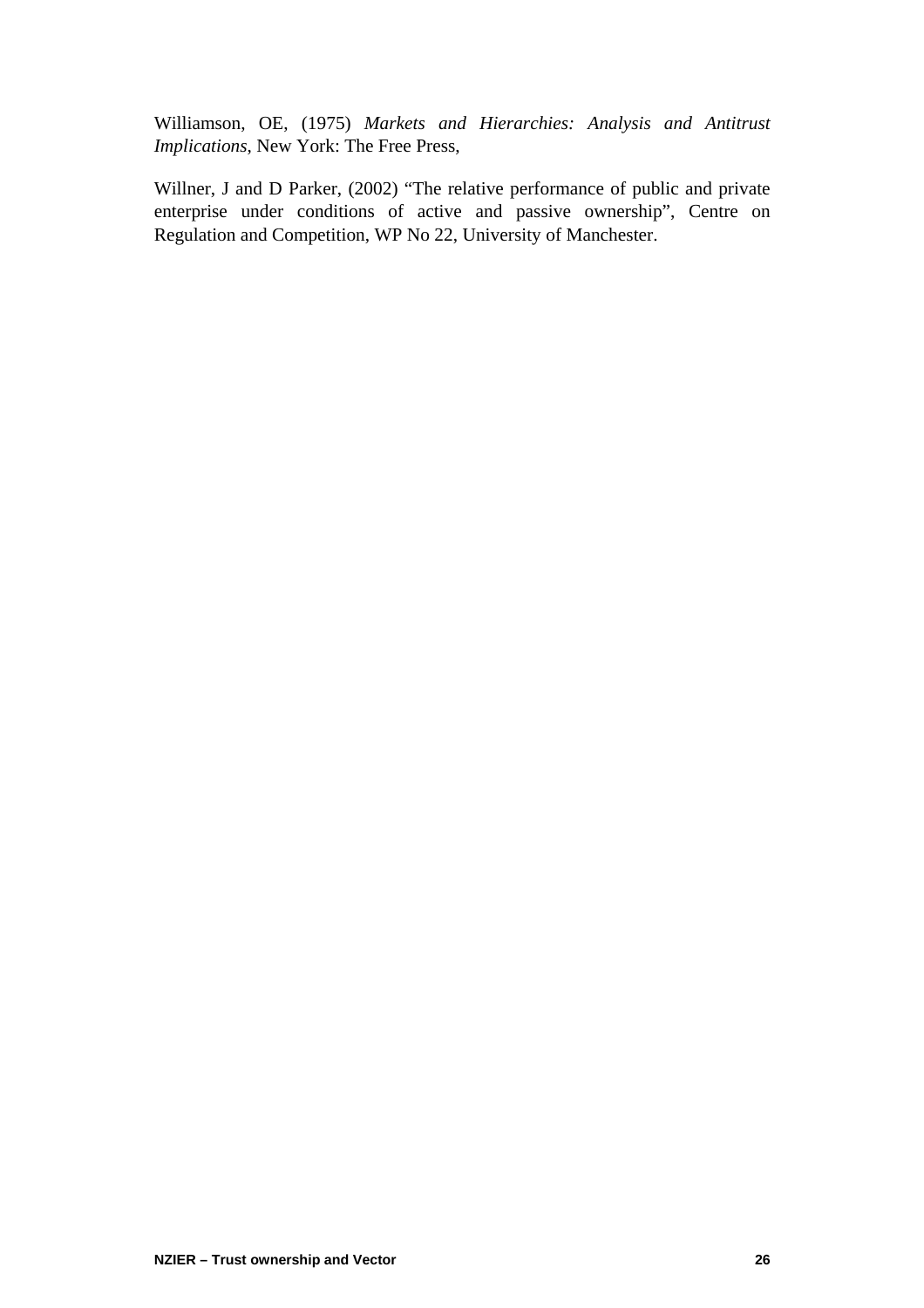## <span id="page-32-0"></span>**Appendix B What do we know?**

*"Theory alone is thus unlikely to be conclusive in this respect."[9](#page-32-1)*

The approach adopted here to working through the issues is to consider both the analytical implications and some selected pieces that are more empirical. For the empirical we have looked more at local examples, as we see those as most relevant to drawing strong conclusions – see<sup>10</sup> below.

The coverage of the analytical approach, given the resources and time available for the project, is largely drawn from a brief sample of the overseas literature. Occasionally this includes a degree of empirical testing as well. For ease of access we cover these together, when appropriate. Before turning to the more detailed literature we examine the broad framework that lies behind the issues under examination here.

#### **B.1 Stylised structure**

The key issue that underlies the questions examined here can be formulated as:

*"how are the wants and needs of the owners/ beneficiaries (represented through the Trust) of what is now Vector reflected in the way the company operates? And what do these mean for the operational style of the company?"* 

This issue is one that has been investigated in the literature, where it is seen in various frameworks, for instance as an instance of agency theory which deals with so called agent-principal problems; those relating to the degree of "control" exercised by the principal (owner) on the actor (agent).

#### **B.1.1 Agency theory**

In [economics](http://en.wikipedia.org/wiki/Economics), the **principal-agent** problem treats the difficulties that arise under conditions of incomplete and [asymmetric information](http://en.wikipedia.org/wiki/Information_asymmetry) when a [principal](http://en.wikipedia.org/wiki/Principal_%28law%29) hires an [agent](http://en.wikipedia.org/wiki/Agent_%28economics%29). The focus is on understanding how to align the interests of the agent (the management and staff of Vector) with those of the principal (the beneficieries). Typically the mechanism used will hinge around the selection of a specific form of general "institution" (such as a company) and the specifics of the contract chosen<sup>11</sup>. In this case, as illustrated above, the structure includes the legal construct of the Trust lying between the owners and the company.

 $\overline{a}$ 

<span id="page-32-1"></span><sup>9</sup> See Laffont and Tirole (1993) in the context of a discussion of the relative efficiency of private versus public ownership.

<span id="page-32-2"></span> $10$  See Appendix D below.

<span id="page-32-3"></span> $11$  The "contract" is the formal way the actions of the agent are reflected in consequences determined by the principal. See Appendix C: Principles of contract design.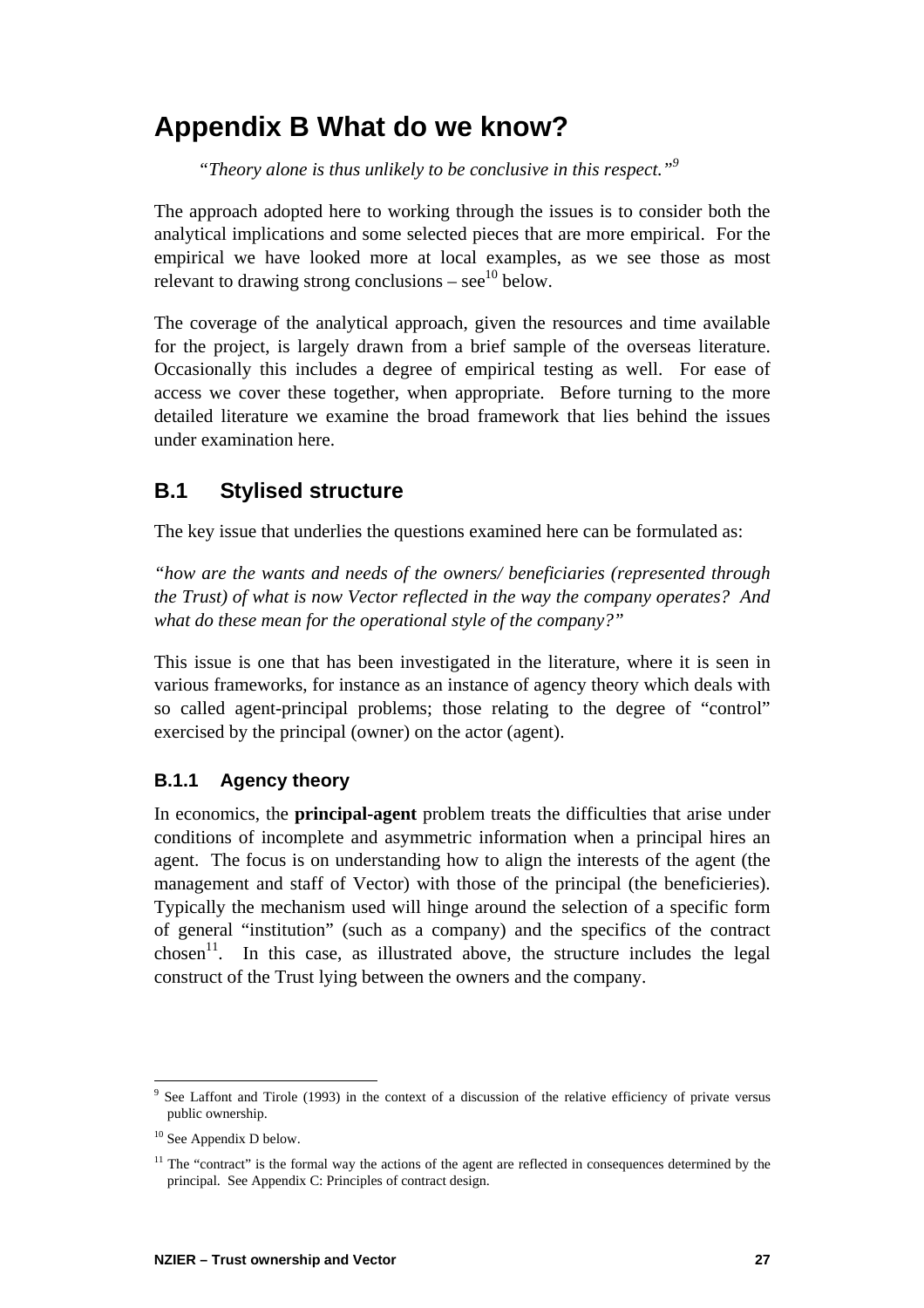### <span id="page-33-0"></span>**B.2 Governance literature - overview**

There is, as might be expected given the importance of the matter in both economic and social terms, a substantial literature (in various subjects, from business to sociology) that have a bearing on the relationship between ownership structure and company performance. The overview that follows is based on a sample of the literature that is nowhere near complete, but rather covers the broad field as it tends to be at present, to show the way current thinking is going. It is also deliberately biased to include a number of empirical studies to try and bed the thinking down to reality.

This section therefore can be seen as a small scale 'survey.' It largely focuses on the questions as sifted out above, with some comments being included where these are thought to be relevant to the subject of the report by analogy or broader implication. It also includes brief results reports from the empirical investigations.

This opening section that contains our take on the review, and the key headlines, is followed by a discussion of the findings of a series of recent articles, one by one. These are considered in terms of the particular approach that they are taking, rather than organising their views in some schema of our own. This is done to economise on resources.

### **B.3 Survey - broad findings**

The general picture that emerges is that the ownership structure of the entity is not as important as other aspects of the way the entity actually functions – incentives and monitoring associated with management, for instance. In this study we can place on one side any interest in such characteristics as market structure, as we are looking at results that might be cogent for the question of the operation of the same firm under a different ownership structure.

Reviewing the literature findings was not straight forward, as the interests of the investigators considered was typically on other questions, such as the effect of ownership concentration, or public versus private ownership. We have reported these findings where we considered they were valuable to cast light on the general position as far as the influence of different types of corporate governance is concerned.

#### **B.3.1 Our take**

The general picture that emerges is that simple models stressing one or two elements of the situation, such as the relatively "raw" Berle and Means separation of ownership and control effects, miss important forces that might be at work in any governance situation. What overwhelmingly comes through to us is a more complex picture. Different situations will have different balances of the relevant forces; so while detailed analysis can illuminate the position, general statements are likely to be false.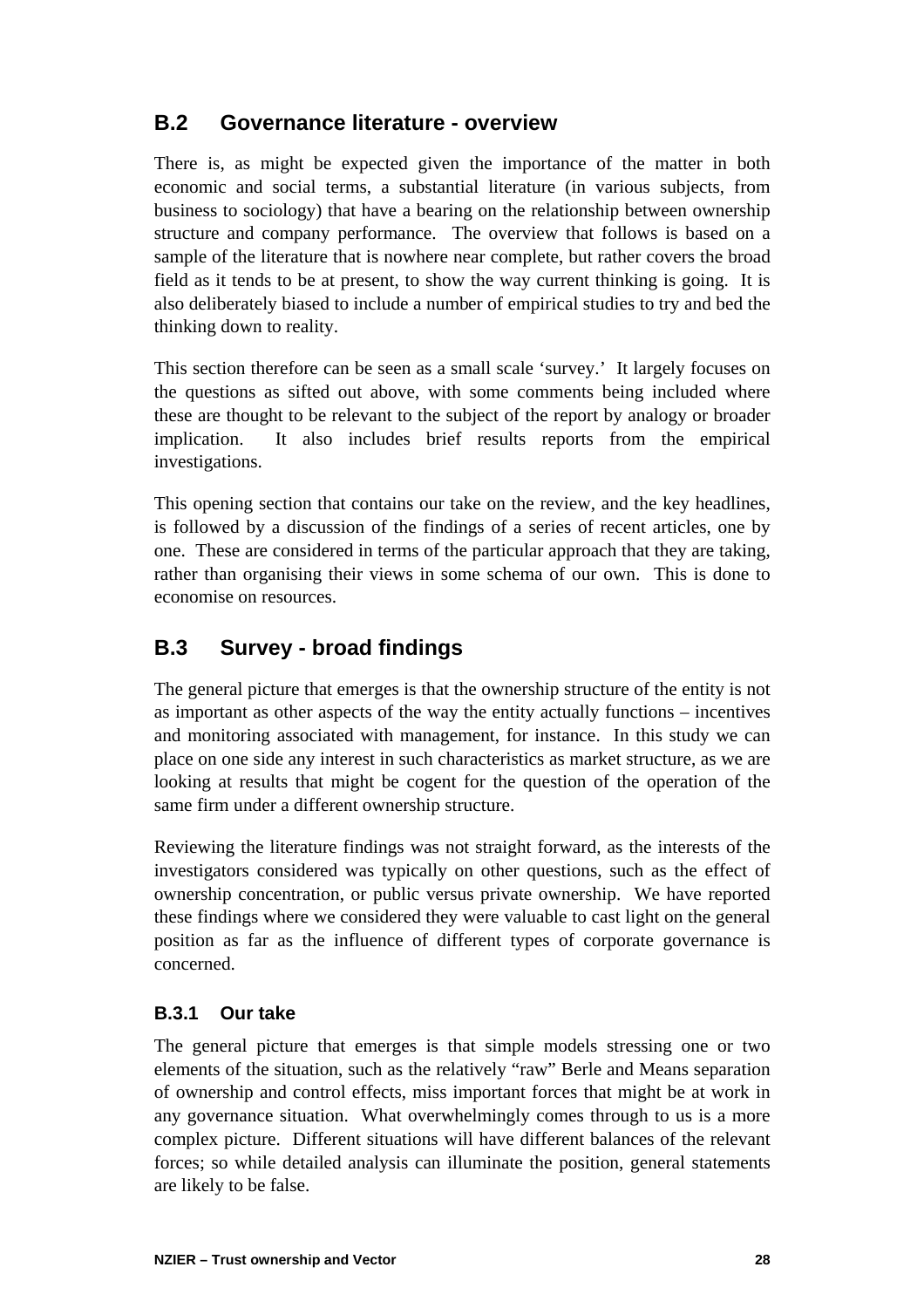Thus, for instance, Willner and Parker see the motivation of the enterprise as the critical variable for the determination of its efficiency. They identify **active owners** as an important positive effect in generating the right kind of performance within the firm.

We can summarise our main conclusions from the literature as far as the situation of concern in this report goes, as follows:

- no general conclusions follow from particular ownership structures on their own;
- the main challenges are to align the interests of owners and management; and
- this seems to involve a degree of specificity in the design and execution of a relationship between owners and management including an appropriate structure and a programme of incentives and active monitoring.

Individual papers are summarised below.

#### **B.3.2 Willner and Parker (2002)[12](#page-34-0)**

The focus here is on the relative performance of public and private enterprise according to the style of ownership. Their paper is part of a larger project researching regulation.

They note that while there is a widespread view<sup>13</sup> that public ownership is inefficient (particularly under monopoly) both the empirical and theoretical literature is "fairly inconclusive." From which they conclude that "a useful theory of ownership should therefore be consistent with the fact that there are both efficient and inefficient private and public enterprises." Their work then proceeds to model different forms of ownership to determine what influences sound outcomes. They define two forms of ownership: passive and active, depending on the level at which strategic choices are made.

The paper argues that the efficiency comparison between public and private ownership can go either way, depending on: whether owners are "active" or "passive" (see below); on the payment schedule; and the conditions under which the owners choose to replace the manager. It further argues that motivation, market structure and institutional details will also affect the relative ranking.

Relevant findings include:

• the way in which a company is organised may be more important than ownership from the standpoint of cost efficiency;

<span id="page-34-0"></span> $\overline{a}$  $12$  Full details of the references for these papers are contained in Appendix A References, above.

<span id="page-34-1"></span><sup>&</sup>lt;sup>13</sup> They instance the "usual suspects," such as Kay and Thompson (1986) and Vickers and Yarrow (1988). They also suggest that their conclusions are somewhat controversial as they are not in line with those of others, such as Megginson and Netter (2001), see below. They do point out that the conclusion about the indeterminacy of optimal organisational structure is not new citing a range of earlier research including Laffont and Tirole (1993).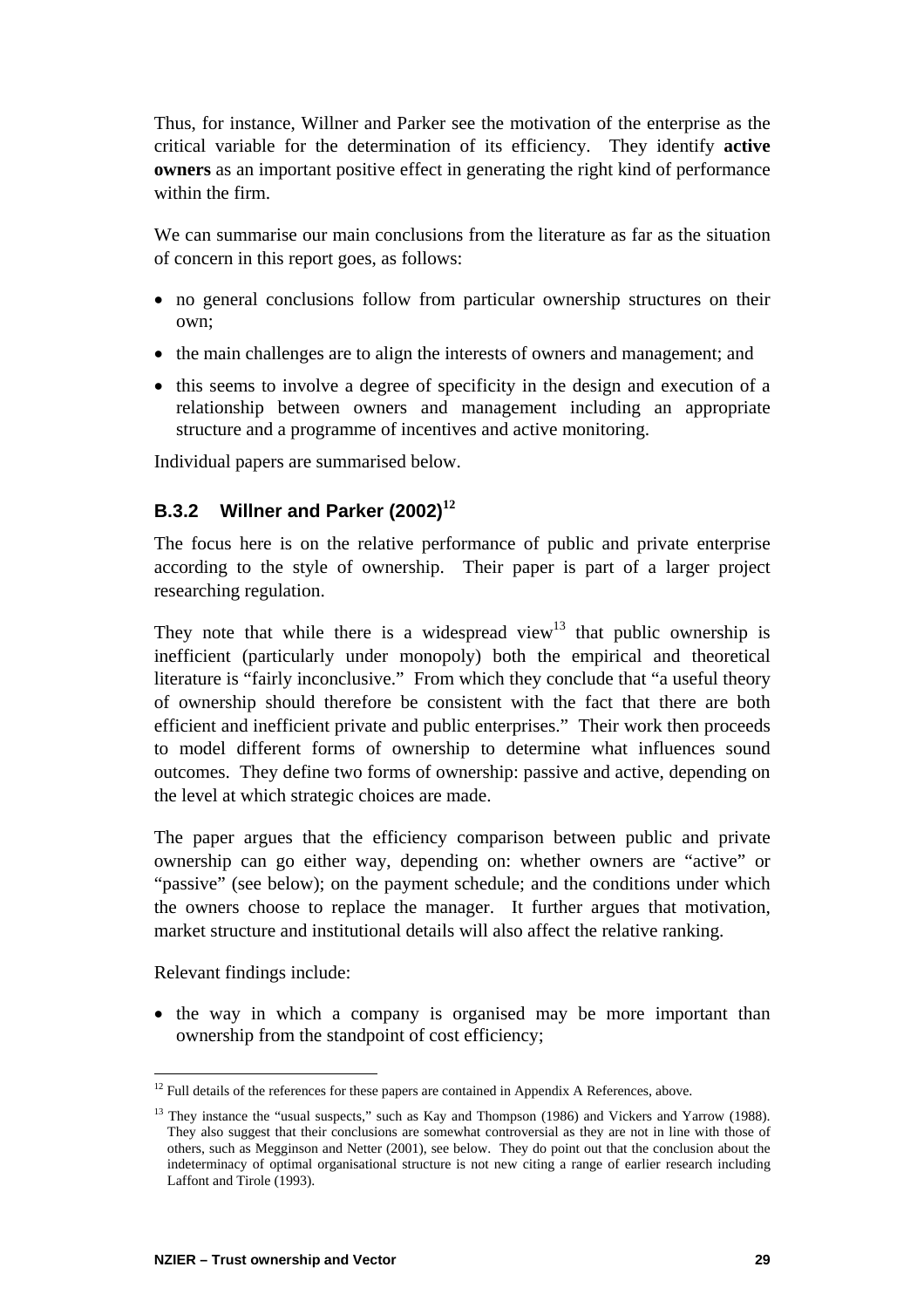- assessing privatisation requires a sophisticated and cautious treatment of the role of ownership in determining organisational performance; and
- employees can be creative in a certain kind of work environment and they can be ineffective and burnt-out in another kind.

As mentioned, the paper explicitly looks at what it calls "active" and "passive" forms of ownership. These effectively relate to the degree that owners are proactively seeking to monitor management behaviour. More active ownership improves performance, irrespective of other factors.

Overall, they conclude that, given there is a weak chain of causality between ownership and efficiency, organizational performance depends on internal motivation. This, though, can be influenced by various factors, including the way the owners monitor and incentivise management.

#### **B.3.3 Megginson and Netter (2001)**

This is a significant and careful review of the effects of one particular type of ownership change – privatisation. It looks at many issues that are wider than the focus here, and considers a mix of theory and empirical work.

They do, however, cover the issues relating to the way the structure of ownership impacts on organizational performance. We can pick out the way they specifically address the following relevant key effects that come from the theoretical literature:

- contracting among owners ownership diffusion creates costs associated with identifying firm goals. This includes the problems of making contractual arrangements (including monitoring) to align management interests with these aims;
- degree of market failure the greater the competitive forces the more the firm's strategy is fixed "in the market" rather than by the owners. An interesting case they note in passing, is the finding that management in both profit and non-profit hospitals behave similarly, facing similar incentives;<sup>14</sup> and
- support from owners owners with "deep pockets" (e.g. the state) can create a sense of a "soft budget" and thus undermine the competitive alignment forces due to the risk of budget failure.

Turning to the empirical enquiries, they review many studies, from all over the globe. Most of these are comparisons of little interest here.

The relevant "lessons" taken are:

• privatisation "works" in the sense that the firms invest more, become more efficient and more profitable – though little research on the effects on consumers; and

 $\overline{a}$ 

<span id="page-35-0"></span> $14$  See Brickley and van Horn (2000).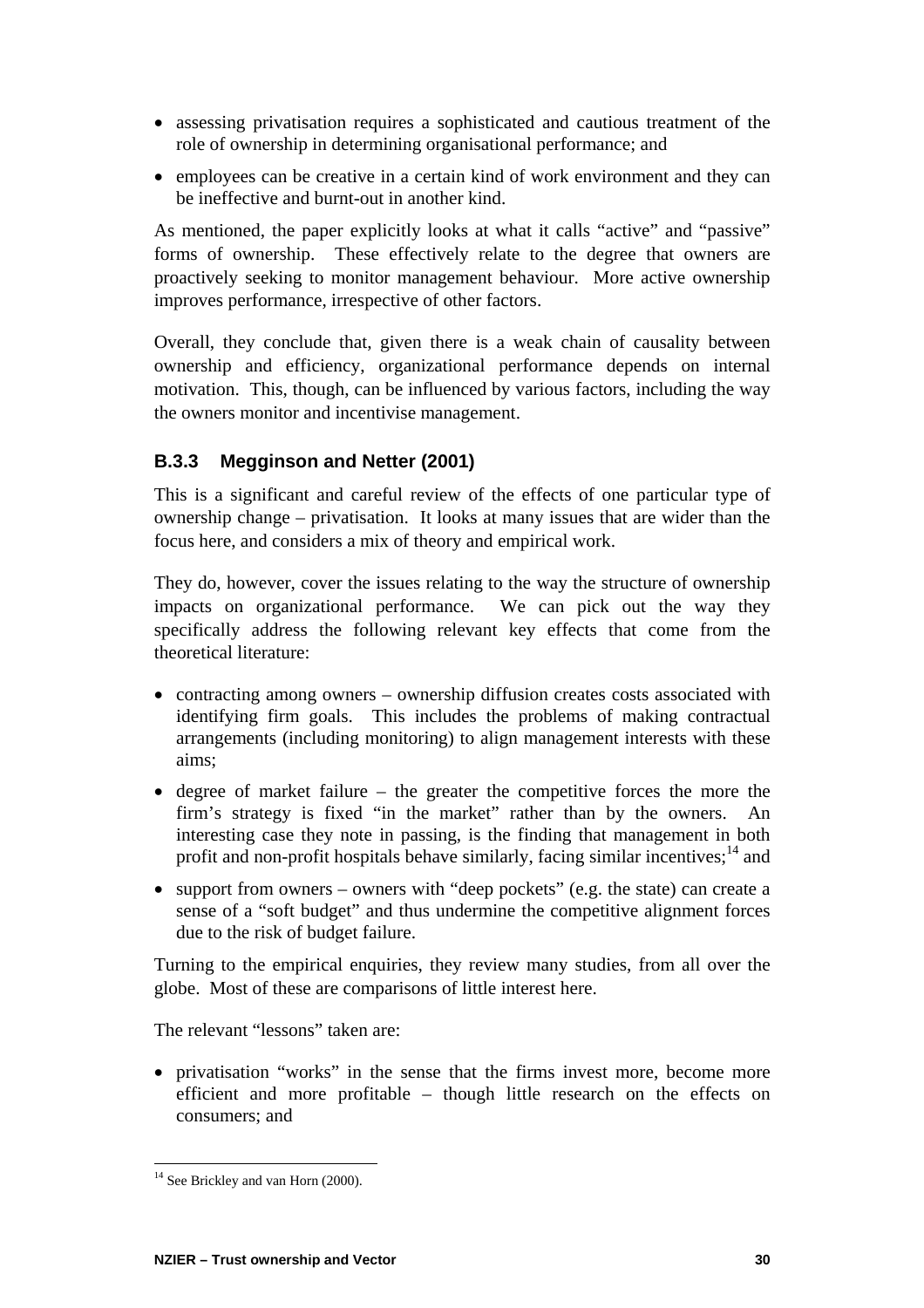• comparisons of private and otherwise-comparable public firms suggest the former are more efficient and more profitable. Other techniques (such as better incentives) can assist with the drive to efficiency, but would be even more effective coupled with privatization.

Overall, in terms of the impact of ownership structure, these can be seen as cautious optimism that there is an effect. But, for our purposes, because the state is a rather unique owner it is hard to see what conclusions can be drawn about the wider issue of ownership implications.

#### **B.3.4 Hanousek, Kocenda and Svejnar (2004)**

This is a large scale examination of the performance of a substantial sample of Czech Republic firms that were privatised. The main findings are that:

- there are instances of dynamic state ownership;
- relatively few types of private ownership improved performance; though
- concentrated foreign ownership was one; and
- those results supported agency theory, based around unleashing managerial autonomy.

Their discussion of the outcome reveals that the situation may have had a significant influence on the results as there were opportunities for opportunistic behaviour which they describe straightforwardly as meaning: "large domestic stockholders … loot the firms."

Standing back from the detail these results can be seen as vindicating their discussion of agency theory which carefully distinguishes the impact of concentrated ownership from diffuse. While there are potential drawbacks from concentration, e.g. Holmstrom and Tirole's (1983) weakening of market monitoring point, it overcomes some of the wider agency issues. They also note that foreign owners may have different motives from locals.

They see this as typical of the results of recent investigations of the outcome of many large scale privatisations undertaken at the end of the last century, at least when these are reviewed using micro-datasets. They also point out that it chimes with the macroeconomic results for the countries concerned, which typically suffered an initial fall off in economic activity about the time of the privatisations.

They discuss the controversial nature of their findings compared with the more optimistic findings<sup>15</sup> and peg this among other reasons,<sup>16</sup> to the more limited nature of the earlier data and thus investigations. The heterogeneity they have been able to track in their study uncovers important nuances, hidden previously.

<span id="page-36-0"></span> $\overline{a}$ <sup>15</sup> As compared with the cautious conclusions of Meggison and Netter (2001), above, or the more upbeat Shirley and Walsh (2000).

<span id="page-36-1"></span><sup>&</sup>lt;sup>16</sup> Other parts of their explanation relate to, the short term nature of data, technical issues about the bias potentially related to the selection of firms for the sample, and other data problems.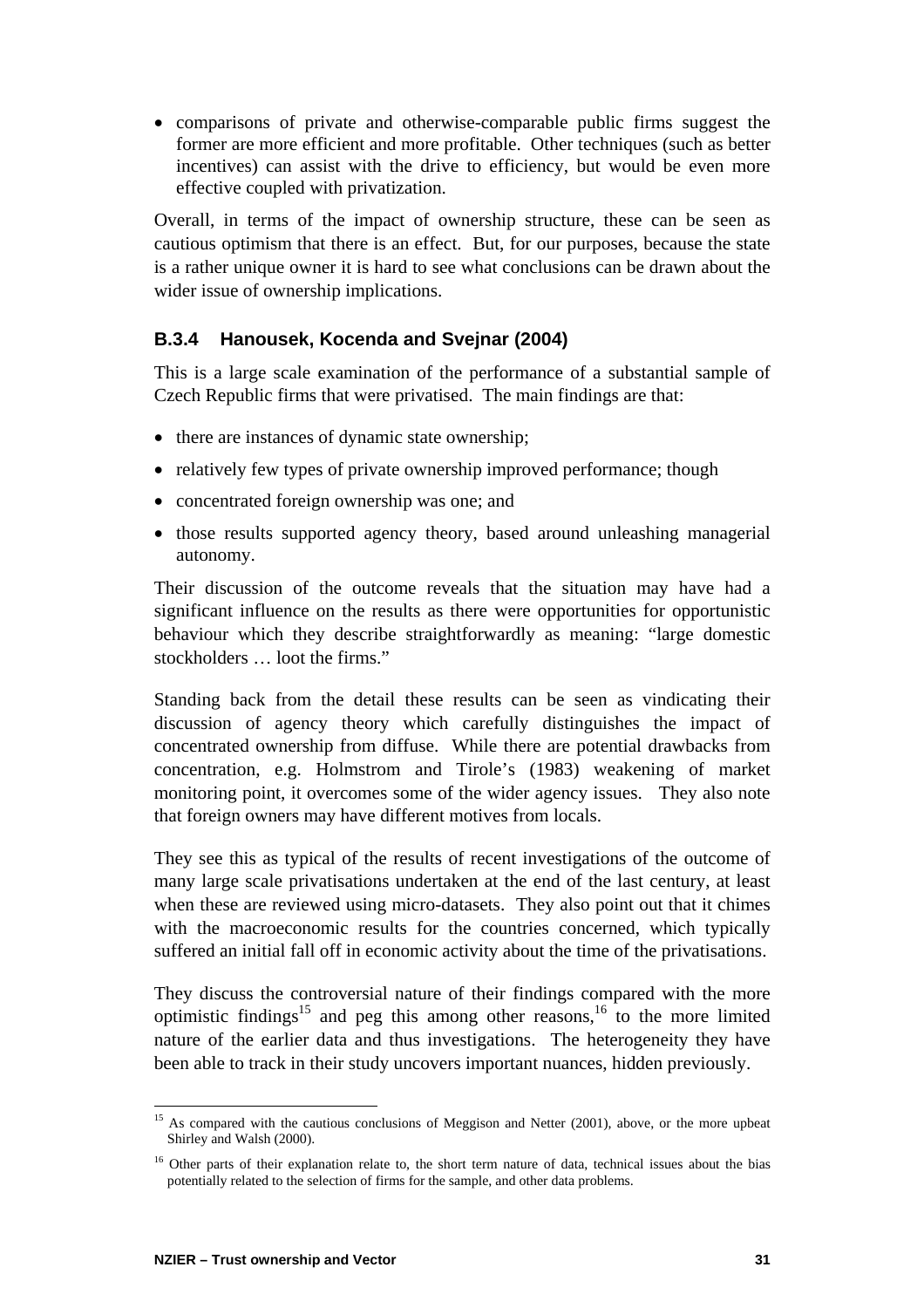Overall this study seems to produce a result that "fits" the circumstances, as once the potential for short term "looting" is taken into account we see a variety of outcomes, but no obviously dominant structural influence on performance .

#### **B.3.5 Battaggion and Tajoli (2000)**

These two authors have produced a major study of the ownership structure of Italian firms as a possible explanation for their national "weakness in high tech industries." Their approach is to use the agency approach to examine the risk structure of the corporate sector and thereby the attitude to innovation.

Making some heroic assumptions, (such as associating R&D spending and/or probability of patents with innovation) they find ownership structure to be significant in terms of innovative output. This is also robust, as it appears in several of their specifications.

They see agency theory as meaning governance revolves around the "ex-post bargaining over the quasi-rents earned by the firm" and thus impacts on risk distribution.

Their research then uses the distribution of types of ownership that characterises the Italian corporate scene. In particular, there are levels of concentration of ownership, and this seems to undermine the separation of ownership and control that is seen as the modern corporate form. Their analysis suggests that different ownership types do influence the risk structure of the firms.

#### **B.3.6 Gedajlovic (1993)**

This is a masterly survey that covers the field laying out the state of knowledge in a number of areas relating to the nexus of ownership structure and firm performance. It comes from an industrial organisation background.

Selected relevant issues discussed (with main proponents identified) include:

- capital market (Jensen) if the market is efficient, monitoring there will mean takeovers or the threat of them act to align the interests of managers and owners;
- wider influences (Kaulman) market forces from local or international competitors work like a form of close monitoring to similarly align interests of managers and owners;
- owner shirking (Demsetz and Lehn) the 'symmetrical theory' of ownership says that the costs of widespread ownership create a form of rational ignorance, where small shareholders with little at stake, become free riders in terms of performance monitoring; this is countervailed by
- diseconomies of scale in ownership  $(D&L)$  cost and risk concentration offsets the concentration advantages for monitoring. This means that related effects which lower risk could further this. They would include: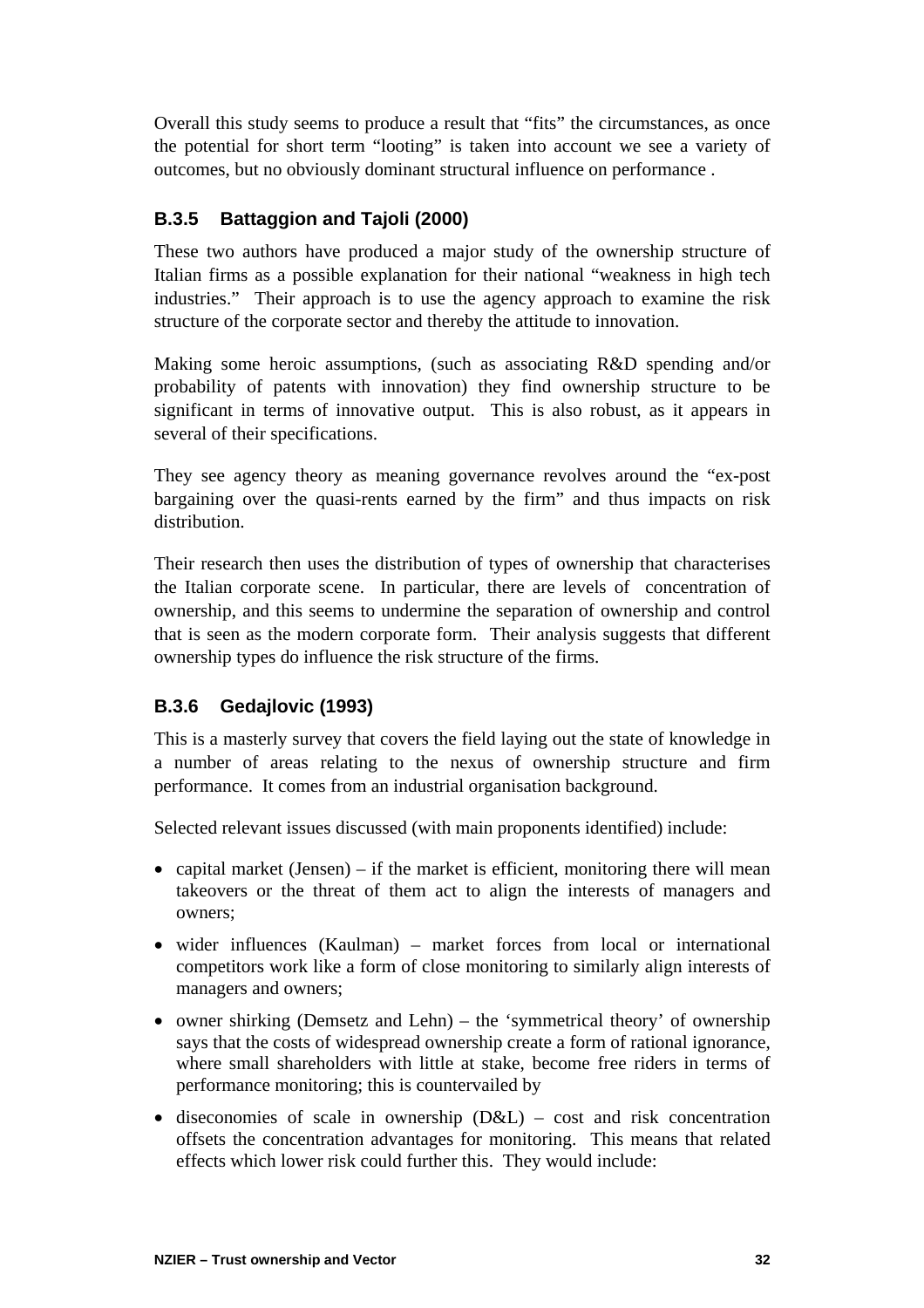- − stability in the environment;
- − firm diversification; and
- − high levels of public regulation.
- ownership concentration improves (Berle and Means) or has no relation to (D&L) company performance – this follows from the ideas (B&M) that separation of ownership and control is unhealthy/ (D&L) is complex.

Empirical testing on Canadian firms showed that ownership concentration was not significantly associated with rates of return, though other effects were revealed, including a complicated impact from government ownership.<sup>[17](#page-38-0)</sup>

The overall conclusion drawn is that the simple results that link ownership structures with performance as suggested by earlier analyses are not realistic. The more complicated – situationally determined - outcomes are sensible

#### **B.3.7 Kang and Sorensen (1999)**

This paper reviews the literature on ownership influence. It uses a property rights approach to synthesise various different research streams, it notes that the typical agency theory outcome (which assumes a set of uniform shareholders) of a strong ownership structure impact on performance has often been confounded by the empirical testing of this hypothesis.

Their solution is to posit that the shareholders are not homogenous; certain shareholder groups "capture" the firm and thus influence performance. The way this happens may be affected by the characteristics of the industry and the upshot is a contingent theory of ownership organisation.

#### **B.3.8 Gedajlovic, Yoshikawa and Hashimoto (2005)**

Following on Gedajlovic's earlier work this is an empirical investigation into the Japanese corporate scene. It looks closely at the extent to which financial performance is affected by ownership structure. The large and lengthy data set is divided into various forms of ownership and the possible relationships explored.

The conclusion is that the link between the ownership type and performance is complex. They stress the need for careful differentiation when seeking to look at such issues.

<span id="page-38-0"></span><sup>17</sup> Given this is Canadian data the selection of industries for state ownership – and possibly the way they are instructed to operate – are likely to be systematically biased.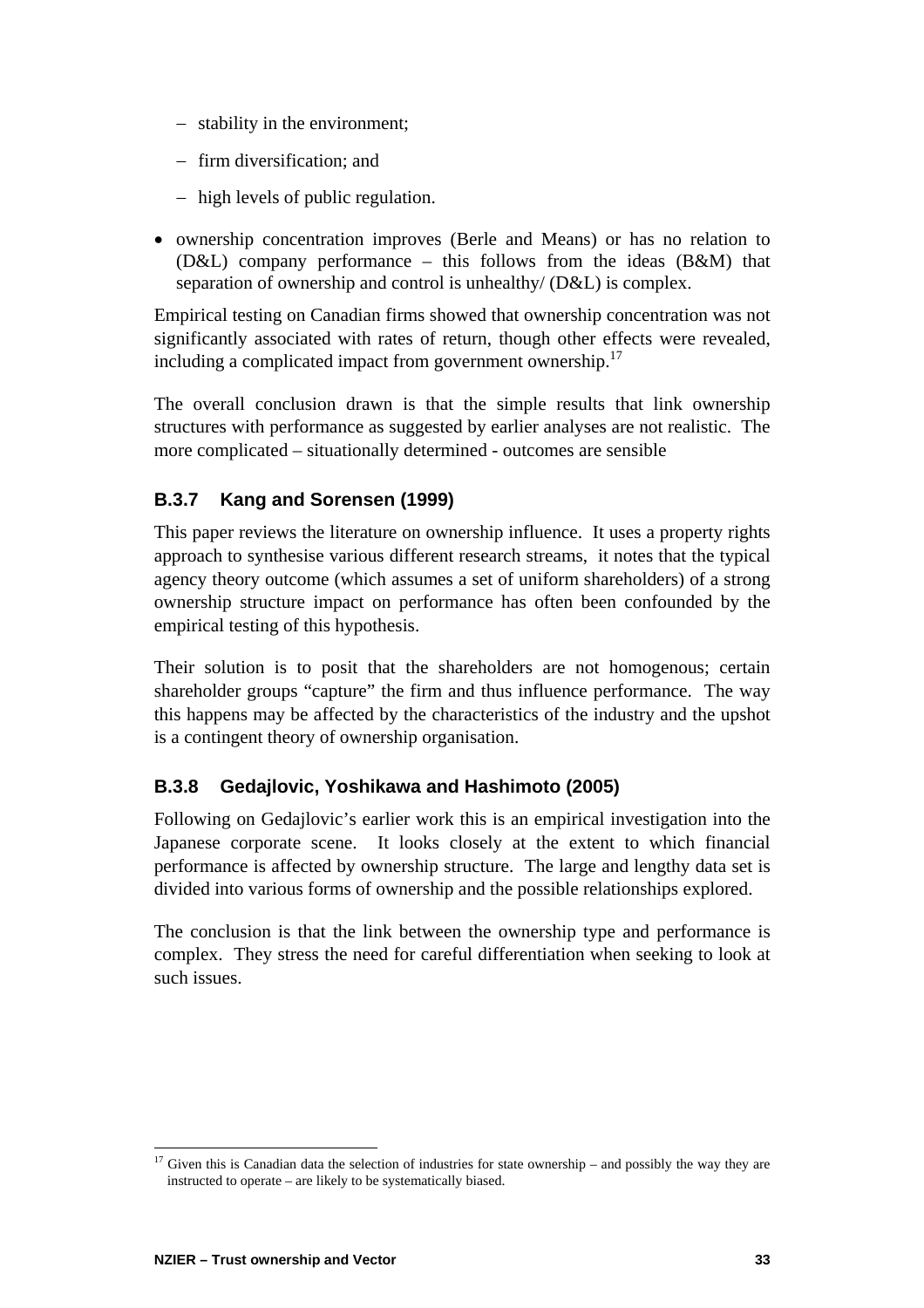## <span id="page-39-0"></span>**Appendix C Four principles of contract design**

Looking at contract structures, Milgrom and Roberts (1992) identify four basic principles of contract design:

- the Informativeness Principle,
- the Incentive-Intensity Principle,
- the Monitoring Intensity Principle, and
- the Equal Compensation Principle.

### **C.1 Informativeness Principle**

As information is always incomplete, Holmstrom (1979) developed the Informativeness Principle. This says that the best contract will include all performance measures revealing information about the agent's effort level.

### **C.2 Incentive-Intensity Principle**

Making incentives over-intense does not work, as the resulting risk to the agent might have the wrong results. The Incentive-Intensity Principle says the optimal intensity of incentives depends on:

- the incremental profits created by additional effort,
- the precision with which the desired activities are assessed,
- the agent's risk tolerance, and
- the agent's responsiveness to incentives.

### **C.3 Monitoring Intensity Principle**

The Monitoring Intensity Principle complements to the second, as situations calling for high intensity incentives are usually those where monitoring should also be high.

### **C.4 Equal Compensation Principle**

The Equal Compensation Principle, essentially calls for activities of equal value to the principal to be made equally valuable to the agent. Many agents have several actions that they can select among, and this principle is designed to rebalance rewards away from those easy to measure.

## **Appendix D New Zealand listed utilities**

In Section [3.4](#page-14-2) we discuss a proposal that the shaes of Vector would be distributed in equal tranches to the income beneficiaries, the Auckland Regional Council, and the local authorities that are the capital beneficiaries at the time of termination of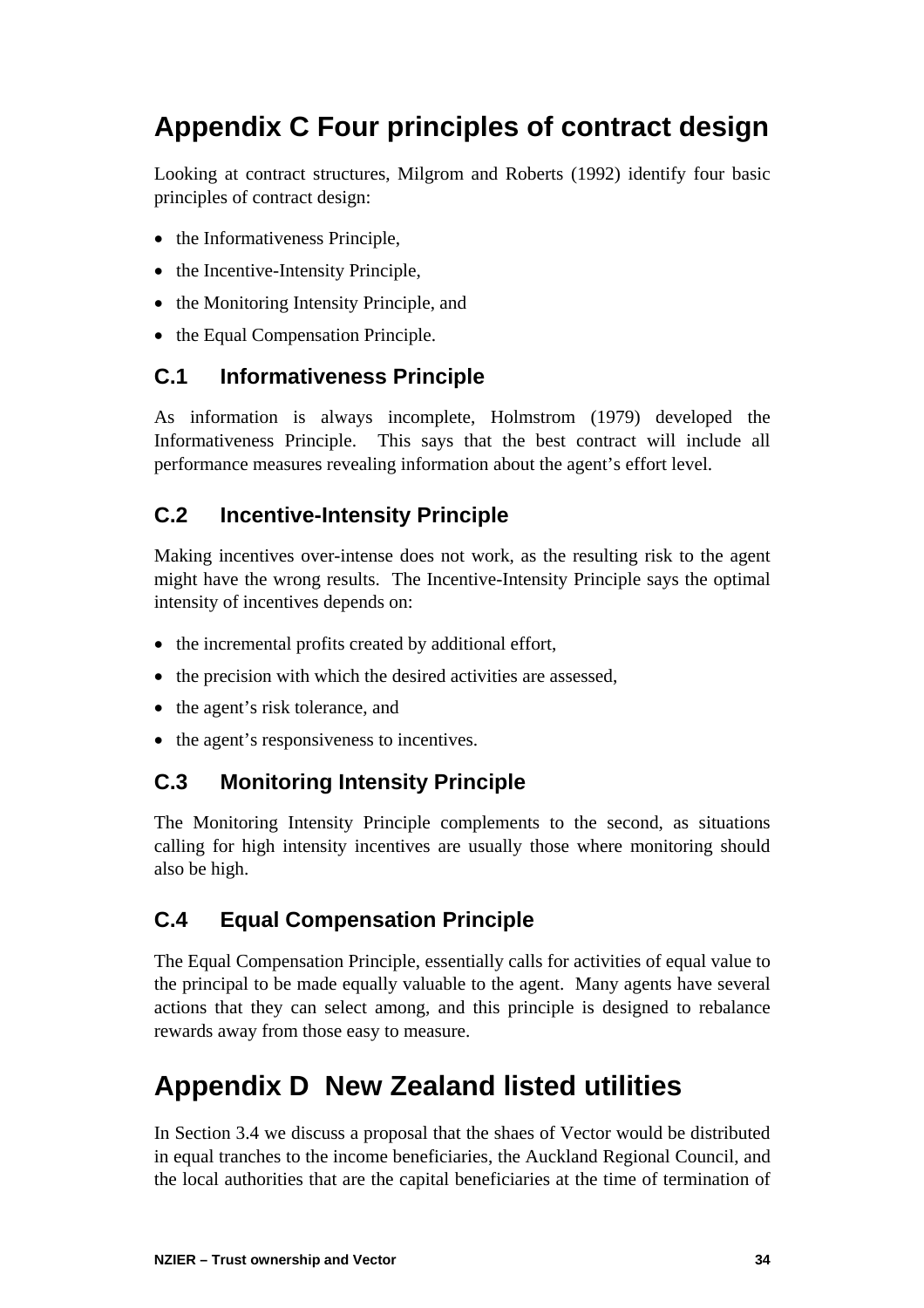<span id="page-40-0"></span>the Trust *pro rata* with their relative share of the income beneficiaries. Each group would gain slightly more than 25% of the shares of Vector from the threeway partitioning of the Trust's current holding of 75.1%.

We suggested that the more realistic outcome of such an arrangement would be:

- significant trading of the shares;
- the local authorities which would each have a minority stake would dispose of all or part of their interest and deploy the capital proceeds elsewhere; and
- the emergence of a significant long term shareholder.

These suggestions have been informed by the history of local authority *minority* ownership in New Zealand utilities following listing with local authorites or trusts holding minority stakes.

#### **D.1 Ports**

Five New Zealand ports have been at various times listed: Northland Port, Ports of Auckland, Port of Tauranga, Lyttelton Port and South Port (Bluff).

The Northland Regional Council was originally the only shareholder in Northland Port. It has always retained control of the corporation and still has control of the listed company. However, a 50/50 joint venture with Port of Tauranga operates the port assets and a joint venture with Ports of Auckland provides pilotage and tug services.

Infrastructure Auckland and the Waikato Regional Council were the original shareholders in Ports of Auckland. Waikato had a minority stake (20%) and Auckland the dominant stake (80%). Waikato sold out at the time of listing but Auckland maintained control after listing. The Auckland Regional Council through its 100% owned Auckland Regional Holdings Ltd eventually took the company private again by buying out the monority.

The Bay of Plenty and Waikato Regional Councils were the original shareholders in the Port of Tauranga. Waikato had a minority stake and Bay of Plenty a majority stake. Waikato sold out in 1993 when the company was listed.

Because both Timaru and Lyttelton were in the area served by the Canterbury Regional Council, the shares in the Lyttelton Port Company were originally distributed among the territorial local authorities in the area served by the port: Hurunui DC; Waimakariri DC, Selwyn DC, Banks Peninsula DC, Ashburton DC and Christchurch CC. Christchurch CC had a controlling 65% of the shares. Hurunui, Selwyn and Waimakariri sold out when the company was listed in 1996. Banks Peninsula sold down to a very small holding about one year later and subsequently reduced its holding to nil. Ashburton, which was the second largest shareholder, sold out during a recent take over bid by Christchurch CC. It sold to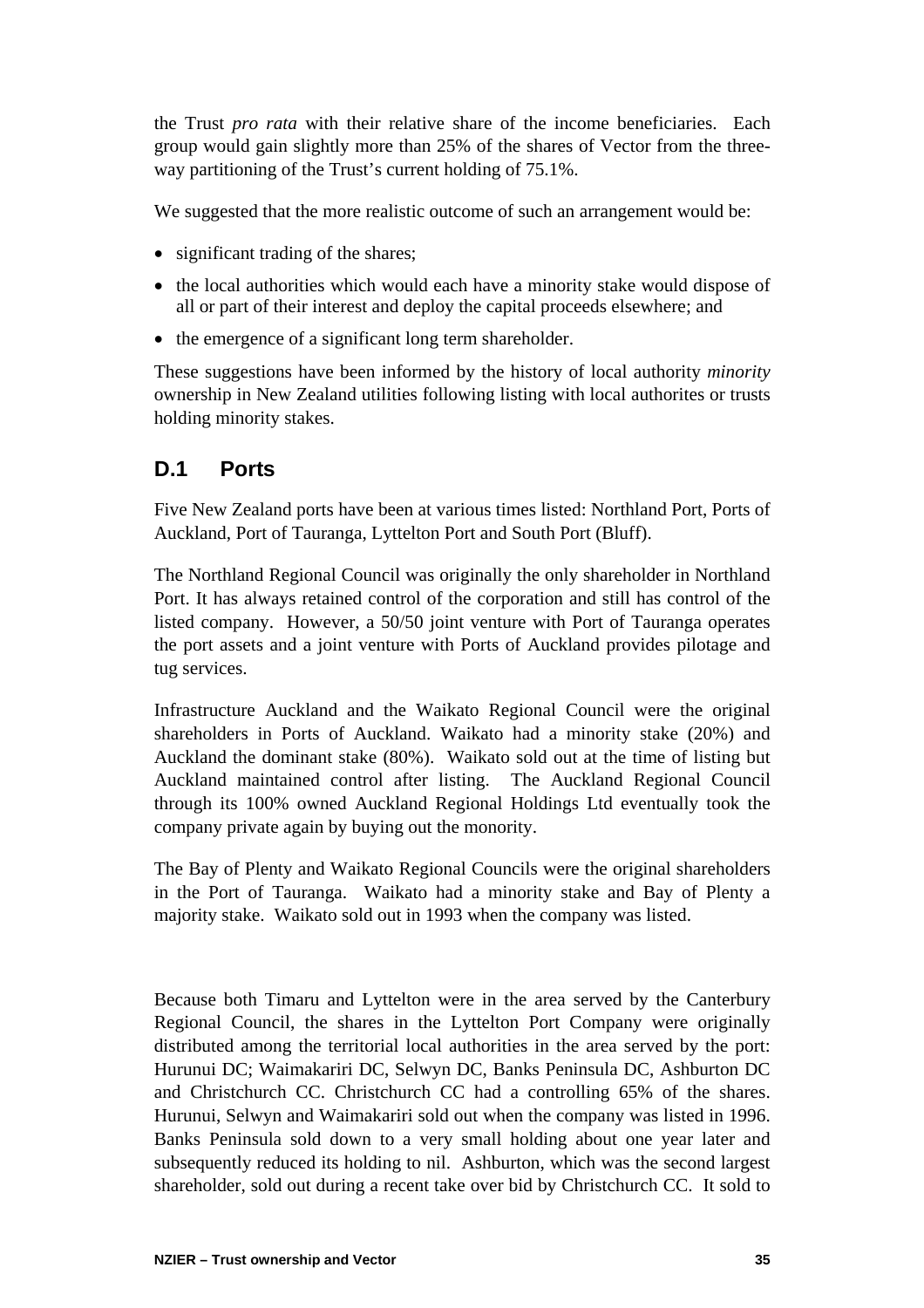<span id="page-41-0"></span>Port Otago which mounted an on market raid to spoil Christchurch CC's take over bid.

The Southland Regional Council was the original owner of South Port (Bluff) and it retained control when the company was listed. It still holds 66% of the listed company.

### **D.2 Airport**

The only airport that has been listed in New Zealand is Auckland International Airport. It was listed when the Government decided to sell its majority stake in 1998. All the councils in the Auckland area were shareholders prior to the company being floated but now only Auckland City Council (12.73%) and Manukau City Council (9.54%) remain shareholders. No dominant shareholder owner has yet emerged for the company and its share ownership remains dispersed.

#### **D.3 Power companies**

Only a handfull of power companies have been floated: Vector, TrustPower, Powerco, and United Network.

TrustPower took the unusual option following the 1998 forced split between retail and lines business to sell its lines business and focus on retail and generation. Currently, Infratil owns 35% and the Tauranga Energy Consumer Trust owns 28%.

Powerco was formed from the merging of several lines businesses formerly owned by regional bodies, consumer trusts and private investors in the Taranaki/Wanganui area. The private investor holdings had been established by the distribution of shares in some of the constitutent entities to consumers. No local authority or consumer trust had a controlling stake. 100% ownership was eventually acquired by an on-market take over by a listed Australian utility investor, Babcock and Brown Infrastructure Ltd.

United Networks lines business consists of essentially two sets of assets. The Auckland distribution system that was floated as Power New Zealand by distributing shares to consumers and which Utilicorp of the United States purchased a controlling stake in through on-market activity, and the Wellington distribution system assembled by TransAlta of Canada.

In 1994 TransAlta bought 20% of EnergyDirect, the former Hutt Valley Electric Power Board that had been floated by distributing some of its shares to consumers. The remaining minority stake was retained for the Hutt Mana Energy Trust. Also in 1994, TransAlta bought 49% of Capital Power, the Wellington City Council owned power company. During 1995 TransAlta raised its stake in EnergyDirect to 41% by on-market purchases, and in 1996 it bought the